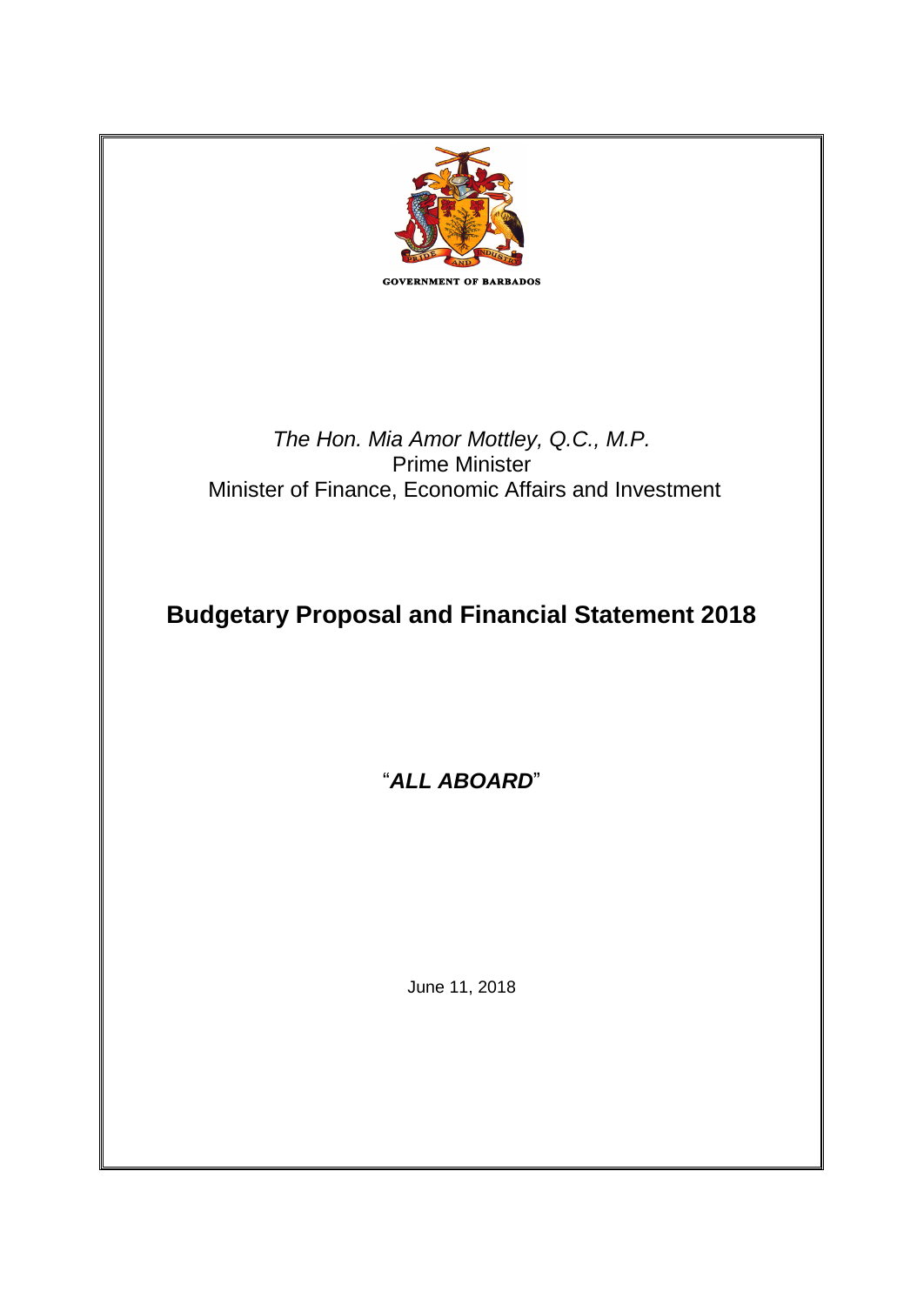**Budgetary Proposal and Financial Statement 2018**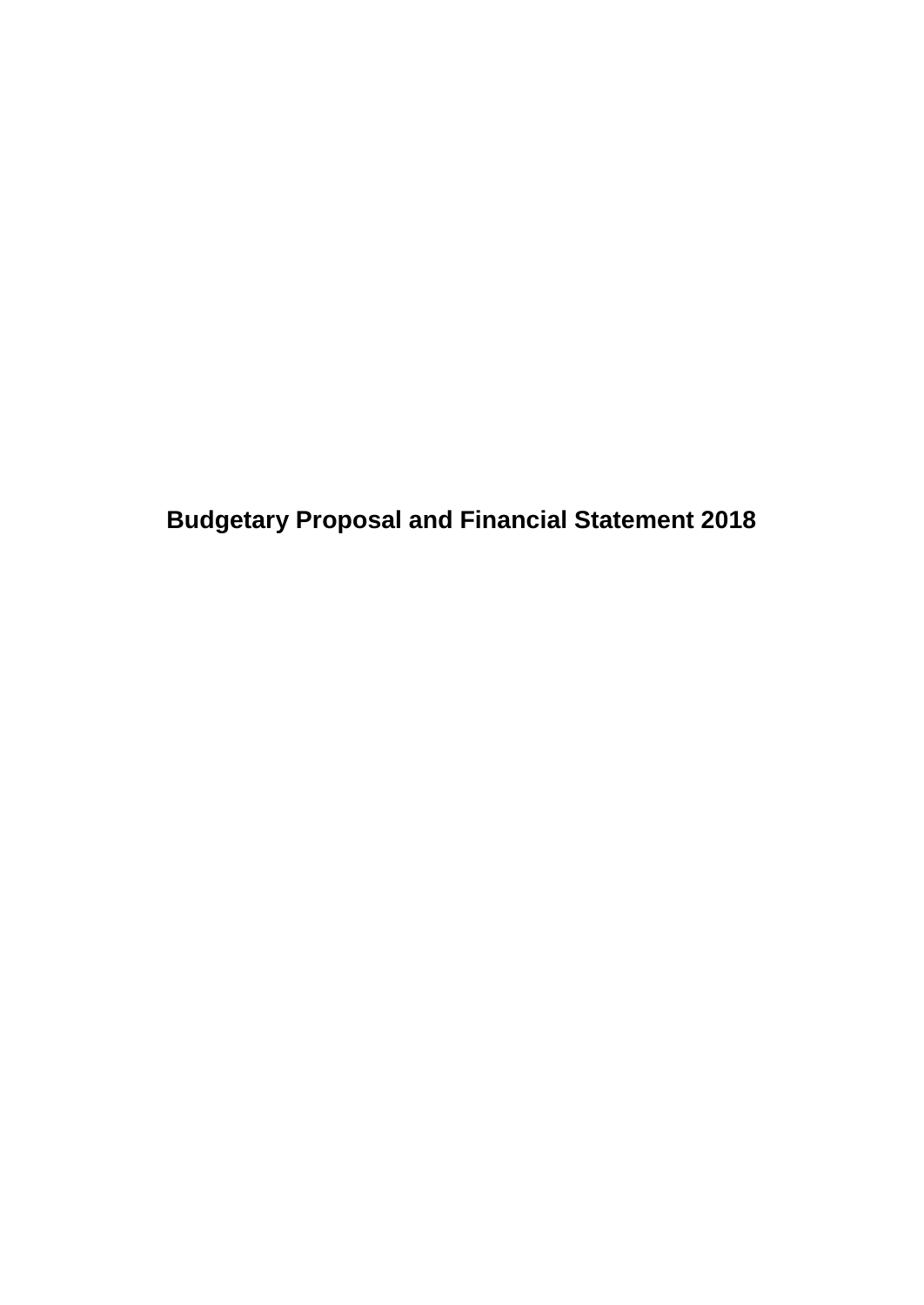# **ALL ABOARD - For Love of Country**

Mr. Speaker Sir,

I stand before you....18 days since the good people of Barbados went to the polls and elected my party, the Barbados Labour Party, to office, with an overwhelming, indeed, an unprecedented mandate.

This mandate, Mr. Speaker, was to stop the hemorrhaging and decay, and return our beloved nation to a status of pride and enjoyment by residents and to the admiration of friends and nations, near and far.

18 days after a 30 - nil victory, Mr. Speaker, I would much have preferred to be still celebrating. To be out thanking the good people of Barbados for the tremendous confidence they have reposed in me and the government that I have the honour to lead.

But nothing discourages this more, than the first two paragraphs of the just released report of visiting experts from the International Monetary Fund:

"*Barbados is in a precarious economic situation. International reserves have dwindled to US\$220 million, while central government debt is unsustainable. The fiscal deficit has decreased over the last few years but remains large, at about 4 percent of GDP in the financial year 2017/18. Meanwhile, the Central Bank of Barbados*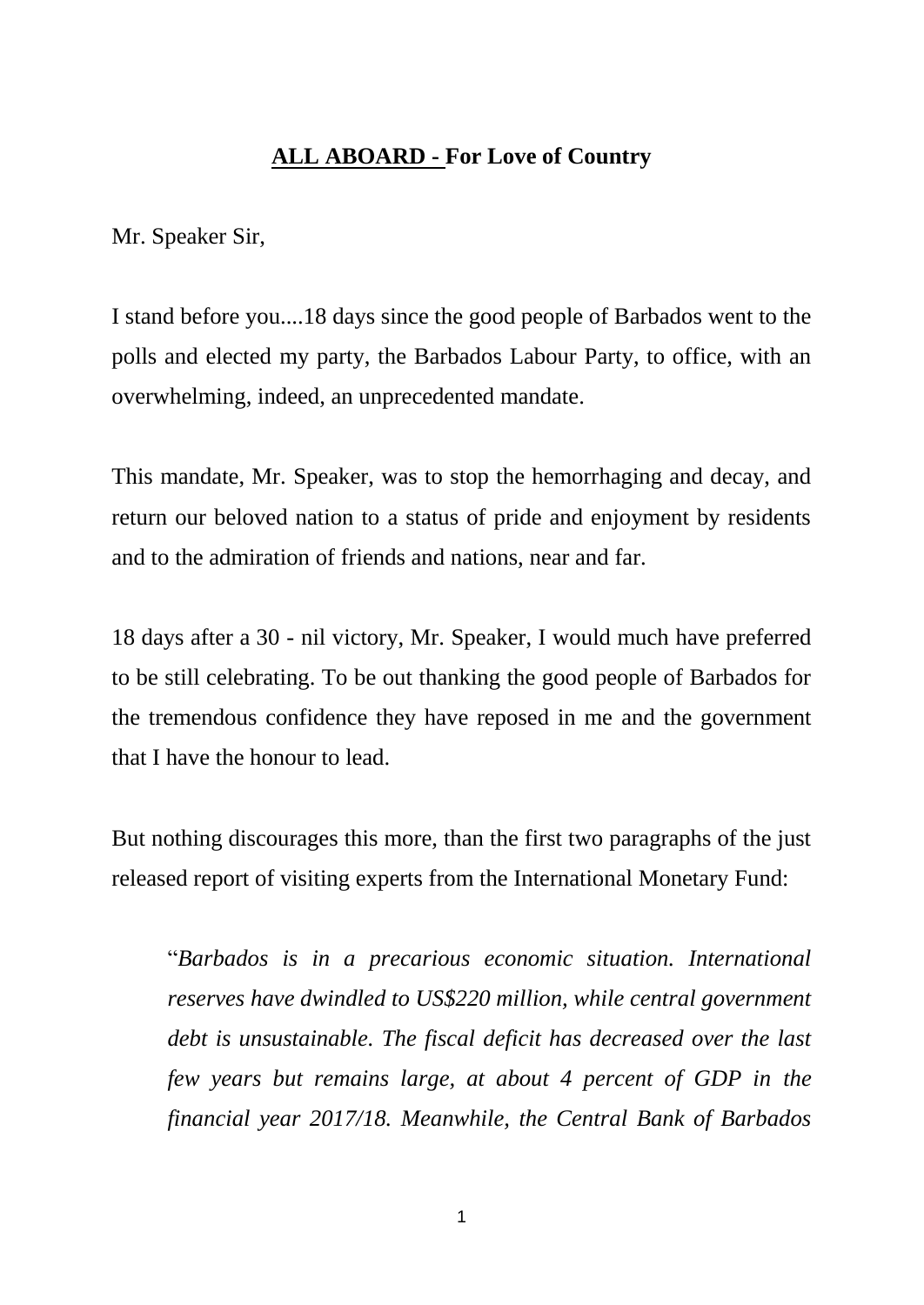*(CBB) is reporting a contraction of output of 0.7 percent in the first quarter of 2018 over the same period last year.*

*The Barbadian authorities, in close consultation with their social partners, are rapidly developing a plan to address current economic vulnerabilities. We welcome the government's plans to urgently address infrastructure problems, and its goal of seeking to support the most vulnerable during the economic adjustment process*."

I know, Mr. Speaker, we have just emerged from a gruelling campaign in which all manner of things were said and from which the people of Barbados could be forgiven, were they to assume that a change of government, passage of time and a few cosmetic changes would together be the panacea to our nation's problems.

A change of government was needed, Sir, but that, in and of itself, will not be enough to bring us back from the precipice.

Irrespective of the outcome of the Elections, it was clear to the Barbadian electorate, Sir, that urgent action would be needed the very morning after. The people's vote was not therefore about determining whether hard decisions had to be made; it was about determining, in their own wisdom, who was best qualified, most able and most trusted to make those decisions in their name. That question was answered by the emphatic expression of the will of the people. My Government, Sir, is humbled by the overwhelming vote of confidence, and acutely conscious at the same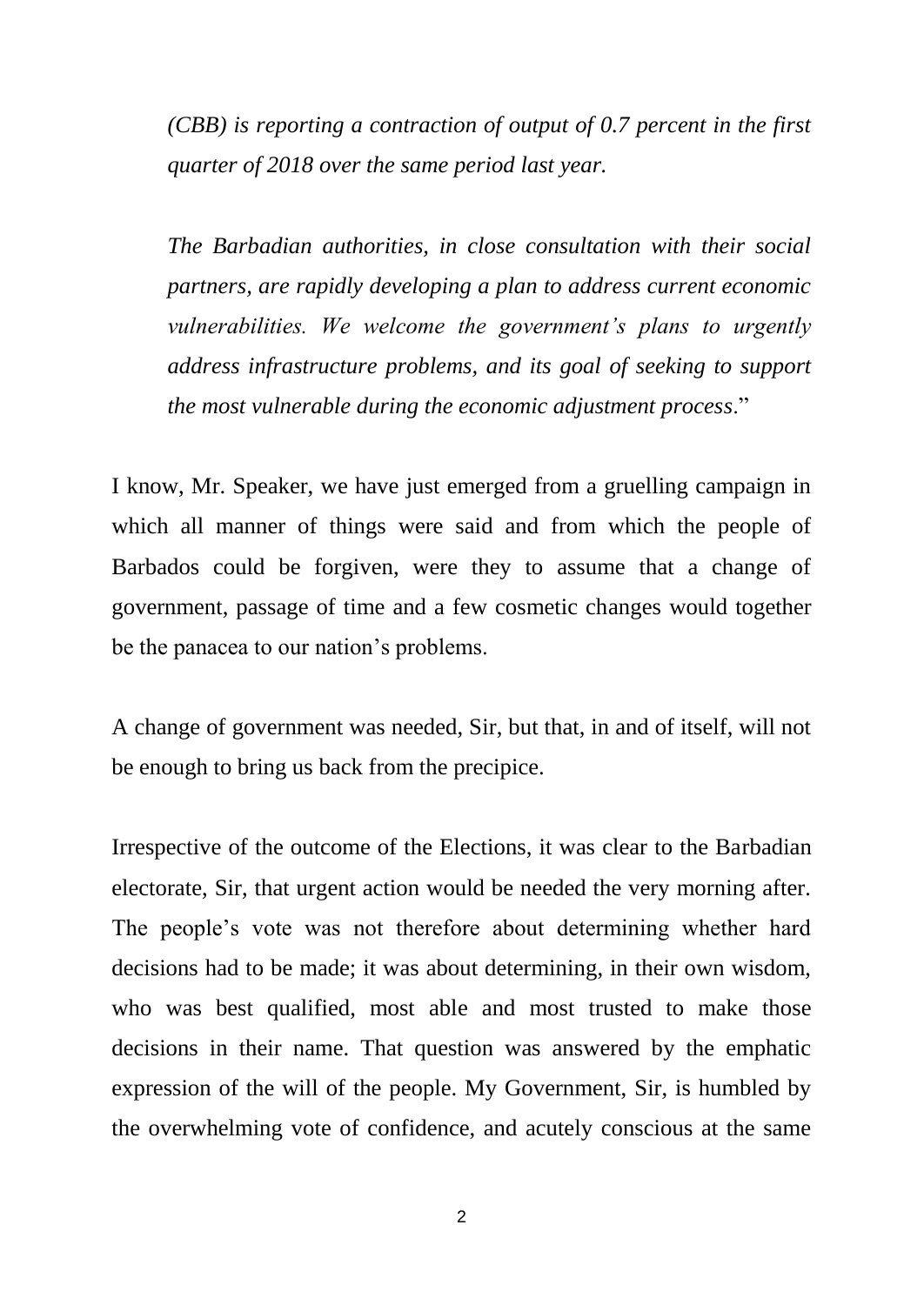time of the solemn obligation that has been placed upon us to bring Barbados back from the brink.

I pledged then, as I do now, that the first task of a new Barbados Labour Party Administration would be to halt the decline and decay of the last ten years, to restore confidence and hope, and to set clear guidelines and timelines for finding and applying solutions to our most critical challenges. I gave my word that a Barbados Labour Party Government under my leadership would respond courageously to the social and economic crises now facing the country, and that we would make the tough choices between what is essential, what is highly desirable and what is optional. And I said, Sir, that at all relevant stages of the process we would keep the Parliament and the people of Barbados fully informed.

### Mr. Speaker Sir,

In prioritizing that which is absolutely essential, the immediate task of my Government has been to confront, head on, the dire economic circumstances we have inherited. Our consultations with the Social Partnership and with the International Monetary Fund have already been the subject of brief public statements. So too has been our engagement of our advisors for our debt restructuring. Today, Sir, I bring before the Parliament and the people of Barbados a fuller assessment of what we have found, the course of action we have agreed upon and the budgetary measures that will be required in the first phase of our Economic Recovery and Transformation Plan.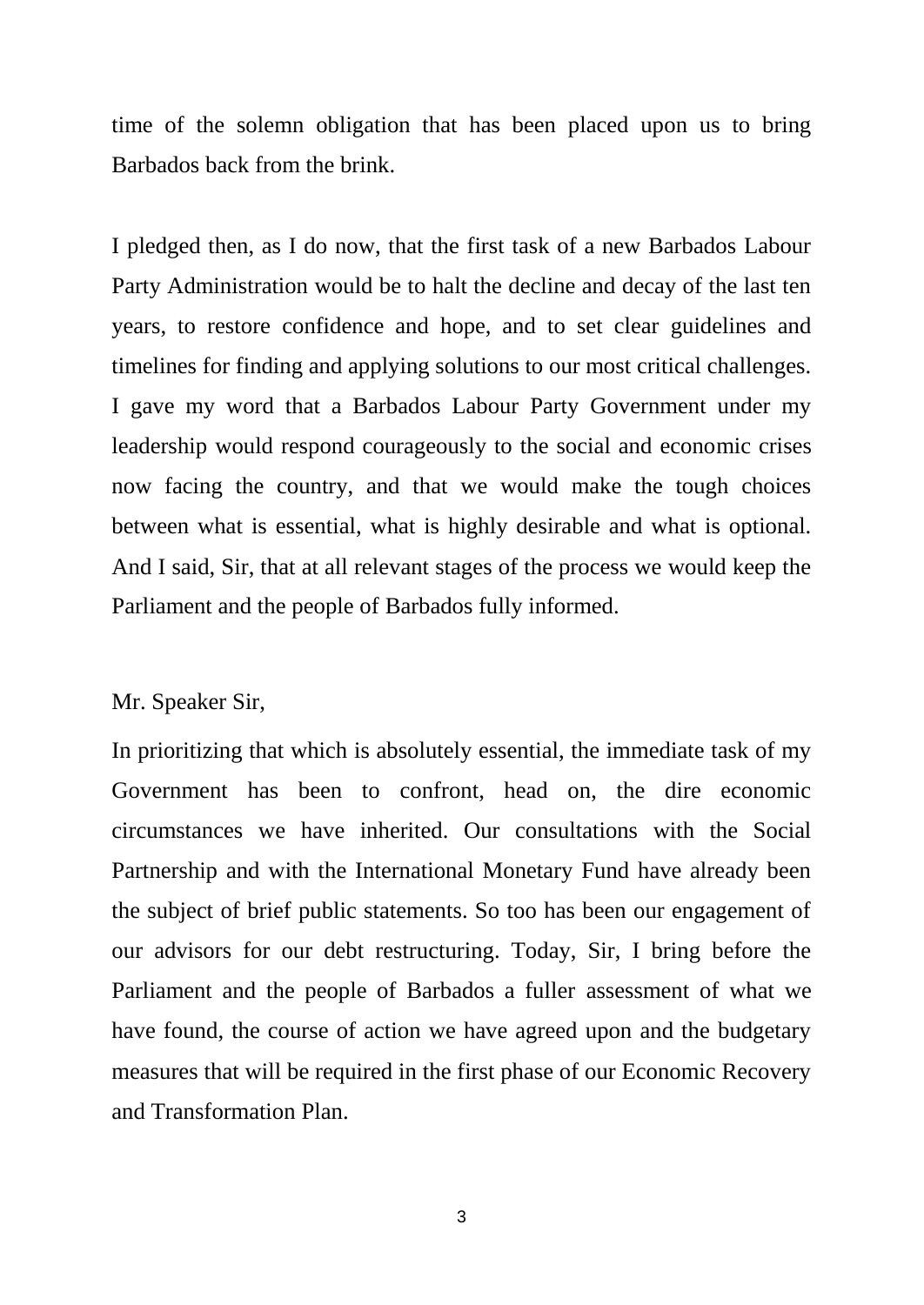Mr Speaker Sir,

Let us be clear. Barbadians may not all understand the intricacies of macro-economics but their astute, common-sense observation of everyday realities tells me that they already know that something far-reaching is now called for. As I move around this country, that is what they are telling me - from all walks of life, Mr. Speaker. And if they were not yet quite convinced of this before, when they heard the IMF chief of mission whom I just quoted speak, they would be left in no doubt as to the need for immediate action.

And thus, today, the 11th day of June, 2018, I am here to say to our nation, Mr. Speaker, that Barbados no longer has the luxury of time. Dithering, procrastination and indecision are relics of a calamitous past that has brought us to the verge of economic collapse. The country cannot afford to wait another day. The economic medicine we must now prescribe is more bitter than it would have been, had its application not been so negligently, callously and I am almost tempted to say criminally delayed. Instead we got 8 botched plans, 23 credit downgrades, and a horrendous accumulation of arrears owed by the Government of Barbados. The medicine, Sir, is now overdue. Failure to act would replace a calamitous situation to which I just referred with a catastrophe. I say Sir, it is vital that we act.

If we are to save our way of life, the Barbadian way, if we are to save the value of our dollar, Mr. Speaker, action therefore is both immediate and urgent.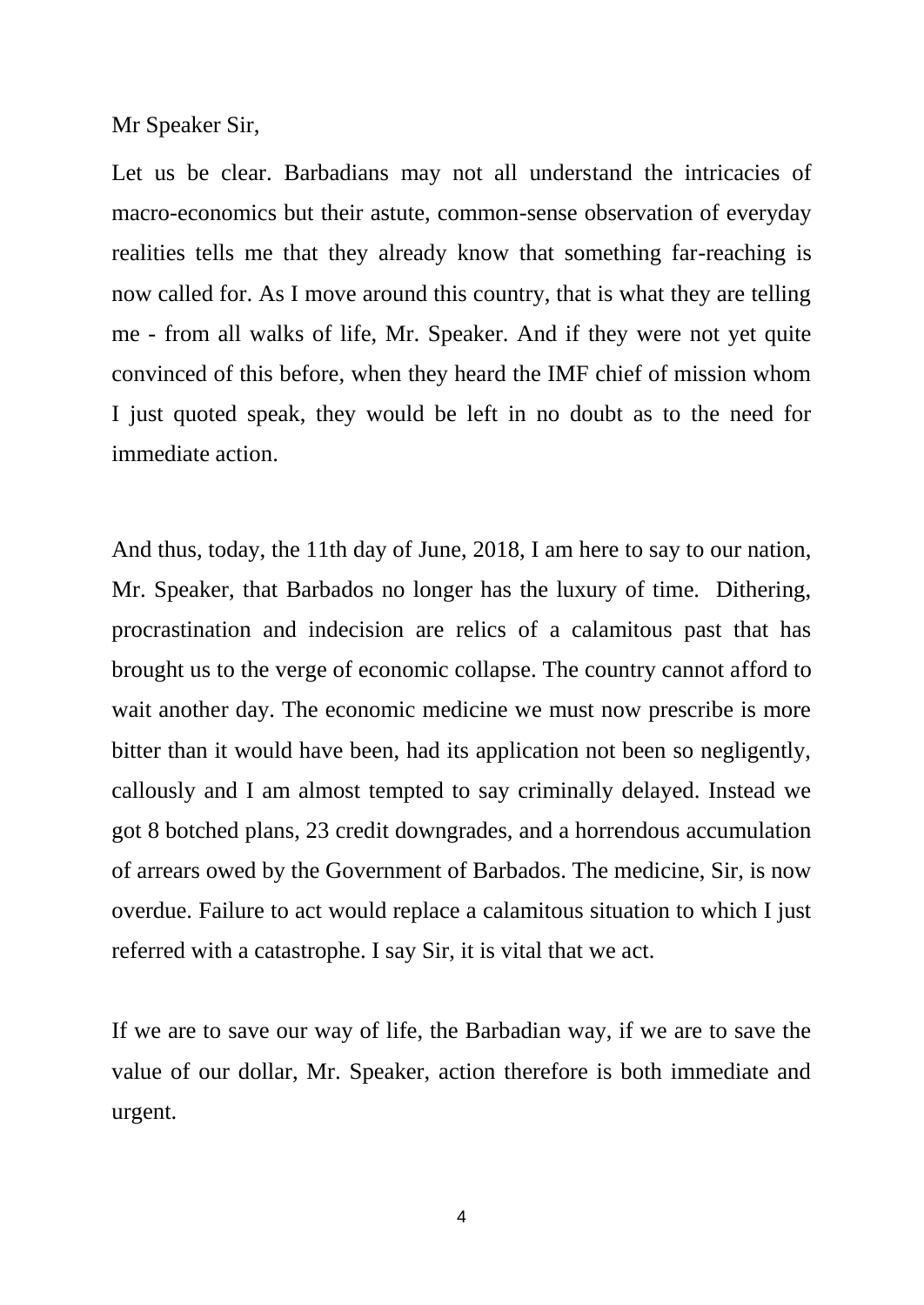So Sir, our nation stands on the brink of the biggest battle it has had to face in our 52 years. And as I said, shy away from this battle now, our debt will devour us.

Today, servicing our debt consumes more money than the entire central Government's wage bill. I want to repeat myself. Servicing Barbados' debt, our interest bill, consumes more than the entire central Government's wages bill. It consumes, if I were to use a different measurement, more than we spend on education and health care across the entire nation. We spend almost \$800 million in interest alone on our debt. It is a tight chain strangling our throat and has been so for a while. It is the one reason why the previous government stood idly by as our roads sunk below sewage.

Unsustainable debt traps you into an eternal descent, with no room to move, unable to grasp any opportunities to go forward or to modernize our nation. With no prospect of progress our young people will leave, Sir, for greener pastures, our entrepreneurs will find no platform for their ideas, and our businessmen will show no appetite for expansion or new investment. Indeed, Sir, that has more or less appropriately captured our reality in the last few years. Our economy and our country will fossilize under debt.

Unless we get it down to sustainable levels it will grow and grow, and consume more and more of our budget, leaving no space for anything else, like a vine that wants to strangle out every other living thing. With each passing year, Sir, we will lose more and more of those vital, cherished aspects like our education, health, our public beaches, our peace and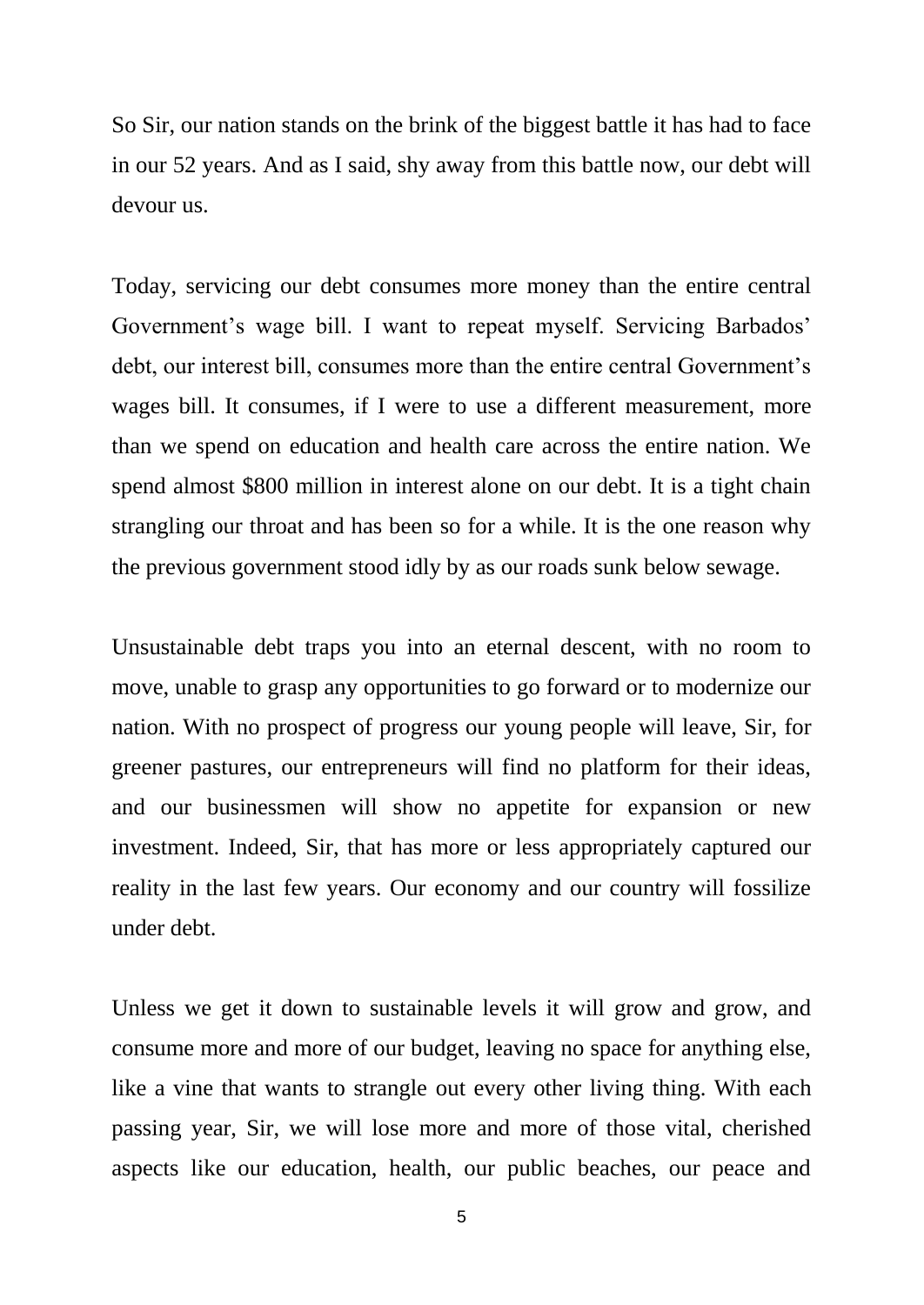security. Indeed the downward slide, as I said, has already started. The previous Government tried to hide it with the accumulation of arrears and brave talk, but they could not fool Barbadians. In good old Bajan parlance, Sir, "you can hide and buy land but you can't hide and work it". The truth, Sir, will always come out.

#### Mr. Speaker Sir,

Government must always be an instrument of development for our people and our country. For too much of our colonial history, this Parliament and Government in this country were instruments of oppression for our people. The promise of independence for us all was for us to have a government that would become an instrument of development, that would provide fair and ample opportunities for all Bajans to prosper and to grow to the best of their natural capabilities, and to create, as one, a decent quality of life for our people, every single Barbadian. The cruellest irony is that it was the last Democratic Labour Party Administration that robbed us of the promise of independence. Imagine that, Sir. It is the cruellest irony of all.

I say to you Sir that once we see off this battle, Barbadians will be able, believe you me, to invest in our future once more. We will be able to take control of our fate, to make Barbados the best place to live, work, and enjoy life - in a country that is Green, Climate Resilient, that aims to be Fossil-free; a smart, technological nation, a digital nation, a culturally rich and diverse nation. A country that allows us, Sir, to be whatever we want to be. And Mr. Speaker, we will do that, while seeking to build a cohesive, sustainable nation built on the principles of equal access to social justice and economic opportunity.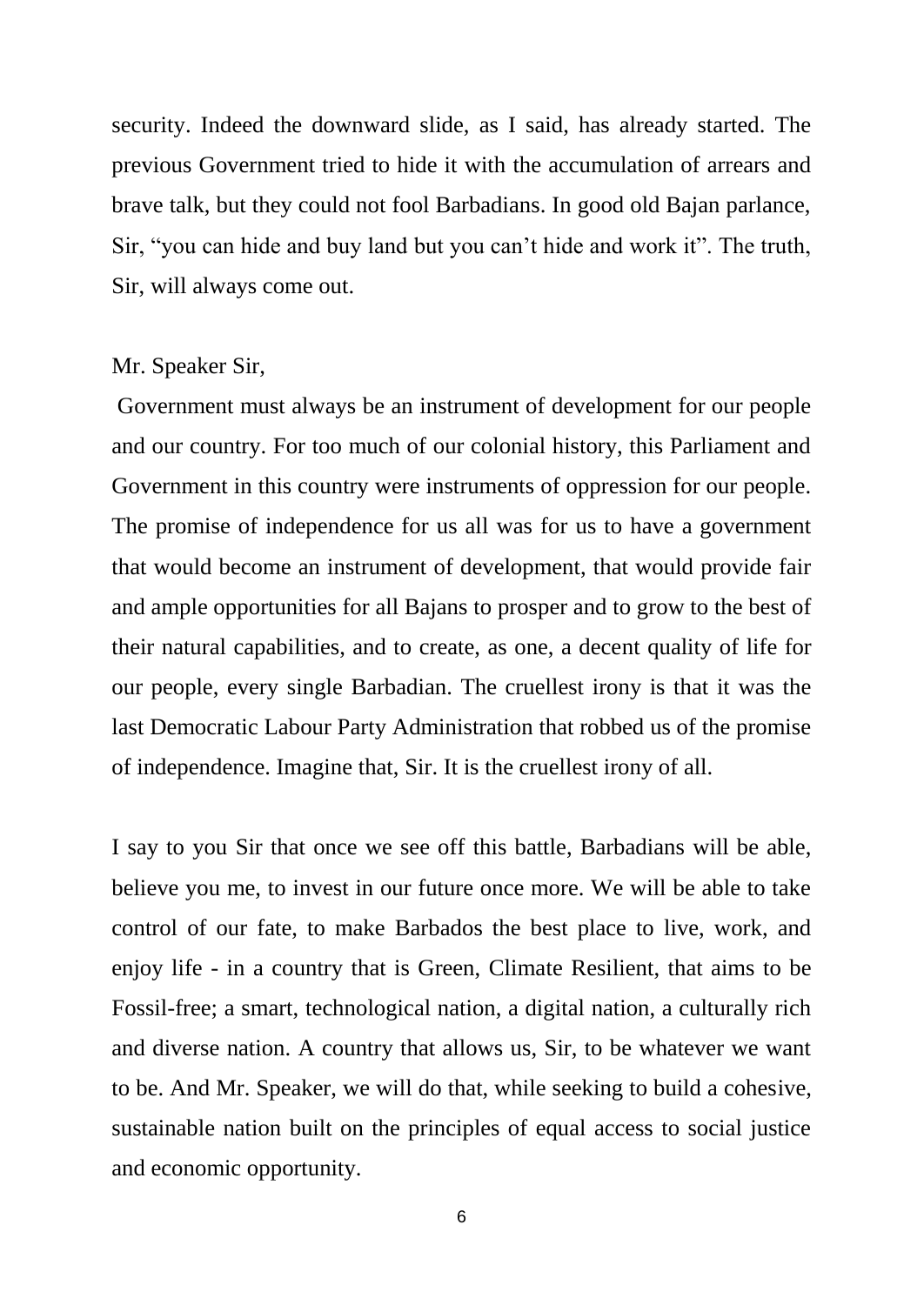But to do so, Sir, we first need to fight to regain control of our fate.

And this battle to save our dollar, as I said earlier, is a battle to defend also our choice of free education for all, to preserve our choice of accessible health care for all, to preserve a social compact that we feel strongly about as Barbadians. It is a battle to ensure our schools are vibrant and safe; that guns and lawlessness do not hijack our streets. Mr. Speaker, it is a battle to protect our very way of life, our passion for social justice, it is a battle, Sir, over the essence of what is Barbados and who are we as Barbadians.

It is against this background, Sir, that I am indeed humbled that we recognise that what we are fighting for is our economic independence, which the last administration put at risk. And I say to you that this is no less a battle than the one fought 52 years ago for our political independence.

We will not surrender Barbados to become a failed state. I want to repeat myself. We will not surrender Barbados to become a failed state. Ours must not be a nation in which Barbadians live in despair and deprivation. We have already seen glimpses of what that looks like during the last decade. And that is why we act today now; and with all haste. The stakes could not be higher.

In the last two weeks since being elected, Sir, we have worked tirelessly. We have asked some of the best and brightest in our country to join with us and they have answered the call. We have worked hand-in-hand with a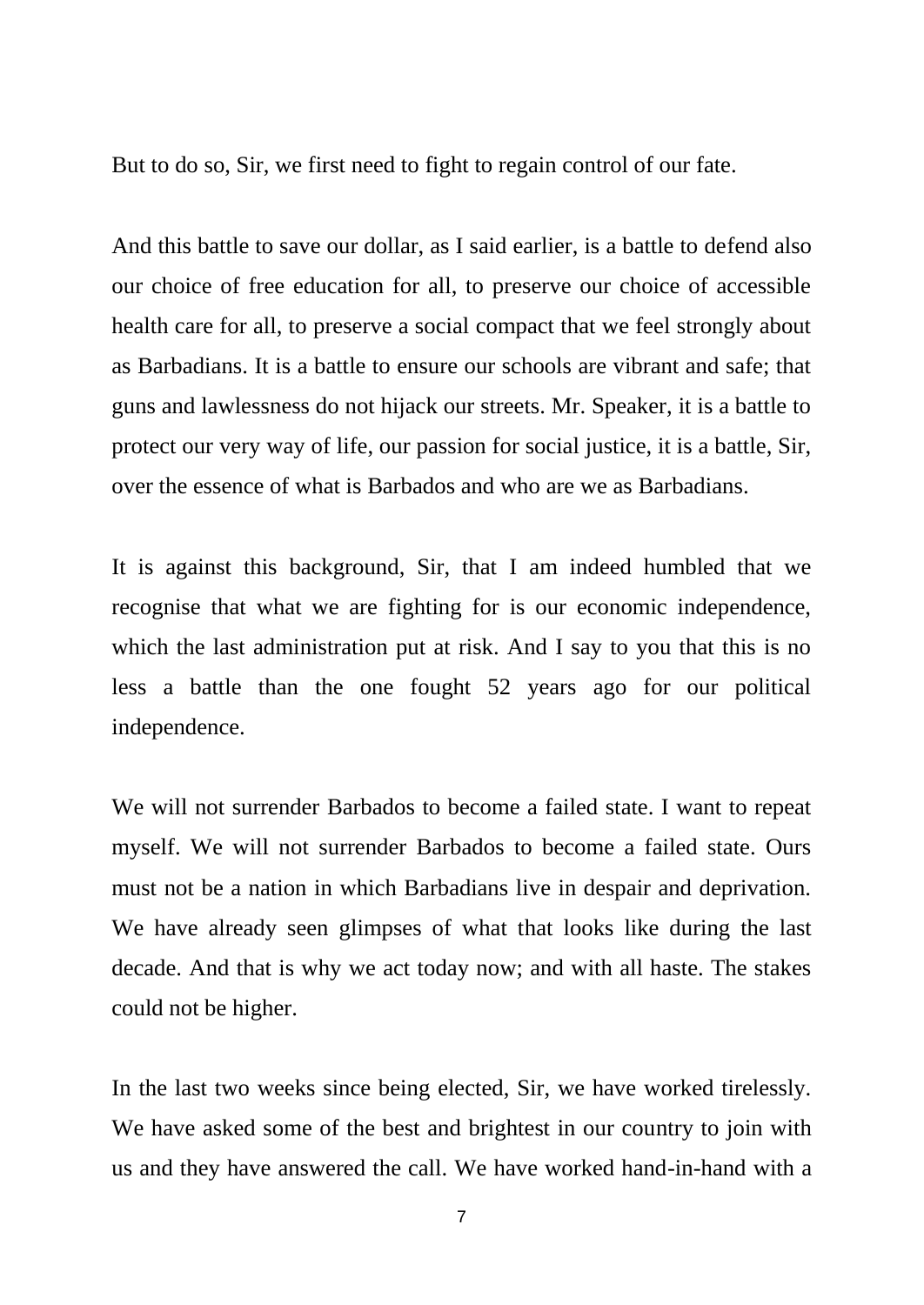revitalized Social Partnership. And I want from this spot today to say how proud I am to lead this country today at a time when we have leaders of the calibre that we have in our Social Partnership who have expressed and reflected a level of patriotism that is humbling. In near forty hours of faceto-face meetings with the Social Partnership in the last 10 days, and I apologise to their families for encroaching and trespassing upon their time, we have agreed upon the mission and the steps to be taken as we go forward. We agreed on the need to save the Barbados dollar. We called in the International Monetary Fund, as a Government, to assist us in providing liquidity support for our International reserves and to provide an independent assessment, and never let us forget the virtue of it, an independent assessment of our recovery and transformation plan so that all of our domestic and external stakeholders could garner and gain confidence. We have also moved to restructure our debt for the reasons I have already given. It is now my duty to call upon all Barbadians to play their part.

### **The state of affairs**

Mr. Speaker Sir, we could not hesitate or wait to take difficult decisions. One of the difficult things for me was what I regarded was one of the last acts of malice done to the people of this country by the last Democratic Labour Party Government. They purposely dragged out the election date, in my view, so that it fell only a few short days from the due date of international payments. Making these lumpy payments against the background of minimal foreign reserves, rising oil prices, rising interest rates, in the midst of a hurricane season which started within days of the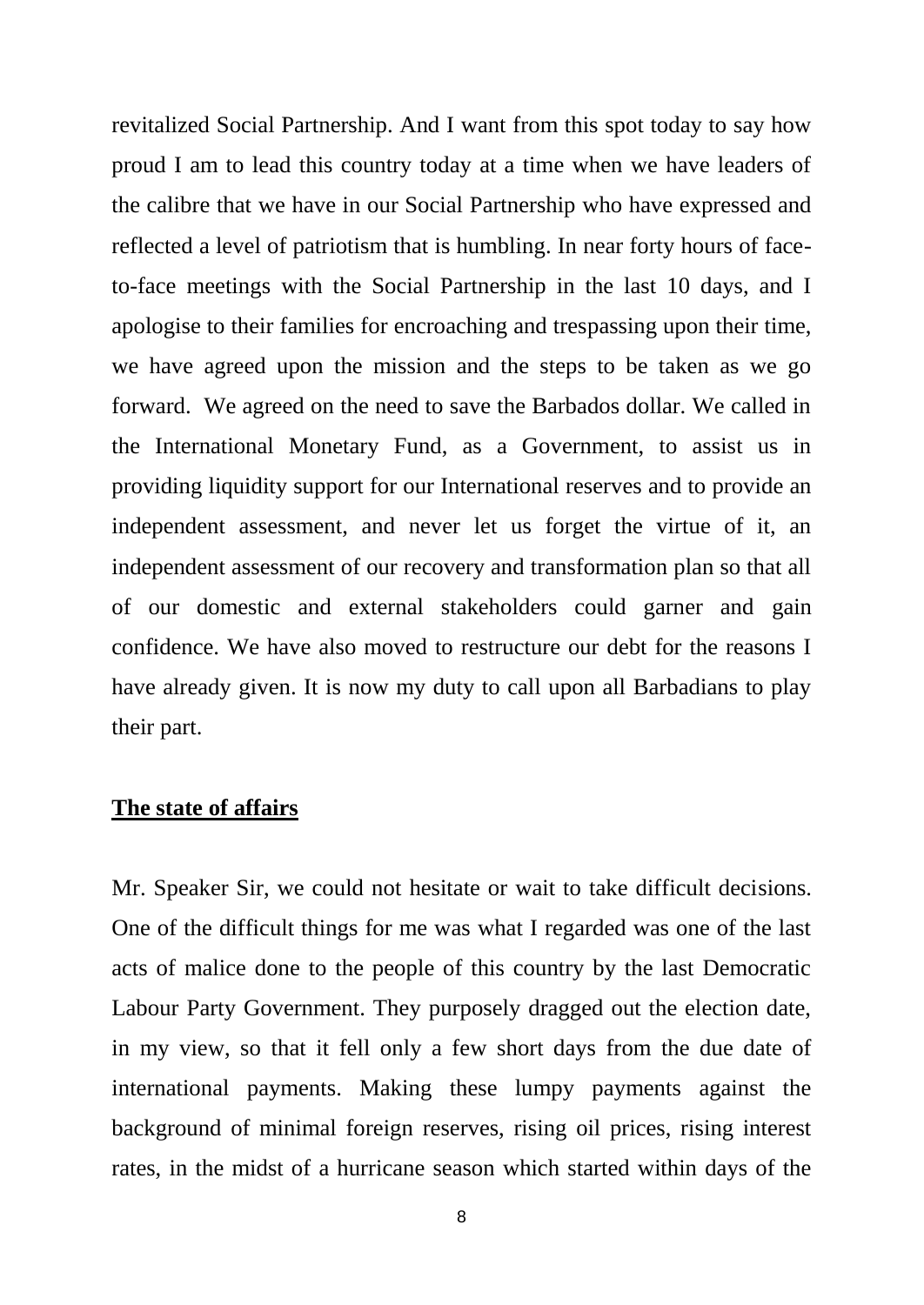election, all of these things would have contributed to put our dollar peg in serious jeopardy. That is why, Sir we had to take pre-emptive action that we did last week to protect the value of our dollar and I daresay the quality of our lives.

This is why I described the leaving of the elections to this last moment as an almost criminal act to me and I have no doubt, Sir, that that is why the electorate showed the Democratic Labour Party no mercy and frankly they deserved nothing less. When I think of what we once had, of what we took long years to build and what they frivolously have frittered away, what they force us to do today, I am furious.

And this last DLP government was so bereft of honour, integrity and shame that they have truly left Barbados on the edge of a precipice.

Mr. Speaker, our actions in entering a debt restructuring were not taken lightly but it gives us breathing space to repair our reserves, to return our debt to a more sustainable path and to pull the Barbados dollar back to safety.

Largely as a result of the imposition of the NSRL and the consequential doubling of our inflation rate in the last year, the Central Bank of Barbados is reporting a contraction of output of 0.7 percent for the first quarter of 2018 over the same period last year.

Although the NSRL is a heavy drag on growth, the fiscal deficit remains large, almost \$447 million during the last fiscal year. Indeed Mr. Speaker,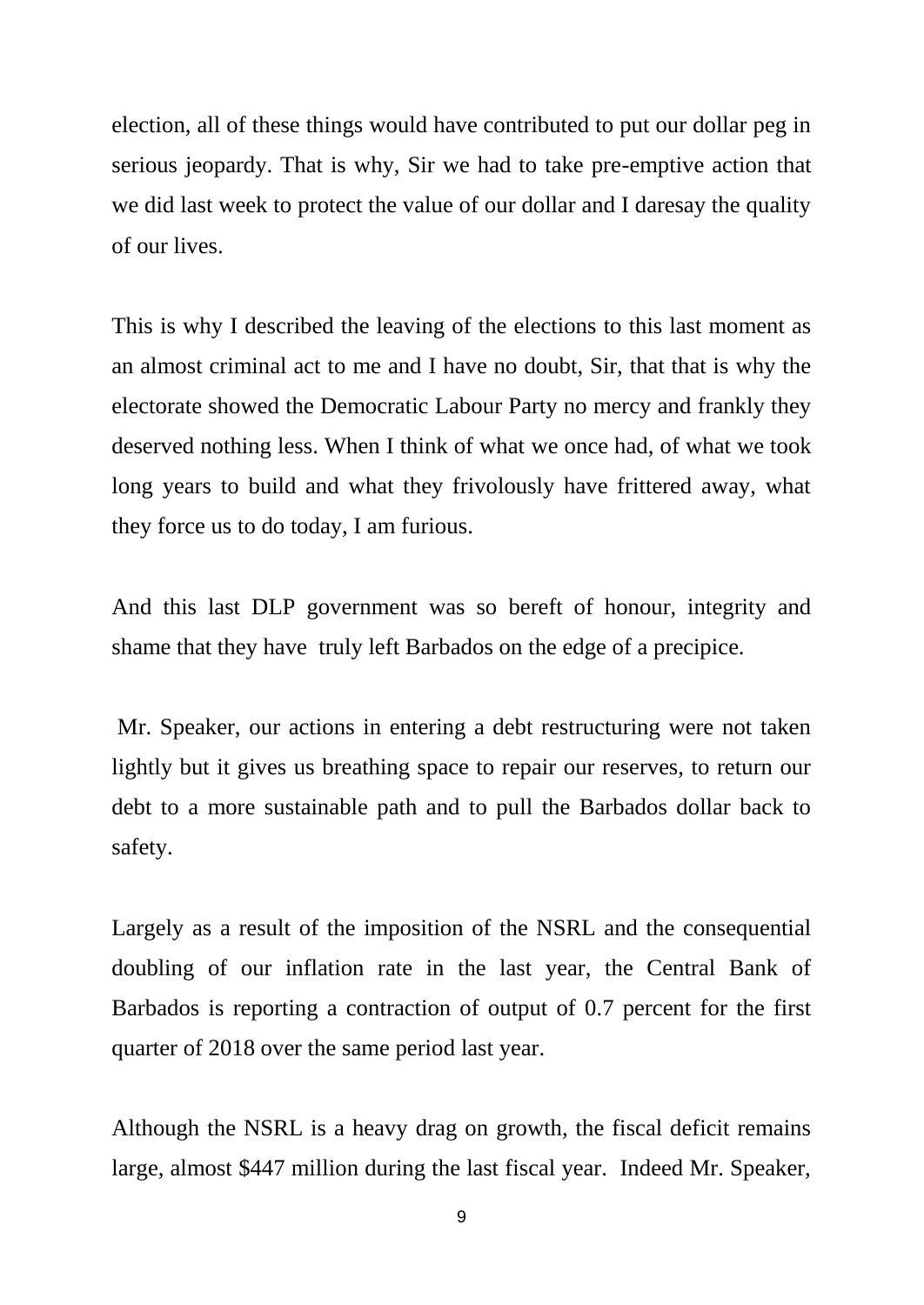this distortionary tax has only yielded 50% of what the previous Minister of Finance indicated that it would yield when he introduced it into this House of Assembly, moving it from 2% to 10%. It was intended to yield, according to him, \$281 million and the output was going to be about \$145 million, therein lies a tale in and of itself.

So when I say Sir, that our nation has lost a decade, let us be clear, ten years of large deficits funding inflated contracts have resulted in this unsustainable level of debt.

I have already told the country that we left the debt at \$6 billion and it stands on or about \$15 billion today with nothing to show for the increase of \$9 million in debt. The previous DLP Government has already been defaulting against payments owed to Barbadians for the past five years. That is what these arrears of almost \$1.8 billion as of May  $31<sup>st</sup>$  last week is about and we are still collecting data. \$460 million is owed to the National Insurance Scheme alone. \$345 million is owed to Barbadians and individual companies by the Barbados Revenue Authority. The arrears are horrific but we, Sir, shall negotiate and settle legitimate arrears over the course of the next year.

I have already started to talk to the country about the many contracts signed in the dying days of that government that had long seen the dissolution of Parliament, in other words, contracts signed after Parliament dissolved. We must investigate how to get a better deal for Barbadians from these hastily concluded contracts and leases that the previous

10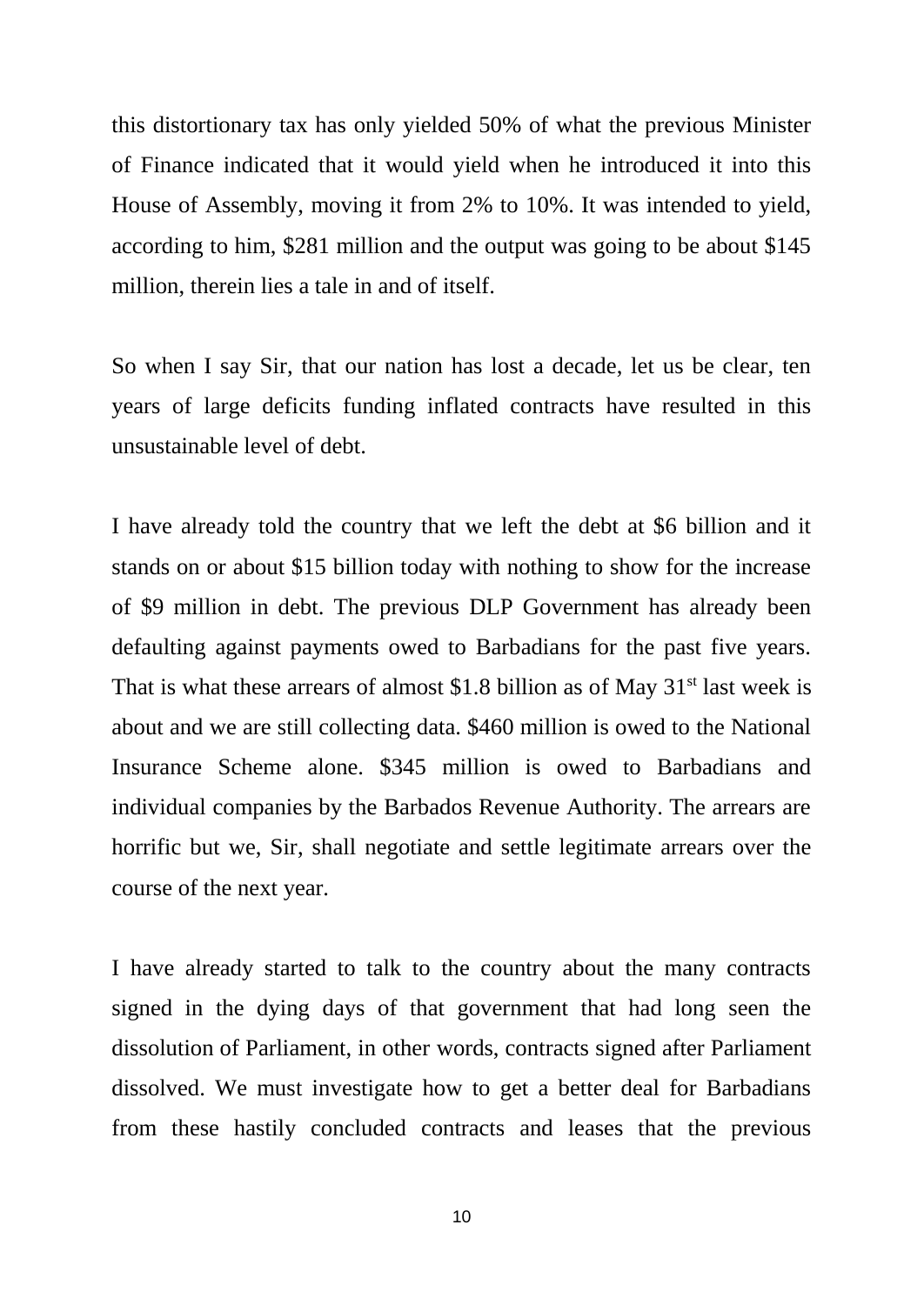government signed off on, at lightning speed, even as the nation was within days of a poll.

We believe that the only way to restore the honour and word of the Barbados Government is to commit from this Government, Sir, to run our finances in such a way that all current payments are done on time. This mini-budget and all future budgets must be based on doing so, ensuring that we do not build up ongoing arrears. It is going to be difficult but we need to do it. To reinforce that commitment, we must make all efforts to remain current in our payments and we must reflect the true cost of Government. We must, not as the previous Government did, present to Parliament figures that fail to reflect our total liability for goods and services, and that could be appropriately described, as I did many a time, as political cosmetology.

When our arrears, Sir, are added to contingent liabilities, like those the DLP committed the Government of Barbados to offer its friends and businesses, the Government's debt-to-GDP ratio is close to 175 percent of GDP.

The reason why analysts compare debt to the gross domestic product or output of a nation, Sir, is that the amount of output is a measure of the capacity and ability of a country to repay its debt and when debt rises so far above capacity to pay, it becomes unsustainable and of questionable value. We know it in our own lives.

11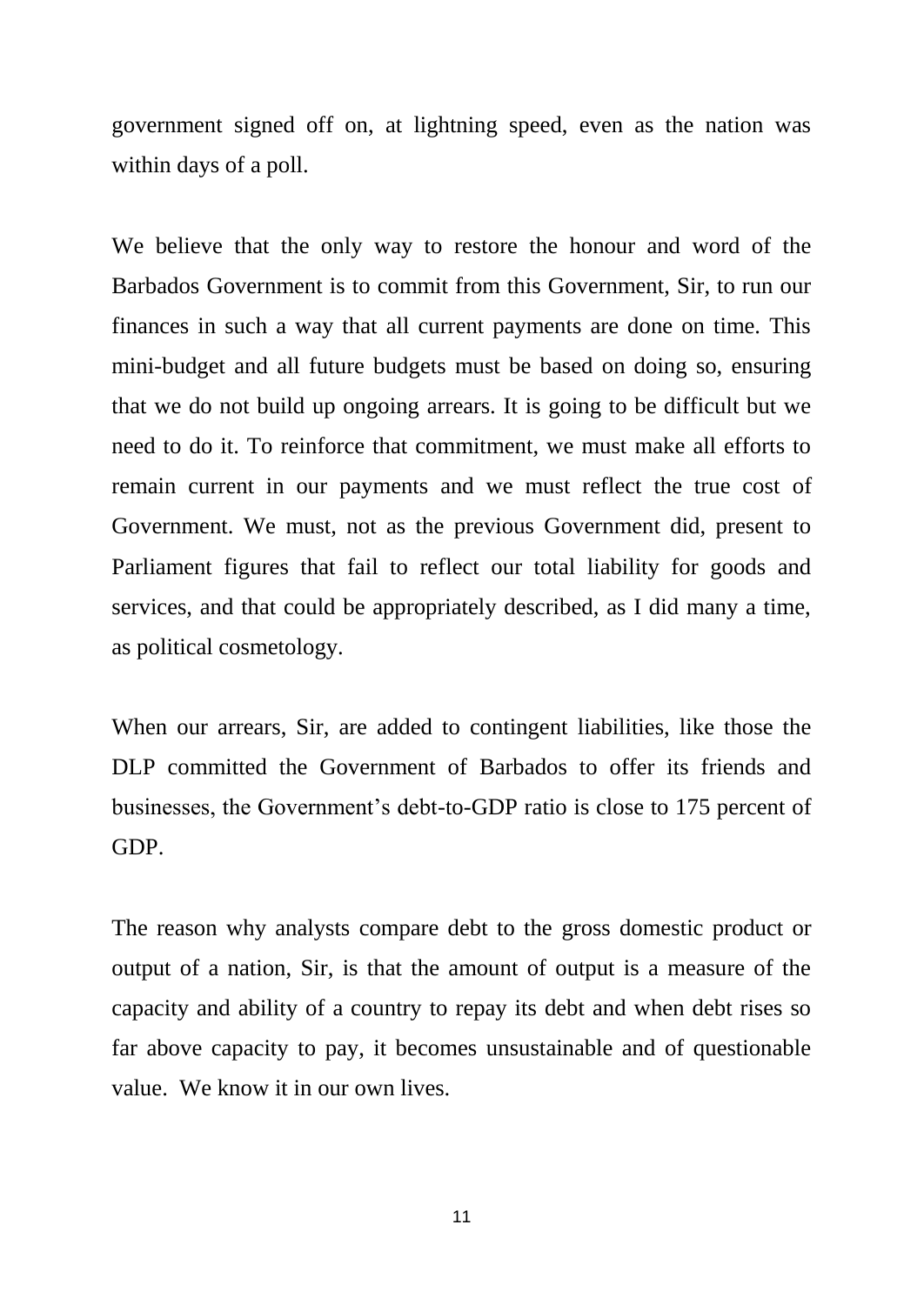The debt-to-GDP level that they left us with puts Barbados among the most indebted countries in the world. The only countries with higher debtto-GDP ratios are Greece, which has benefited from over \$250 billion US dollars of support from European Union institutions, and Japan where deflation and a strong currency has meant that they can service their debts with very low interest rates. Neither option, Sir, is available, I regret, to the people of Barbados.

### **What We Must Do**

So what must we do?

Sir, the people of Barbados I think know instinctively the hard truths.

And we feel on this side that our people did not give us an historic mandate because they believe that we possess a magic wand, as much as some may want to feel so.

We in turn were frank that we could not shirk our responsibility to take the tough decisions necessary. In making these difficult determinations we promised to follow two simple principles.

The first is that the burden must be shared by all.

Labour, the workers, cannot always be asked to shoulder all the burden but neither must Capital be asked to bear all the pain.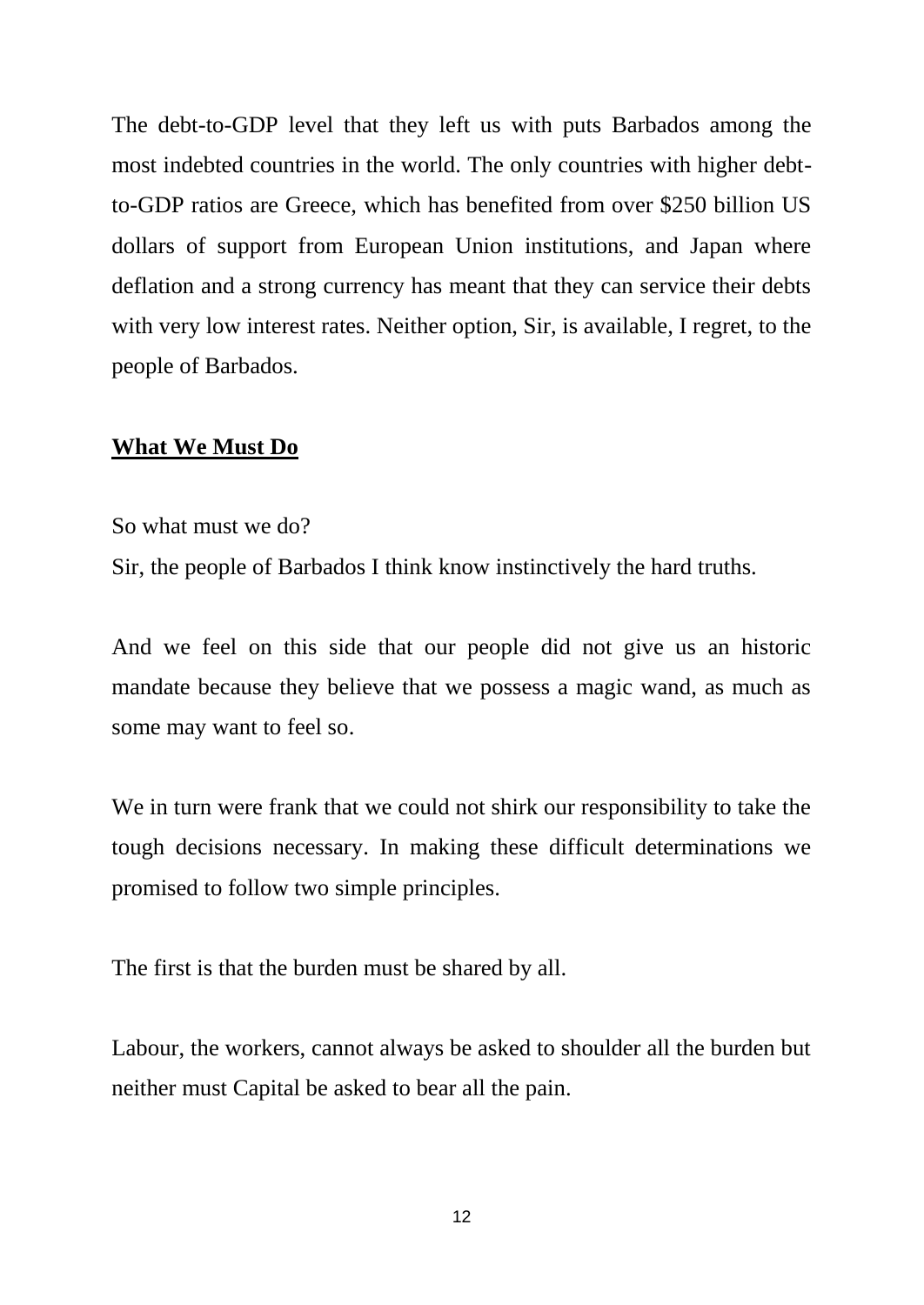A second key principle is that we must always protect the most vulnerable in our society. Indeed, the IMF report states that and gives us that clear understanding that they too appreciate our philosophical approach in this respect. Our collective humanity demands nothing less. Barbados once stood for social justice and fairness, and under the leadership that I bring to this Government, it shall do so again.

We will reduce our debt to sustainable levels. We will follow a plan that will bring the debt to GDP ratio down from the close to 175% where it is now to below 115% at the end of the next 5 years and, if the people of Barbados are so good as to give us a continuing mandate, without being presumptuous, we would bring it to below 85% by the end of 10 years.

How will we get there? We will get there in three ways.

1) We will promote growth without the overuse of tax concessions or subsidies. Without growth we have nothing, that's what GDP is all about, growth. Our belief is that Barbados has considerable growth opportunities in the renewable energy sector, in truly creating a Green Barbados, in technology and smart government, in developing creative and artistic industries, in reviving our sugarrelated agro-industries, rum, in better championing our international business sector and most fundamentally, by backing ordinary people, ordinary Barbadians, facilitating their training and entrepreneurship, and providing high quality public infrastructure and services including broadband across Barbados.

13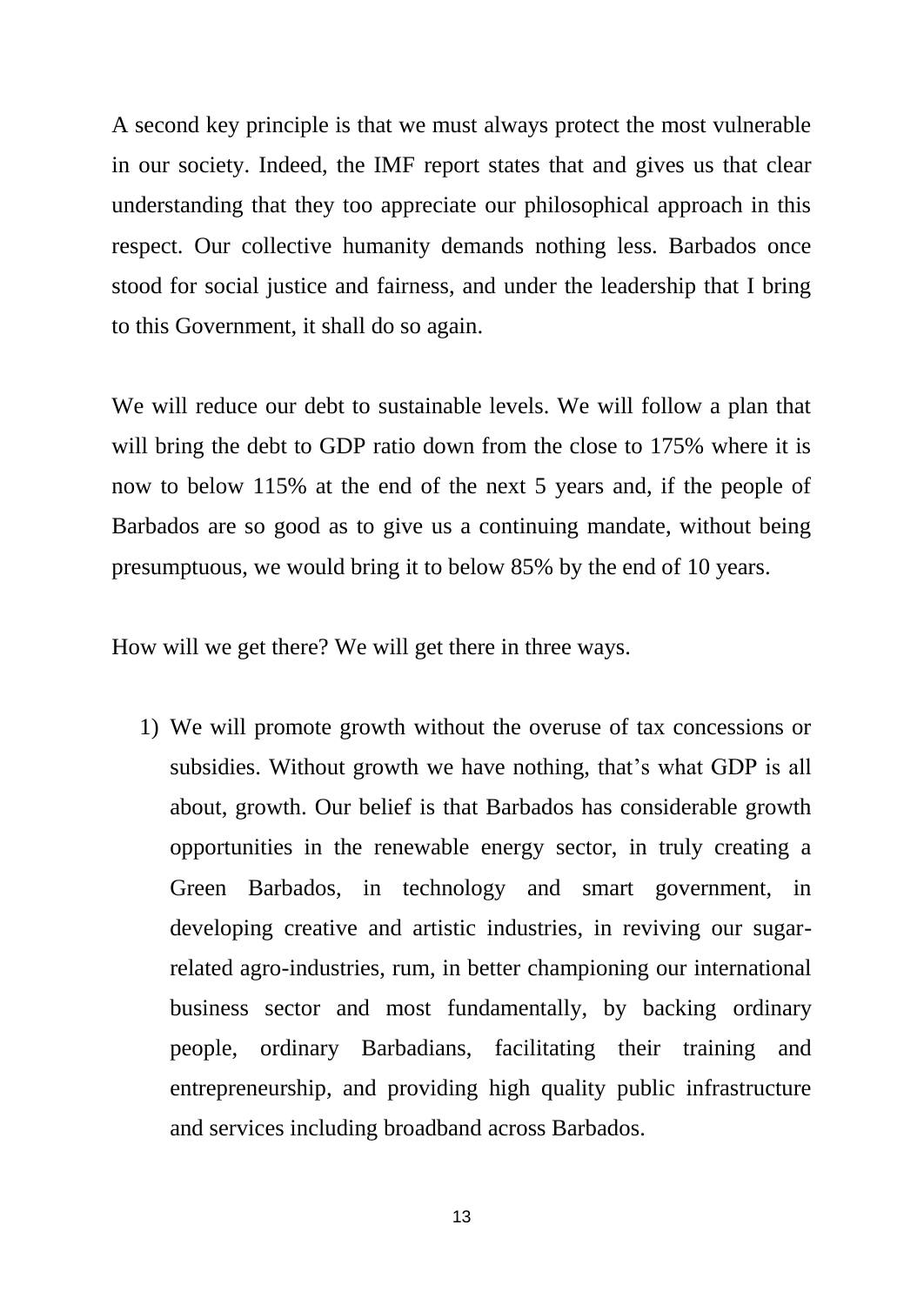We believe we can partly capture these opportunities through a quicker Town and Country Planning process, and from next week we go to that process with the same vigour that we dealt with the Social Partnership in the preparation of this Budget. The rest of government must be quicker at processing permits and licences. I have spoken to the Minister of Commerce, the Member for St. George South of his duty in making this happen and particularly for those who have been inhibited as they prepare for Crop Over because for them this is the one opportunity that they can raise some money to send their children back to school.

Government must not criminalise entrepreneurship during Crop Over for our citizens. We must have more investment –friendly, predictable, transparent, legal and fiscal regimes without the most unfortunate giveaways; and Government should set examples for others to follow. My government will move rapidly to adopt electric vehicles, solar powered buildings, 24x7 online services and digital payments. That is why we have a dedicated Ministry of Smart Technology. Done smartly, none of these transformational things will have lasting impact on our budgets other than giving it a positive boost. My Government will be announcing several measures that will trigger and propel growth in this country, not in today's statement, but in the coming weeks and we will ensure that Green Barbados strategies will also be addressed.

2) Public debt will be restructured to bring it to more sustainable levels. Negotiations with our creditors have started. These negotiations will be carried out in the same spirit of fairness and protection of the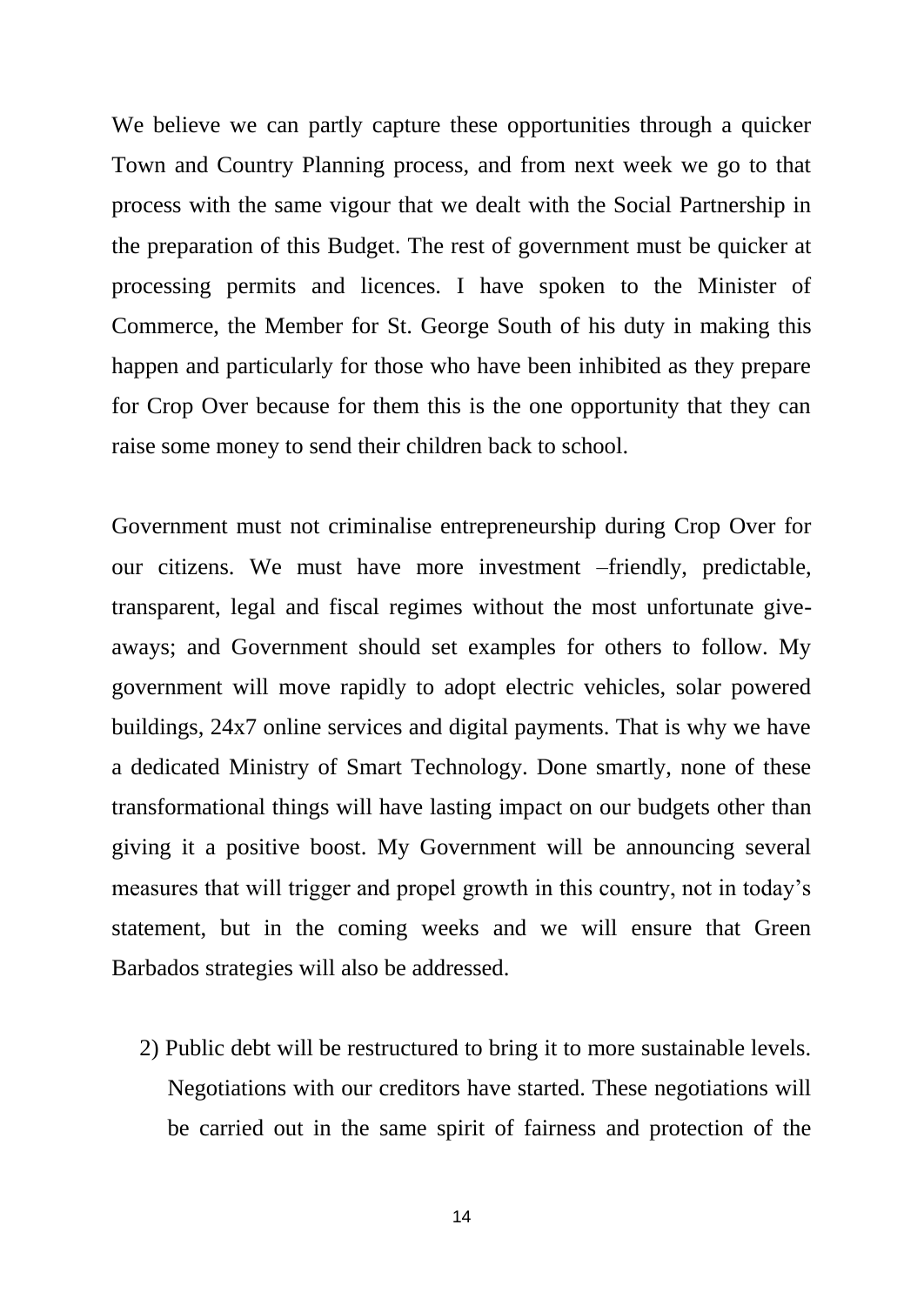most vulnerable as all other negotiations. We are asking simply, Sir, our creditors to walk with us. We ask that all must share the burden.

3) Mr. Speaker Sir, all of this means we must consolidate our fiscal position in a significant manner.

Through the combination of debt restructuring and fiscal consolidation we aim to overturn 10 long years of large fiscal deficits. Forgive me if I pause here to remind us of what really is the contrast. I thank the honourable member for Christ Church East Central who I am so proud to see in this House of Assembly given that my first introduction to him …. Between 1955 and 2007, Barbadian governments ran five current accounts fiscal deficits. In other words they spent money that was earned to deal with day to day expenditure on only five occasions. Never two consecutive years, and never more than \$20 million across six administrations.

Under the leadership of the Right Excellence Sir Grantley Herbert Adams; under the leadership of Dr. Hugh Gordon Cummins; under the leadership of the Right Excellent Errol Walton Barrow; under the leadership of the Right Honourable JMGM Tom Adams; under the leadership of the Right Honourable Sir Harold Bernard St. John; under the leadership of Sir Lloyd Erskine Sandiford; under the leadership of the Right Honourable Owen Arthur; all of those governments only ran five current account fiscal deficits – 1962; 1974; 1977; 1991 and 1994.

This country however, has come to see one single government run 2008, 2009, 2010, 2011, 2012, 2013, 2014, 2015, 2016, 2017, and into 2018.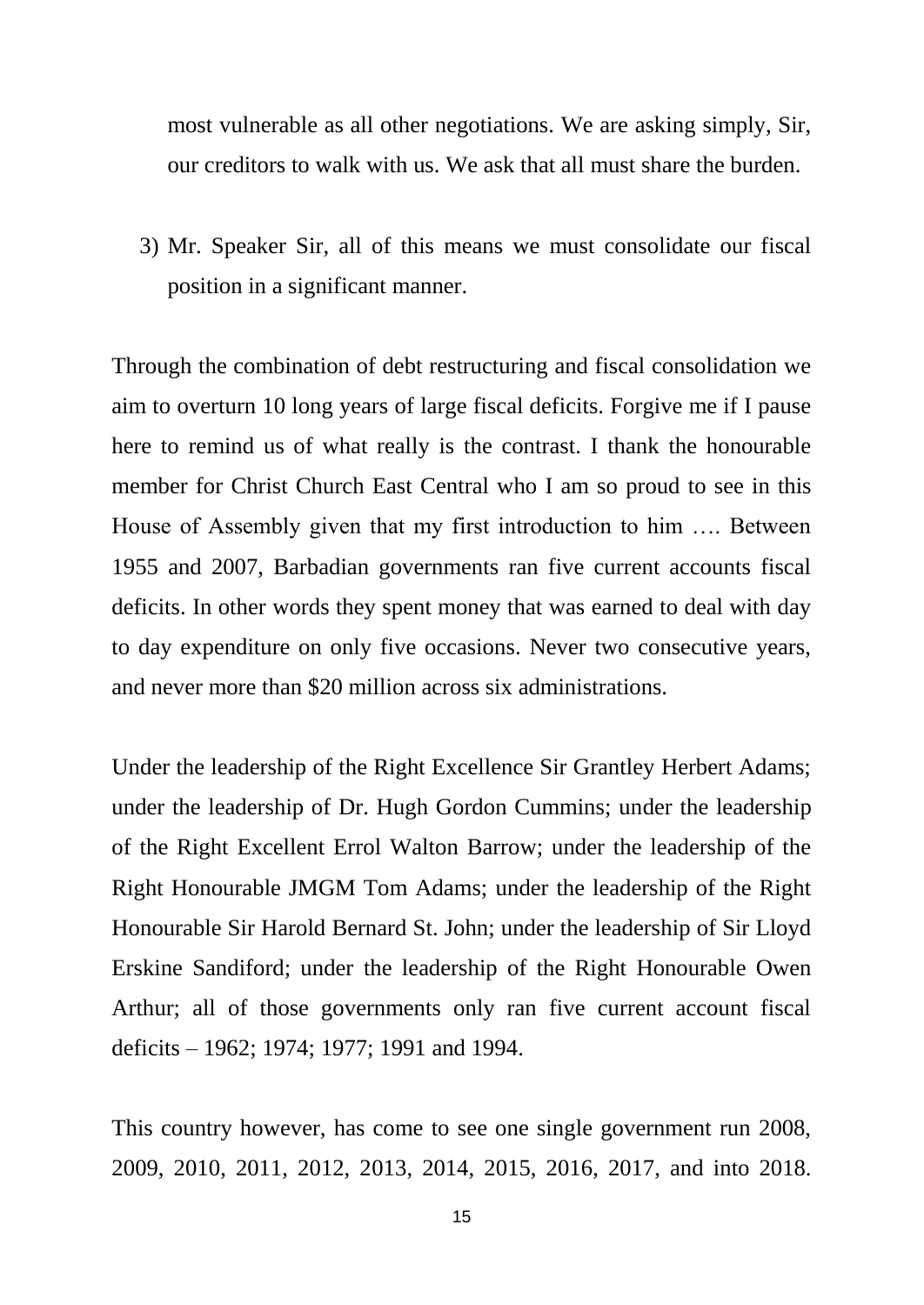How does one single government so alter the character and behaviour of a nation, the profile of a people, the DNA of a people, such that we find ourselves in this difficult situation today and the government that I lead with less than two weeks today, 40 hours of meetings with the Social Partners and we find ourselves coming today now to take a new series of measures to preserve the integrity of country, the stability of our way of life and the value of our dollar for our children and our grandchildren. One government, reckless at best, criminal at worst in its conduct, in its mission, in its attitude, in its behaviour.

Mr. Speaker Sir, this government will commit to running fiscal surpluses. We recognise that the tools available to every leader who stood where I stand today will not be available to me because of that lost decade. The Bible says three score and 10 and they took 10. We don't have those same options and we now have to commit to running a fiscal surplus of being creative to how we will use the other tools of government to achieve what we need to achieve through legislation; through empowerment; through facilitation; through investment; through regulation.

We also don't have the same tools in terms of attracting foreign capital in international manufacturing under the very often referred to industrialisation by invitation because of the position taken by the WTO and EU as to the inapplicability of that legislation to the kind of development that we could move forward on post December 2016. Did the last government give us the alternative of refusing? No it did not. We have that too to deal with.

16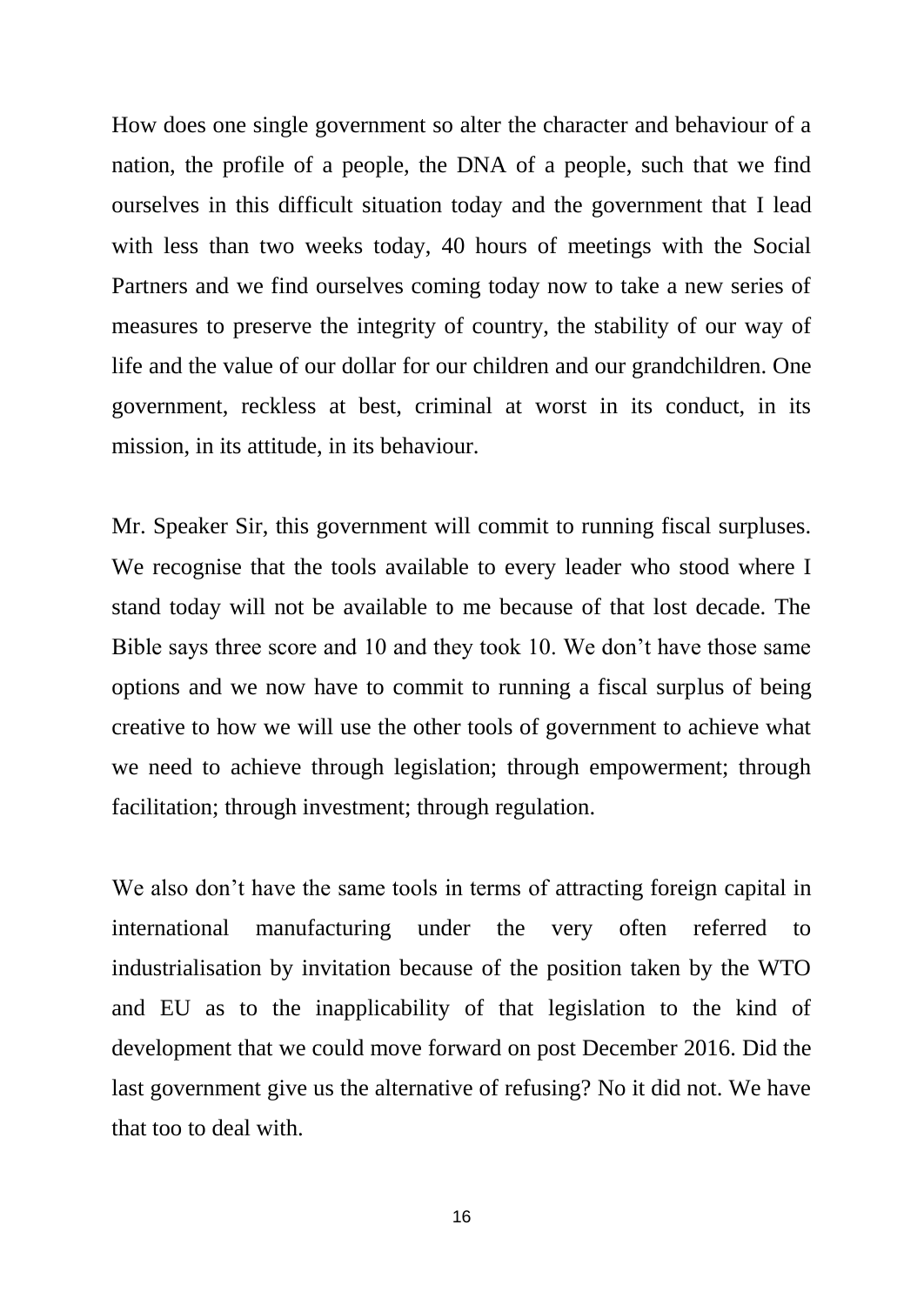So I say Sir, while Mr. Barrow stood in this spot and told this nation of the importance of running deficits for the development of our people, I have now to stand here and commit to fiscal surpluses to save our way of life and to save our economy. We will close the fiscal deficit, we believe, by the end of this year. We will achieve this more comfortably in year 2 of our plan and we believe that in year three, we will be running surpluses in excess of 3% with the help of the people of Barbados.

Let me say up front Sir, and let me be very clear, these surpluses will be used to buy back our debt and to repay the arrears left by the previous Democratic Labour Party government because that is who we are as a people. The percentages that I just mentioned can underplay the significance of what must be done. But let me put it in clear terms for everybody to understand Sir, this is a 1.2 billion Barbados dollar adjustment plan under a period of three years. A \$1.2 billion adjustment plan to execute within the next three years. This is tougher Mr. Speaker, than anything we have ever attempted as a nation before but it is necessary due to our current circumstances.

And I believe Sir, together, in here and out here, we can do this, Mr. Speaker. I believe so.

The Barbados Economic Recovery and Transformation Plan therefore Sir, will be done in three phases. Our announcements today represent the first phase which we will largely execute within the first three months of this Government. It focuses on the imposition of user fees on domestic and international players to take three Statutory Corporations completely off of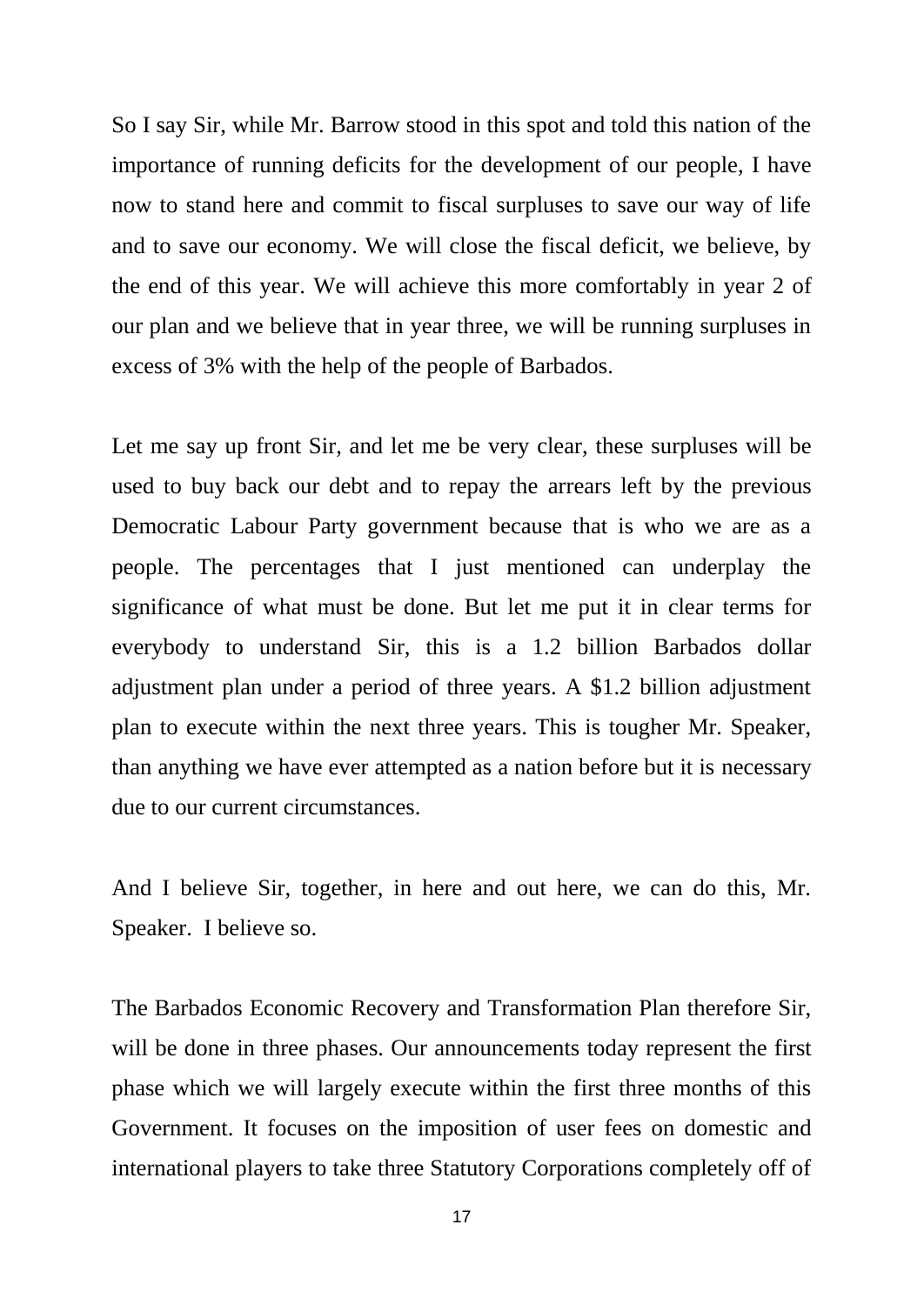the Consolidated Fund, and one other partially off of the Consolidated Fund.

Please let me repeat myself. This plan in phase one in these first three months focuses on the imposition of user fees on both domestic and international players to take three Statutory Corporations who are presently funded by the Consolidated Fund completely off the Consolidated Fund and to take partial payments of one off as well.

Who are they that would account for this reduction in expenditure of \$215 million in a full fiscal year? It is the Barbados Tourism Marketing Inc. I believe the Democratic Labour Party tried to raise a … man out… Transport Board, but we start not with them but with our partners in tourism today because we believe they have the maturity, the capacity and the ability to lift this country out and be able to help us build a new platform for the continued growth and propellsion of our tourism sector.

Its ally entity, the Barbados Tourism Product Authority, the Government of Barbados now spends \$96.3 million in this current fiscal year on these entities. By so removing them off of the Consolidated Fund there will be a reduction in expenditure of \$96.3 million.

I will come later in my address and show how they will be able to do their job with reduced dedicated funding that the Government of Barbados will now put in place for them utilising domestic and international players to make sure that they can take our tourism to the next level.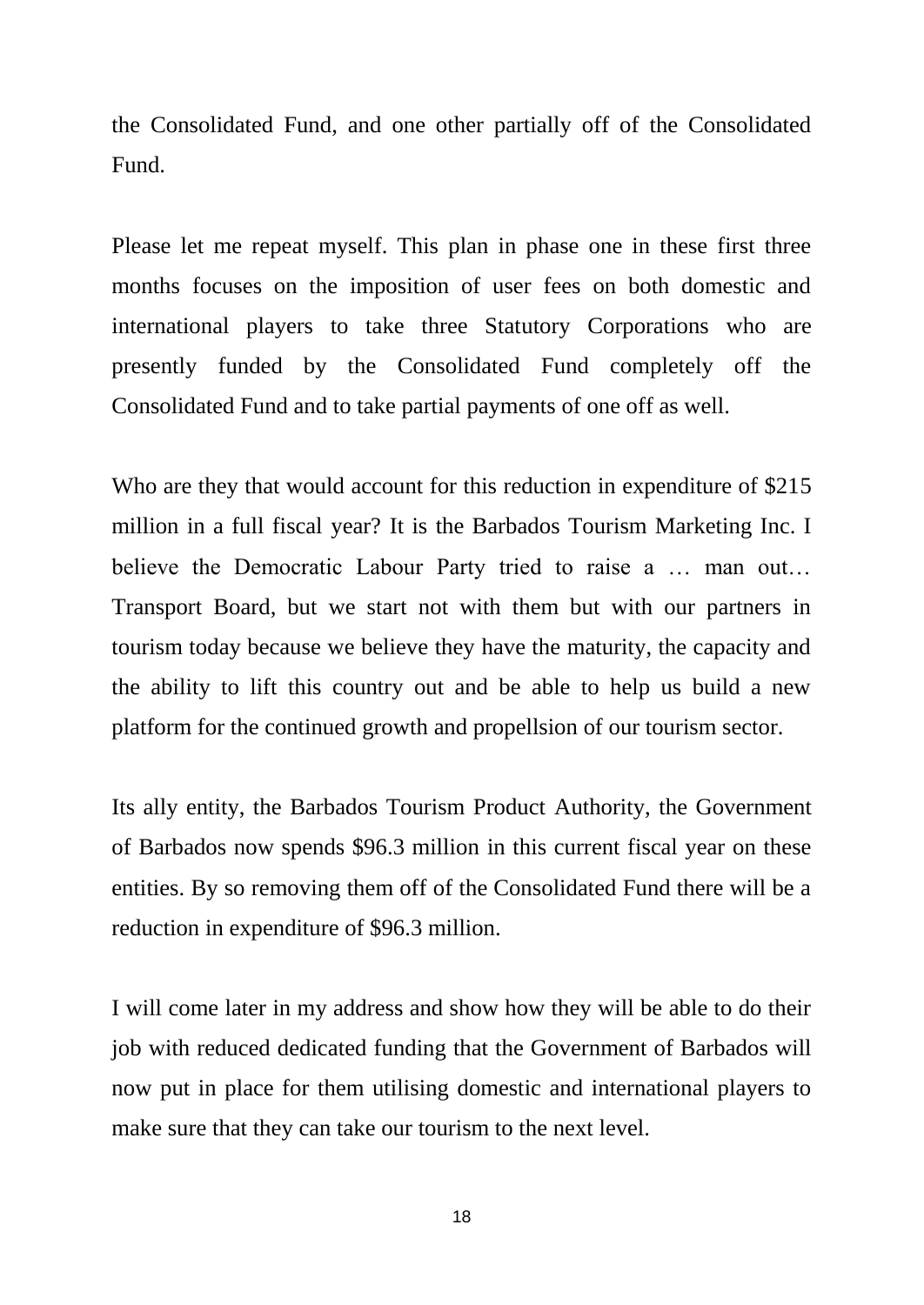Similarly, the Sanitation Services Authority currently needs, but has not been voted this year, last year or the year before, \$65 million to do its job, both in terms of the collection of garbage and as a payment to its contractual obligations to SBRC.

And indeed Sir, the fourth one which is partial would be our \$45 million contribution to the Queen Elizabeth Hospital that needs four times that amount to be able to run its affairs. This would be done by isolating that \$45 million to go to the QEH without passing through the Consolidated Fund. I say so Sir because the last government stood there and used the QEH as the justification for the imposition of the National Social Responsibility Levy which is yet to see a set directly applied to it from the imposition of the NSRL.

Phase 1 Sir, also focuses on a review of our tax revenue to impose more effective taxes, increase compliance, broaden our base generally between others domestic and others visiting our shores. This will better allow us to reduce the fiscal deficit in the first year of our plan.

Phase 2 (month 3 to 12) will focus on expenditure reduction through a review and analysis of Central Government and State-owned enterprises focusing on the more simple ones - the merger of potentially affiliated entities such as Corporate Affairs and the Financial Services Commission; both of which receive subsidies from the Government of Barbados through Central Government now. We will also review Sir other entities that may not require the heavy lifting because those that need the heavy lifting would be left to Phase 3 which is month 12 to 30.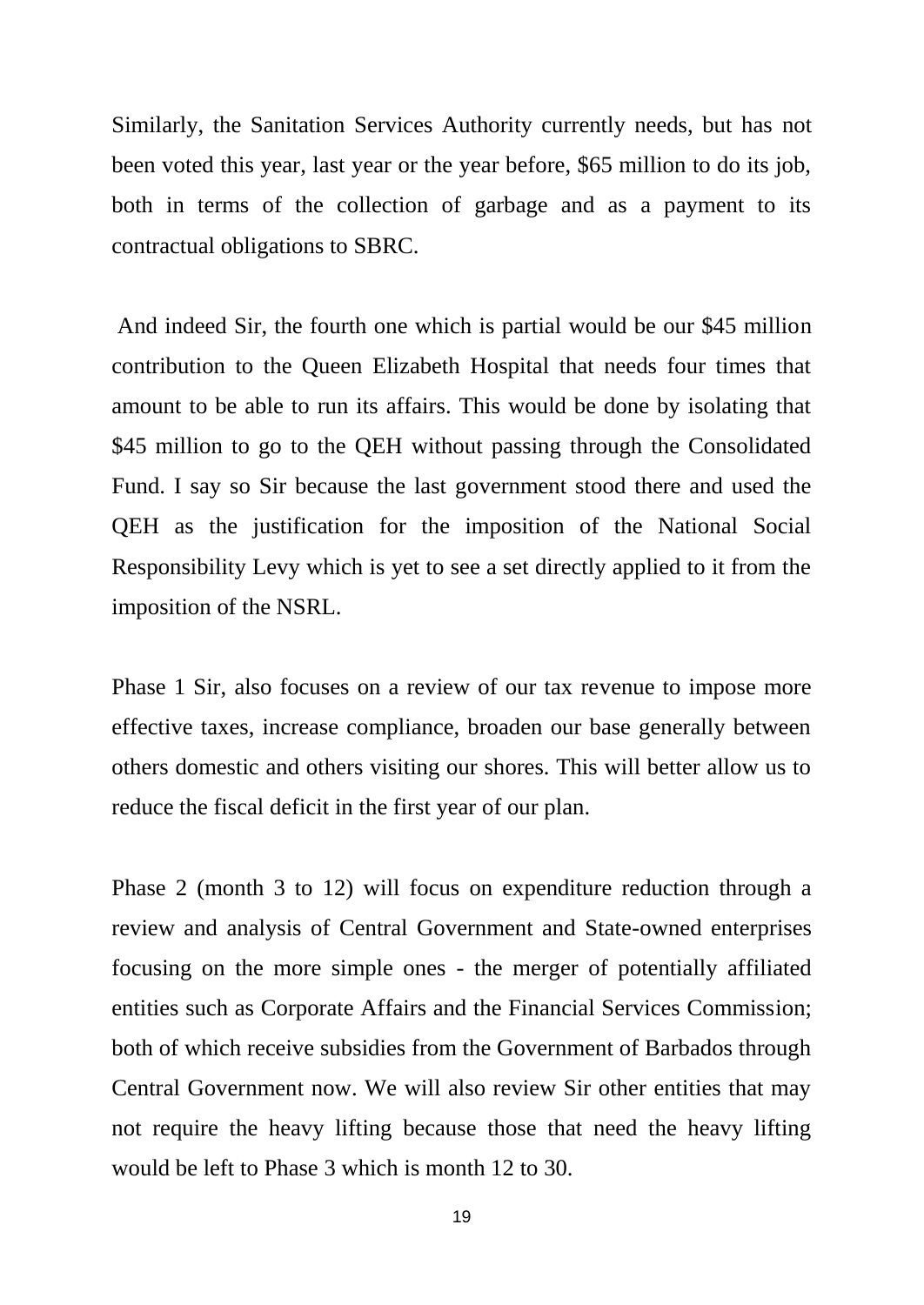We will review the framework within which the International Business Sector during Phase 2 Sir, must operate given the blacklisting by the OECD and the grey listing by the European Union. And we have agreed Sir, that rather than impose taxation on that sector in today's budget, given those realities that they now face with those listings, that we will await the report as I will discuss later to impose those taxes in a one off seamless transition as we transition that sector to whatever reality we negotiate with the OECD.

And let me say here for the record, a previous Barbados Labour Party Government fought to save the International Business Sector in 1999 to 2000. It is of great regret to me that the previous government laid down and did not lift a finger to save this sector when the fights started to come from all quarters in the EU and the OECD. And, it is only at the last minute when things became desperate and when we move to a situation when we moved to blacklisting and double blacklisting, that we started to hear and see some level of activity on the part of the government that could seriously put us in a position where we need to be.

So in Phase 2, we will also move assiduously to embark upon measures to boost growth. And I have said to you that we will address the proposed growth measures in a comprehensive statement in the coming weeks because we feel that it was important today to focus on the fiscal in the same way that we focused on the debt restructuring last week.

20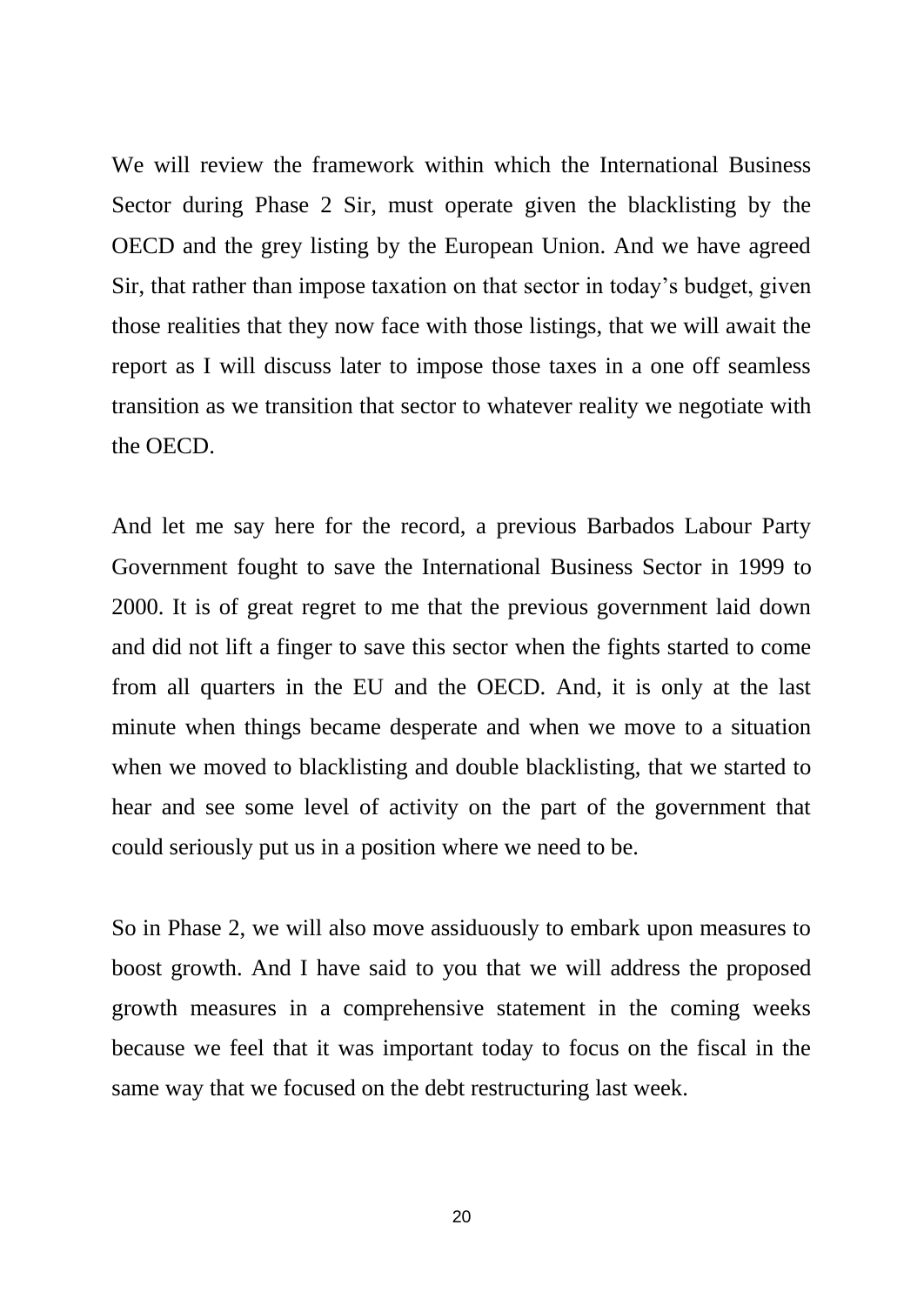Phase 3 Sir, months 12 to 30 will see a continuation of the review of all remaining state-owned enterprises and departments of Government. We will determine what expenditure is essential, what is desirable and what is optional. Not because we have nothing else better to do, but because this discipline is what will bring us to safety in this country. We have said over and over that Government is not only about taxing and spending alone, and I have already alluded to the other powers that we would deal with.

Our Government is now in the process of setting about to embark on an Environmental Scoping Study to determine the feasibility of the reclamation of lands and islands. If it is feasible we will do it, but we are not spending a single cent of the public money; we will not add a cent to our public debt to do it because we can achieve it through a legislative framework passed by this honourable Chamber which would afford this country new opportunities to see investments within our tourism sector and would allow Barbados to become the truly iconic destination that we always should endeavour to be building.

We must always similarly Sir, engage in comprehensive dialogue with our Social Partners and all Barbadians as to how and where we proceed with these state owned enterprises. This is not a Government by pronouncement, and dictatorial in its manner, this is a conversation that affects all Barbadians and once people are given the facts, shared the realities, then like every mature family and every mature nation, we discuss what we want out of our future. We know that we can want everything but let us start first with our needs before we get to our wants.

21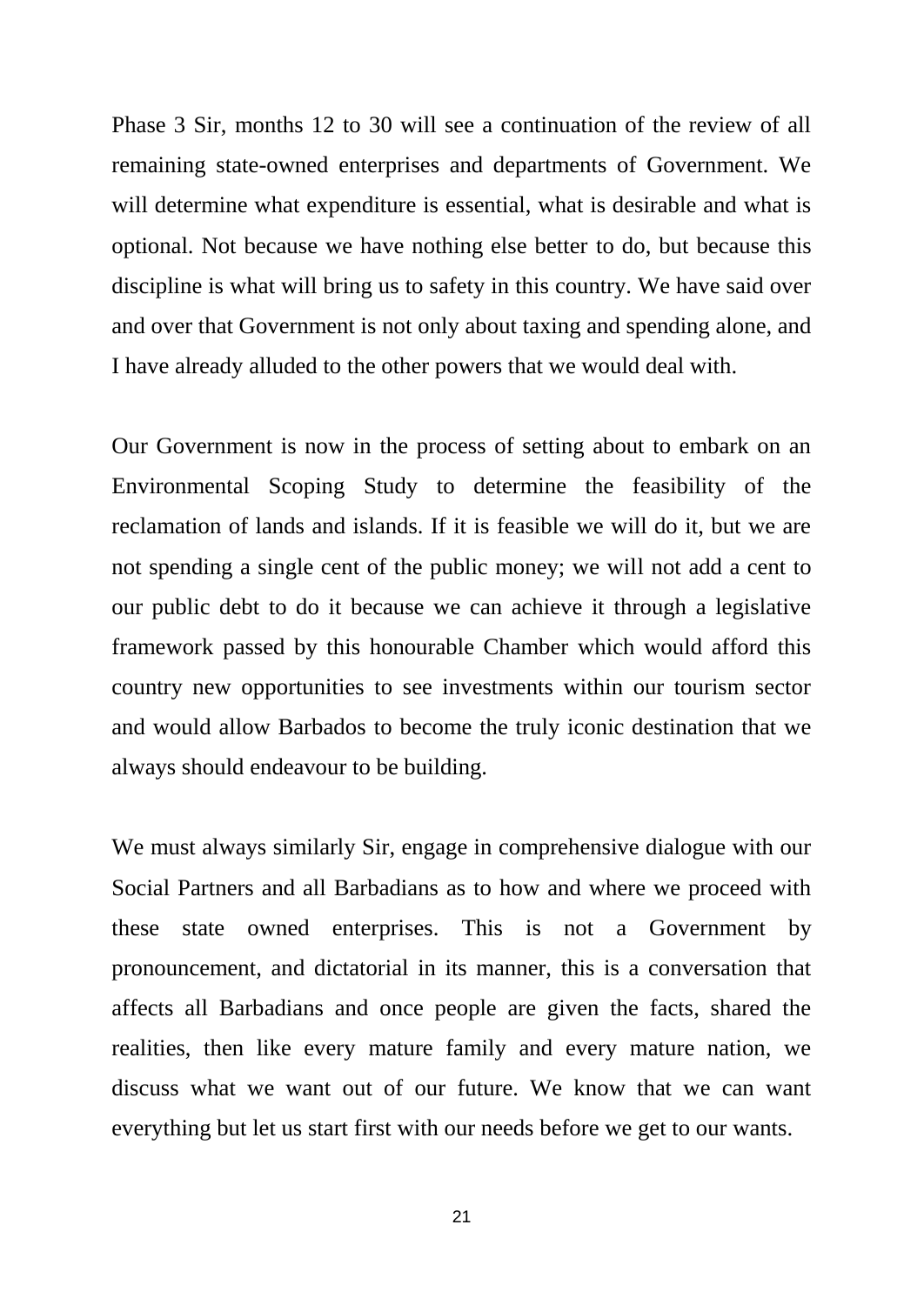Mr. Speaker Sir, we hope in Phase 3 too, that by the time it comes, we would have then received a comprehensive report on the reform of our tax policy, looking once again at all of our taxes. The last such comprehensive reform Sir was undertaken more than 25 years ago. The time for it has come. And without prejudice to what we must do today to stop the bleeding, it is time that we review our complete tax system once again for the purpose of the next 15 to 20 years.

Sir, we expect that Phases 2 and 3 will generate a further \$200 million of additional revenues and reduced expenditures. And that is how we shall get where we need to get with the plan.

We are not leaving the heavy lifting for later. We are not kicking the can down the road as the last administration did for almost eight years when they had the first national consultation on difficulties in the economy at the Lloyd Erskine Sandiford Complex in March 2010. I shall never forget it when their first fiscal adjustment plan was history in 2010; when before we were still at investment grade and they kicked the plan down the road year, by year, by year, by year, by year, by year, by year, by year, by year, until the people of Barbados took the can and kicked them down the road.

Mr. Speaker Sir, in this first step, our focus is on Mission Critical expenditures to protect the most vulnerable in our society and on the revenues that can be raised promptly. One of the benefits of having served in every area of Government is that we know government and we know what is executable and what is not. We know what can be raised promptly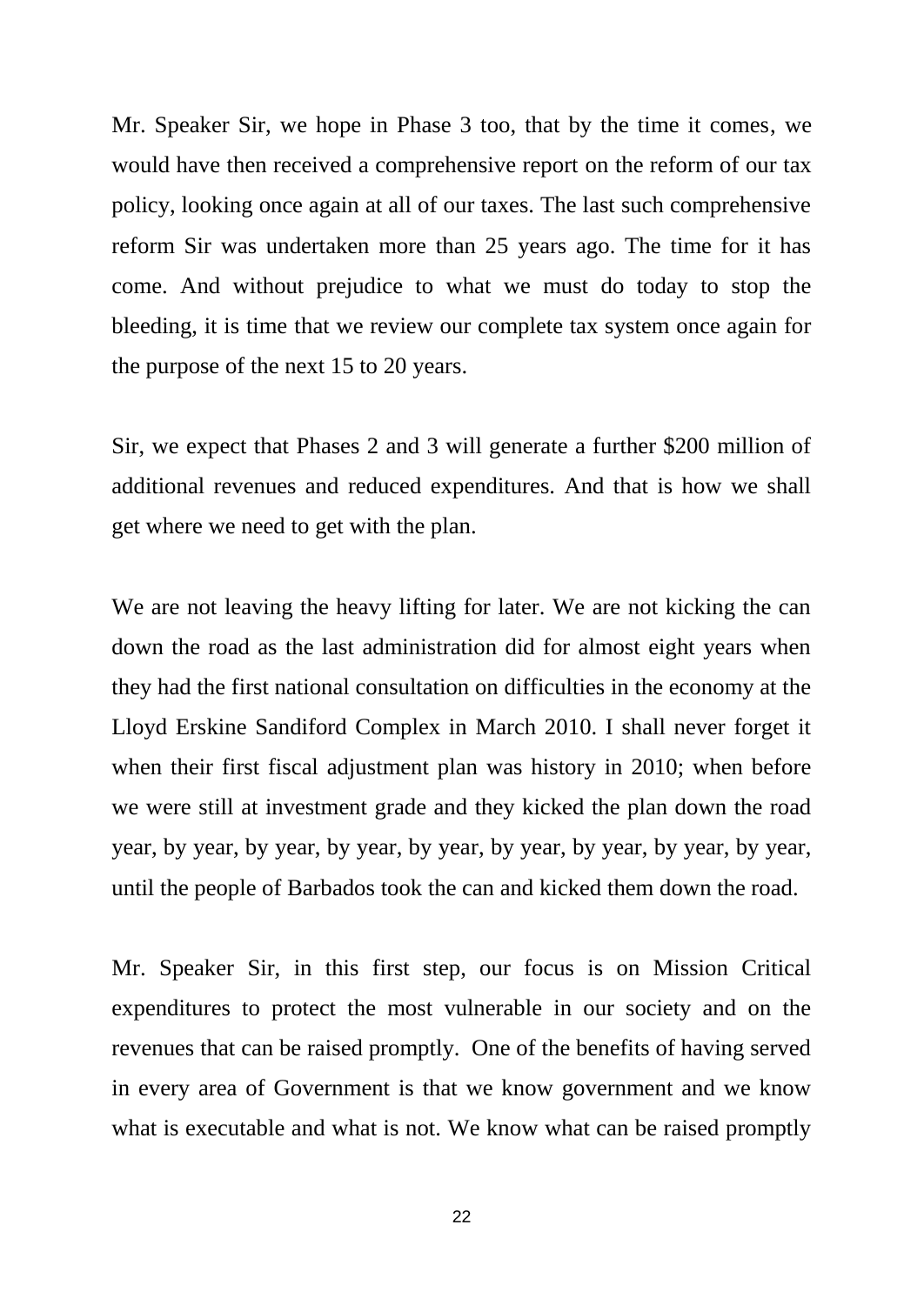and what requires additional time and what must be phased into Phase 2 or Phase 3.

The net impact of this mini-budget is to reduce the fiscal deficit in a full year by \$182 million representing a current account surplus. The combined effect of this budget and Phases 2 and 3 will be to reduce expenditure and raise revenues by approximately \$330 million once fully in effect. Over the course of three years this will improve the fiscal position by almost 1.2 billion Barbados dollars.

Mr. Speaker Sir, the first phase, you know why it is going to work Sir, it is not my plan, it is not our plan. Mr. Speaker Sir, this is the people's plan. That is why we believe it is going to work. For the most part it has come from many long hours of discussions and agreement with all of our Social Partners. Each of them has a mandate representing institutions in some instances, management of billions of dollars in capital in some instances, tens of thousands of workers, and each of us in here did represent 112, 000 votes recently given in the last election. This is a plan of solidarity. It is a plan that profits from something uniquely Barbadian, our willingness to empathize, to carry each other's burden and to live harmoniously together. It is a partnership plan based on a partnership of Barbadian pride and industry.

**Mr. Speaker Sir, I want the public to hear me clearly before I go into the specifics. This plan departs from all previous plans presented to this honourable Chamber in four fundamental ways.**

23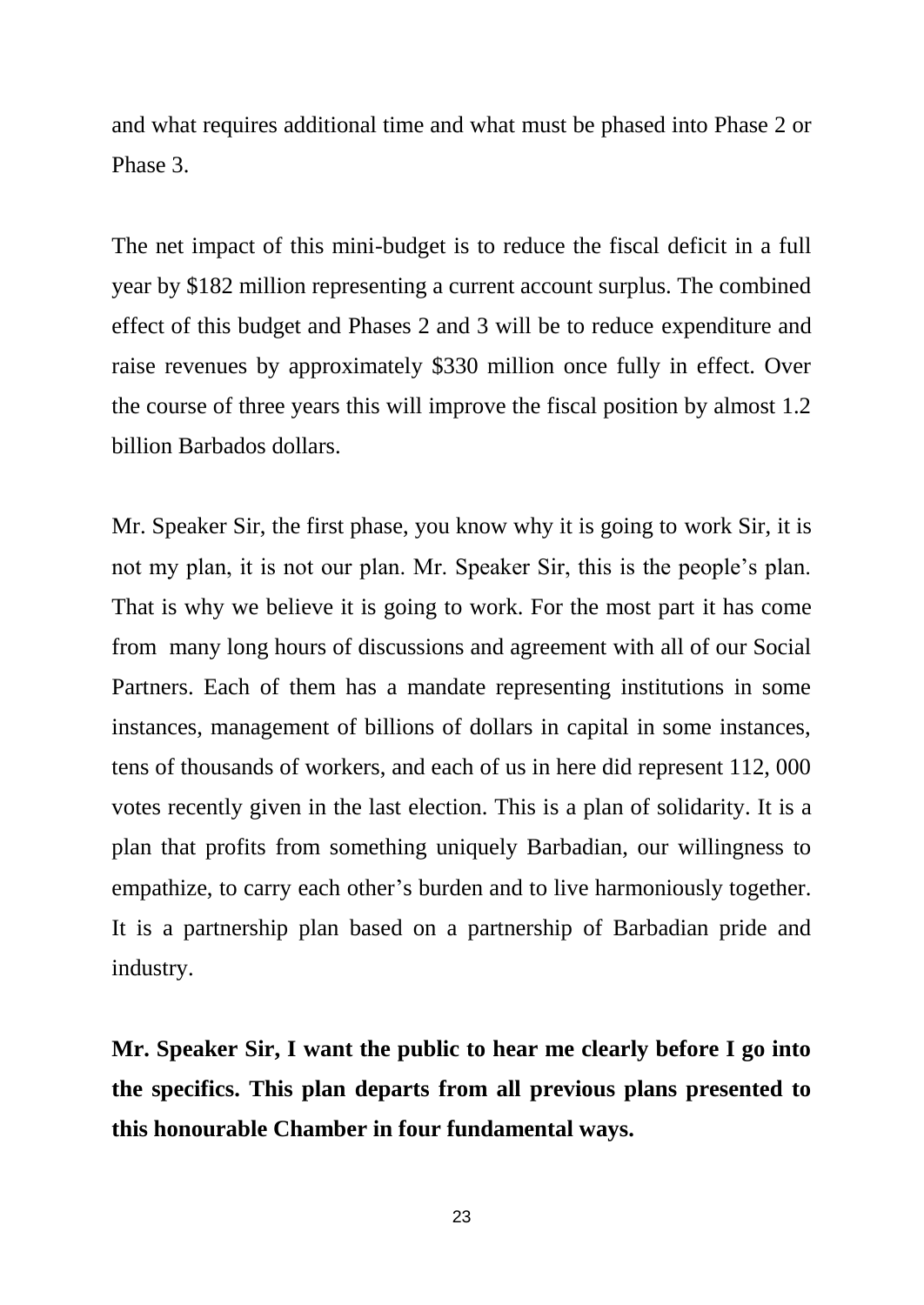**Firstly, all of the burden does not fall on any one group as it did previously under the last government when it fell on Labour, the workers, under the last administration. We are sharing the burden with Labour and Capital through our intention to pursue debt restructuring. The last Government refused in this Chamber to address the issue of debt even though they were exhorted to do so both within and without. In this Chamber and outside of this Chamber. In their Cabinet and outside of their Cabinet.**

**Secondly, we are sharing the burden of taxation, today and user fees, between Barbadians and International players. Not simply on the same group of people who have had to carry the burden for the last eight years. Mr. Speaker Sir, you have heard me say over and over that three times our population visits this country on an annual basis; almost three times the number of Barbadians who live here come to visit us from over and away each and every year. These persons are our friends but they utilise our services and our infrastructure. And all we are doing Sir, is merely asking them to carry a little small piece of the cross.** 

**Thirdly we believe that a plan that is owned by all, is a plan that is followed by all, is a plan that succeeds. Consultation and ownership for us is the bedrock of the success of this plan. We will remain faithful Mr. Speaker Sir as well, and true to the numbers. As I said earlier, "you can hide and buy land but you cannot hide and work it." The true cost of running a Government as we adjust has now to be reflected in the numbers that we present to this honourable Chamber.**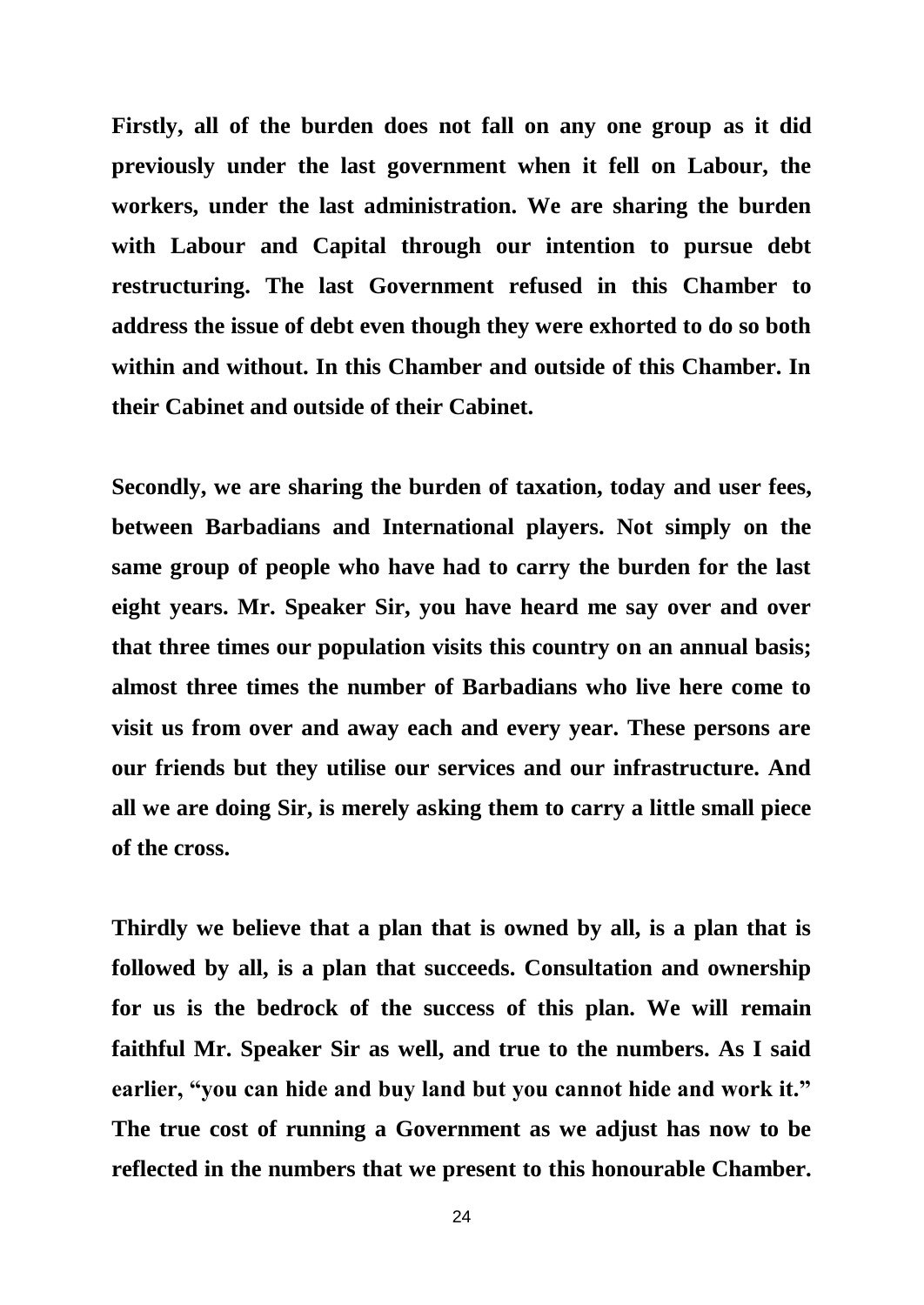**The days of literally bringing what is convenient to add up to a certain figure and leaving behind amounts due and owing to leave to accumulate to horrendous arrears have now to be a historic relic never to be seen by the people of Barbados again.**

### **Measures**

Mr. Speaker Sir, I will now introduce the individual measures of this minibudget starting with the revenue measures:

## **1. NSRL**

As promised, we will repeal the National Social Responsibility Levy (NSRL) from July  $1<sup>st</sup>$ , 2018. This distortionary tax has led to a revenue gain of \$145 million. When the NSRL was put on, many prices across Barbados rose by double digits, depressing retail sales significantly and economic activity generally. Mr. Speaker Sir, we are conscious that the Central Bank of Barbados reflected that there was a doubling of inflation in 2017 caused predominantly by the astronomical increase in the rate of the NSRL. It is for this reason that we committed to its removal since October last year at our annual conference.

My Government expects that the removal of this distortionary levy will lead within two months after our consultations with the private sector, to a reduction in prices for the average Barbadian. The Social Partnership has agreed to help us monitor this situation. It is within two months because we already have stock on island that would have paid NSRL prior to this announcement today.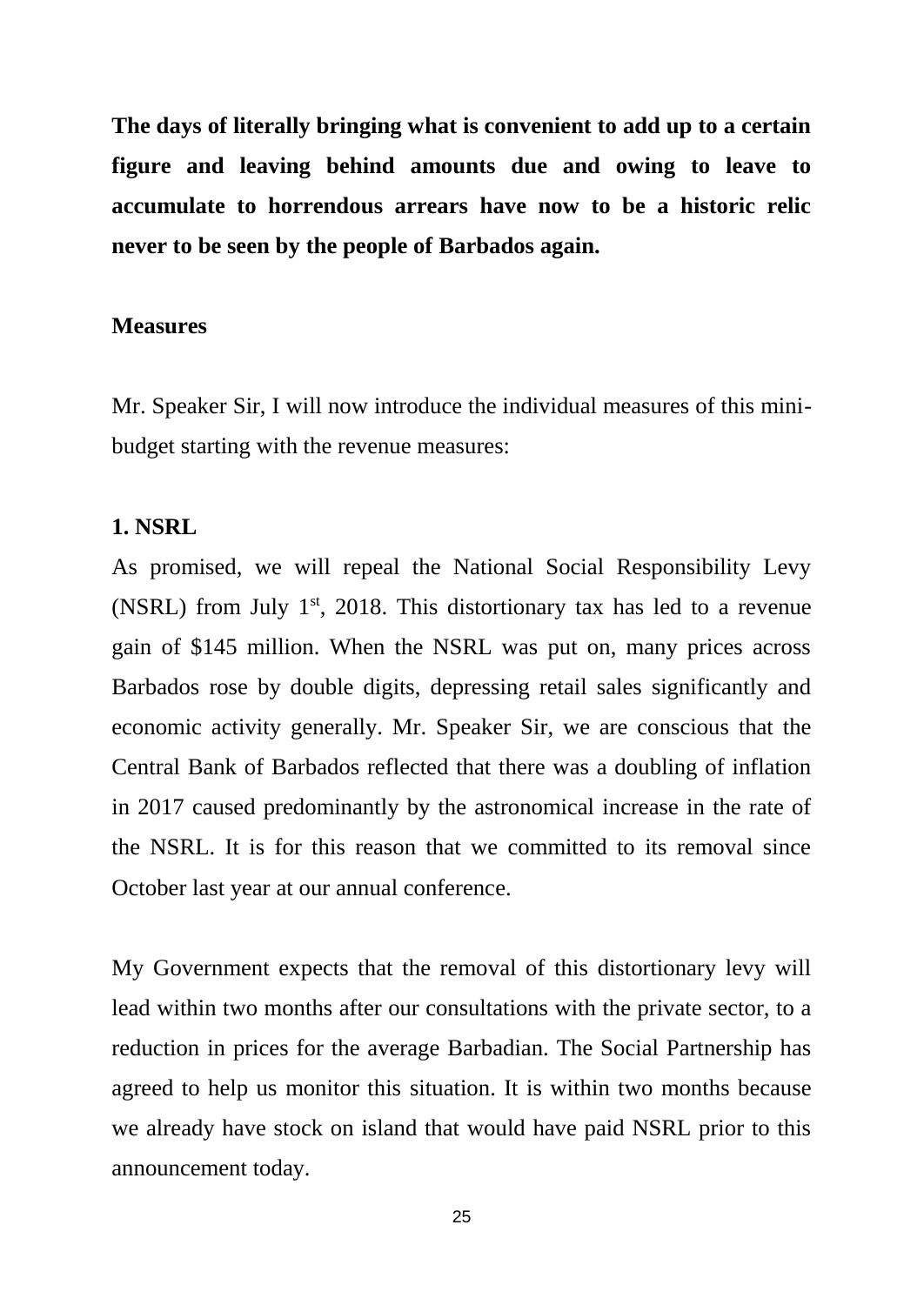In addition Mr. Speaker, the Fair Trading Commission will be asked to monitor developments to ensure that both producers and retailers reduce their prices appropriately including the related reduction in VAT.

## **2. Fuel Tax**

From July 1<sup>st</sup> Sir, the Government of Barbados will abolish the Road Tax and replace it with what we believe is a more efficient Fuel Tax. The Fuel Tax will be levied at a rate of 40 cents per litre of petrol, 40 cents per litre of diesel and 5 cents per litre of kerosene. The public must be told that the NSRL was levied to the tune of 12 cents per litre on gasoline and 11 cents per litre on diesel. So that when we set the price for the road tax at 40 cents, the net increase on gasoline is in fact 28 cents per litre because of what the government was already collecting without your knowing of every litre of gasoline and 29 cents on every litre of diesel.

Let us remember Sir, that as we approach this fuel tax, the road user is no longer paying the lumpy Road Tax, whether it is at \$400 or up to \$1, 600 that were paying up until now. To put this in perspective, under the existing Road Tax, car owners paid effectively from \$33 per month up to \$133 per month. Many taxpayers do not have that amount of cash to spare at once. We know from our constituents. Enforcement is difficult in Barbados with limited Police resources. The average motorist is unlikely to pay more under this new Fuel Tax than they paid in Road Tax. The improved collection afforded us would mean that the Fuel Tax is likely to raise in our view \$80 million, while the combined Road Tax brought in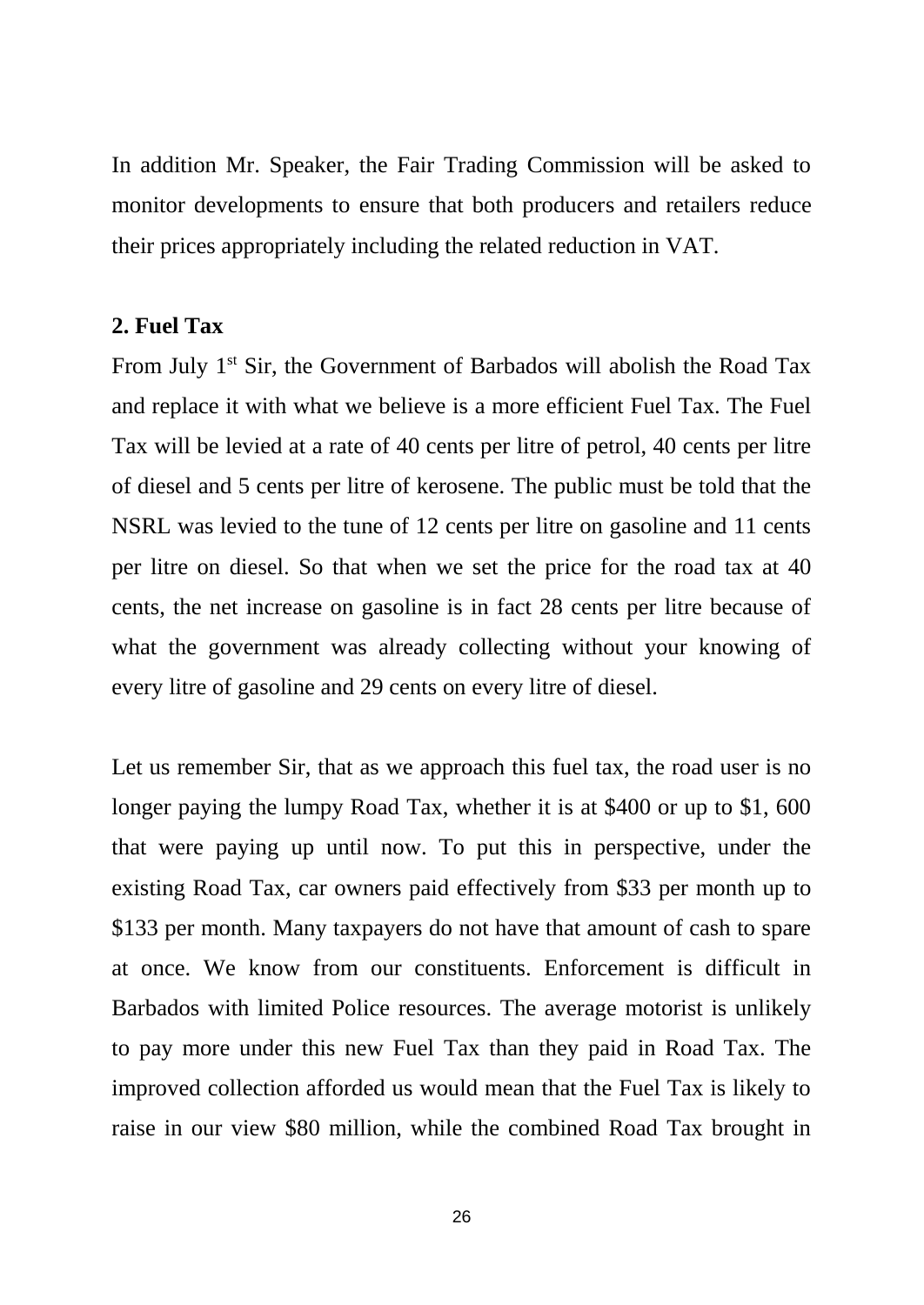\$65 million. And we say this because we believe in the level of noncompliance that exists on the road today.

Mr. Speaker Sir, there is still need for registration of vehicles on the road. The new fee from July 1st, 2018 for registration would simply be upon purchase of a new vehicle or second hand private vehicles. It will not be an annual fee and that new fee for registration will be \$400 to help us offset the cost of administration. All persons purchasing commercial vehicles whether new or second hand will pay a registration fee of \$1,000. The commercial vehicles which right now pay a higher registration fee will still be required to register on an annual basis but instead of paying the high fee, some as high as \$10, 000 will now pay 50% of the previous fees given as Road Tax. This is expected to yield \$5 million. A public service vehicle now pays \$20, 000 a year for a licence. They would have to pay \$1, 000 upon registration when they buy it and thereafter they would pay on an annual basis instead of \$10, 000, \$5, 000 per year because we recognise that the imposition of the Fuel Tax would hit them harder than most other vehicles.

### **3. Income Tax**

Effective from July  $1<sup>st</sup>$  we will introduce a new upper income tax band of 40%. Accordingly, the first \$25,000 will remain tax free. Income from \$25,001 to \$60,000 will continue to attract a rate of 16%. Assessable incomes between \$60,001 to \$75,000 will attract a rate of 33.5%. To improve the progressive nature of our tax system, such that we may share the burden fairly, we will introduce a new higher rate band of 40% on those whose assessable incomes are greater than \$75,001. These new tax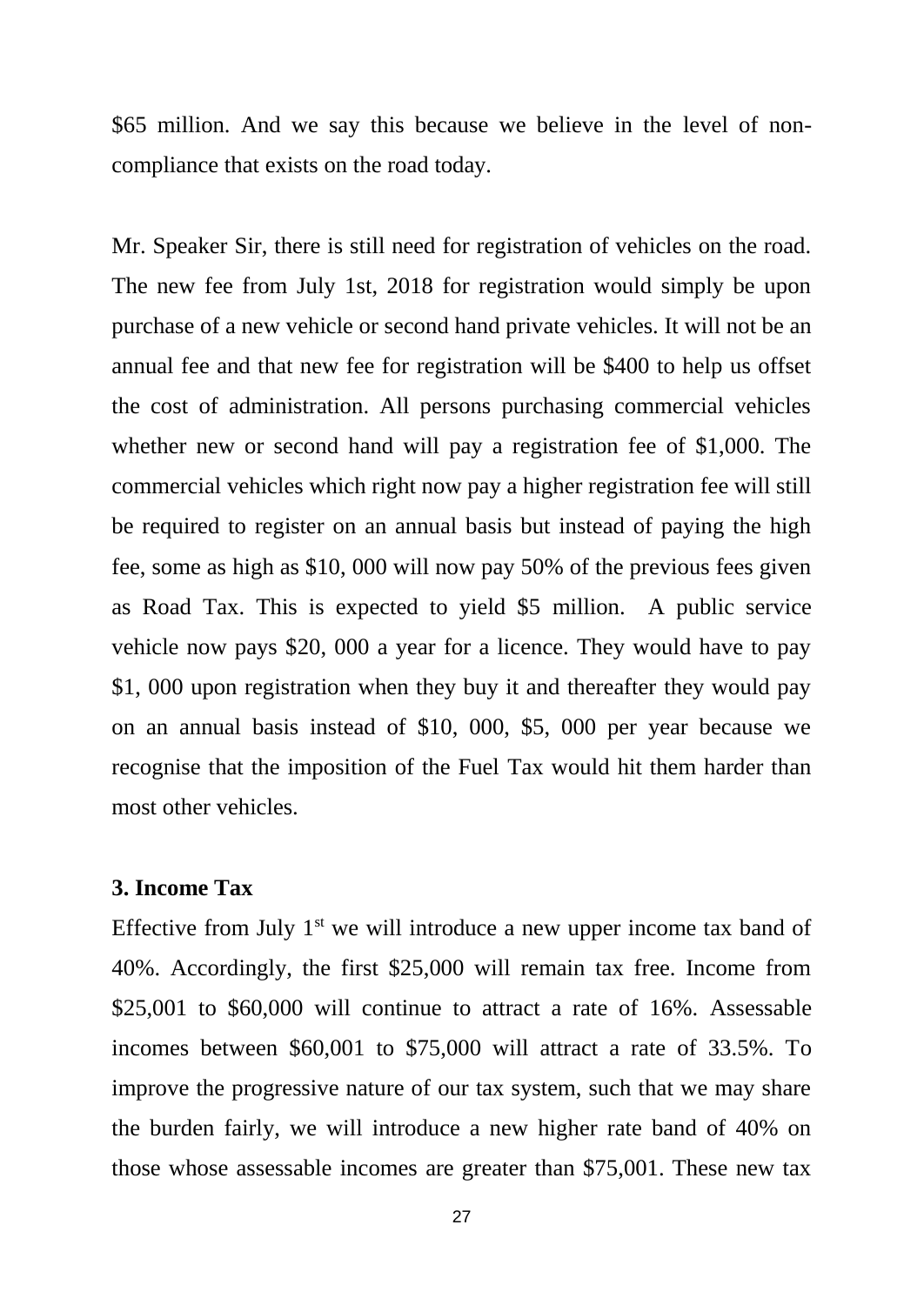rates are expected to raise \$41 million in a full tax year. Once the debt-to-GDP falls, Mr. Speaker, to our target, I would like to think that we anticipate returning to the old rates, but we need to get out of this situation.

The Barbados Revenue Authority (BRA) is carrying on its books amounts due and owing to the Government of Barbados since 1968, most of this is now clearly uncollectable. The Barbados Revenue Authority through the Revenue Commissioner has recommended to the Ministry of Finance, and the Ministry has accepted that it write off all taxes owed from tax years 1968 to 2000. We have consulted with the Social Partnership on this determination too before making this announcement today to the people of Barbados.

Furthermore, between 2000 to 2017 as long as outstanding payments are made or a payment plan is agreed to with the Barbados Revenue Authority, it will waive all interest and penalties due and owing by taxpayers. From 2018, interest and penalties will be applicable for all taxes due and owing. Just as the Government is being asked to stay current by me, I am asking Barbadians to stay current with BRA. The Government however, will also move on the recommendation of the Barbados Revenue Authority to amend the law to move from the use of compound interest to the use of simple interest. This should ease a tremendous burden on Barbadian taxpayers when interest is now applied to taxes due and owing. It is too simple a puzzle not to have been done before.

I would also say that we would also move to amend the law to reintroduce two tribunals because the last government changed the law to allow the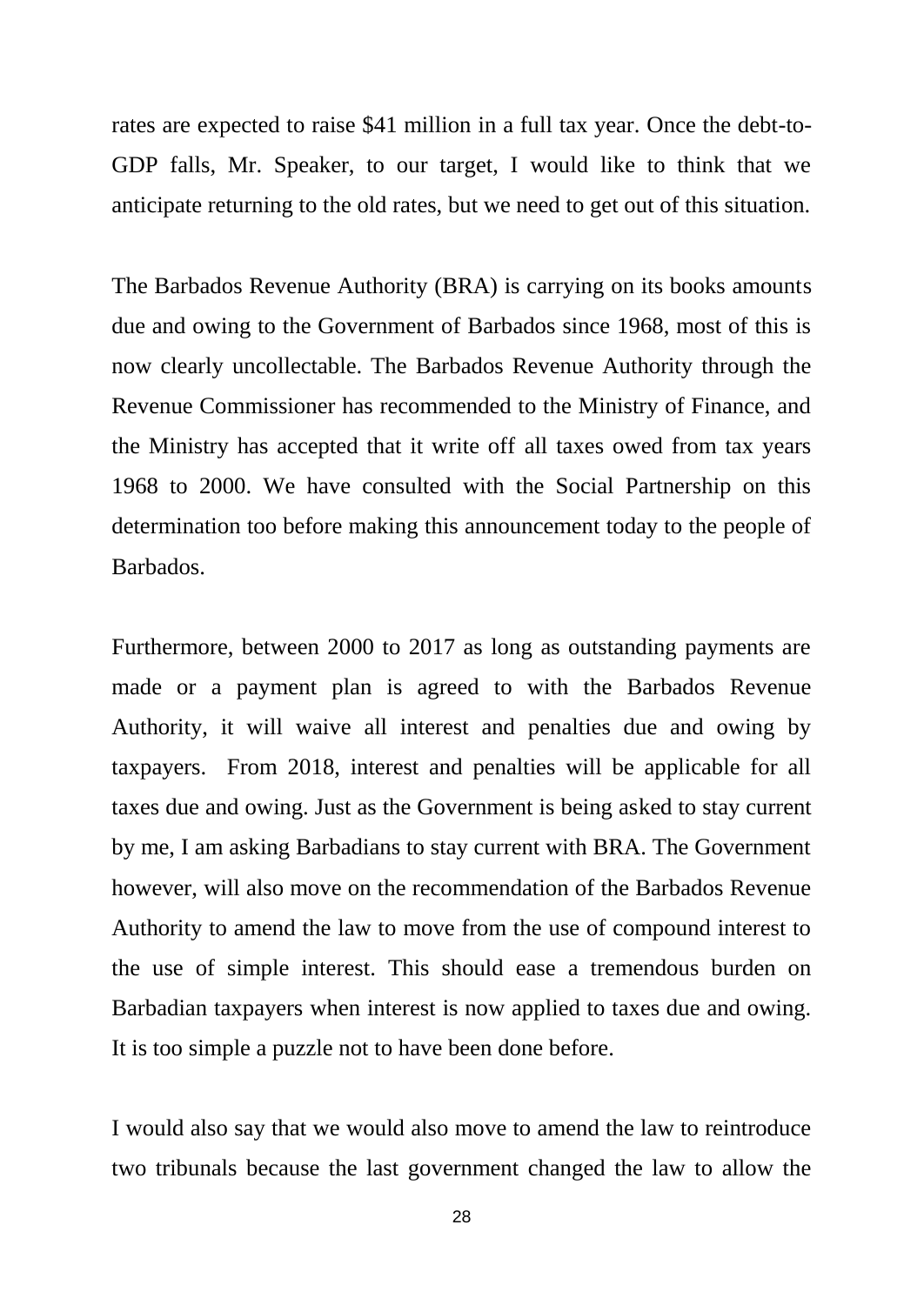Minister of Finance to waive penalties and interest for taxpayers. I want you to read my lips. I do not want the power as Minister of Finance to waive penalties and interest for anybody least someone gets mistaken again. In the circumstances, the law will be amended to ensure that that power will go back towards the tribunal which will be reinstated with the amendment. And similarly to the other tribunals sitting that they will have that power. The opportunity for people to make allegations unfairly will not be made available to anyone against any member of this Government with respect to its record.

Rather, our Government recognizes that very often persons are willing to make themselves right with BRA through the payment of taxes, but they cannot secure the lump sum that may be due and owing. They go to the bank and the bank requires of them a process that they cannot get through in order to be able to make the payments in time for the amnesty so they missed it.

In these circumstances, we believe that what matters is that BRA gets their money. And therefore, if persons are prepared to enter arrangements with BRA, if defaulting taxpayers come and enter into a payment plan with BRA which would have a cap outer limit as we discussed with the Social Partnership, then BRA should be prepared to accept that payment plan and that BRA equally would draft an agreement that says that penalties and interest shall be waived so long as that person holds to the payment plan, recognising Mr. Speaker that holding to a payment plan must take into account also the vicissitudes of business cycles and the uneven nature of cash flow.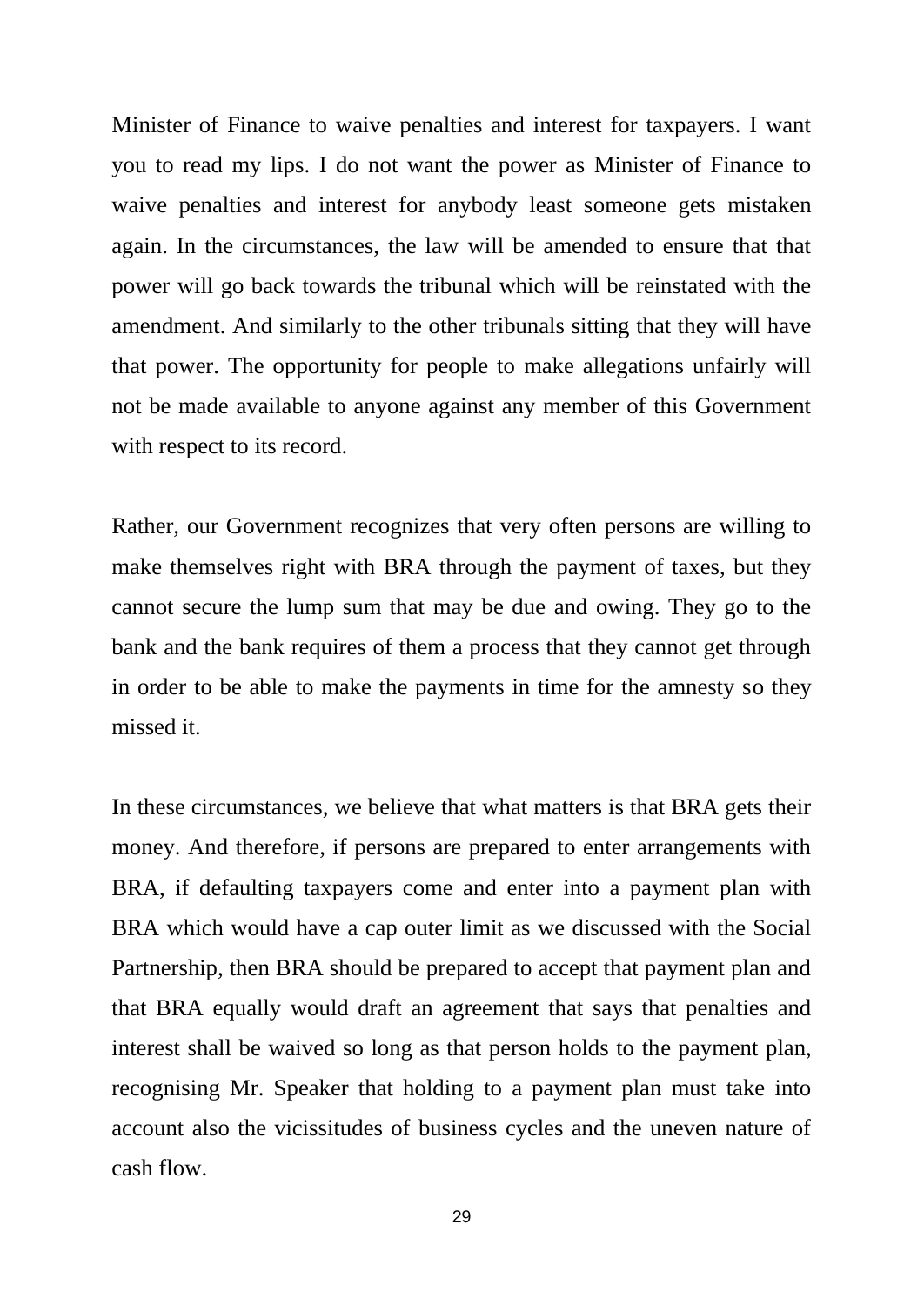So what does this mean? If you make a payment plan with BRA to pay what you have to pay over a five year period, and you have a business that has typically a soft stomach and the cash flow is not there, that in spite of the soft stomach so long as you do not miss six straight months, or so long as you do not miss nine months out of 24 months; in other words so long as you don't try to make mock sport of BRA; that you would be allowed to adhere to your payment plan. But the day that you make mock sport of BRA, or the day that you breach it for six successive months the penalties and interest become due all over again.

Mr. Speaker, may I also add at this stage – later on you will hear me speak to a sum of money to be able to strengthen the Compliance and Arrears Unit of BRA so that they can assiduously go after those who still do not want to come within the tax net, and secondly, to strengthen the Compliance Unit of the customs of Barbados.

May I say Sir, and I use this opportunity because I have not had any other similar public opportunity to say that my government will hold its promise that we believe that Customs is a border security agency and not simply a regulate authority and as a result our Cabinet will not be including the Customs Department into the Barbados Revenue Authority. We hope that that will bring certainty and stability now to the arrangements that are undermining the effectiveness of that department over the course of the last few years.

30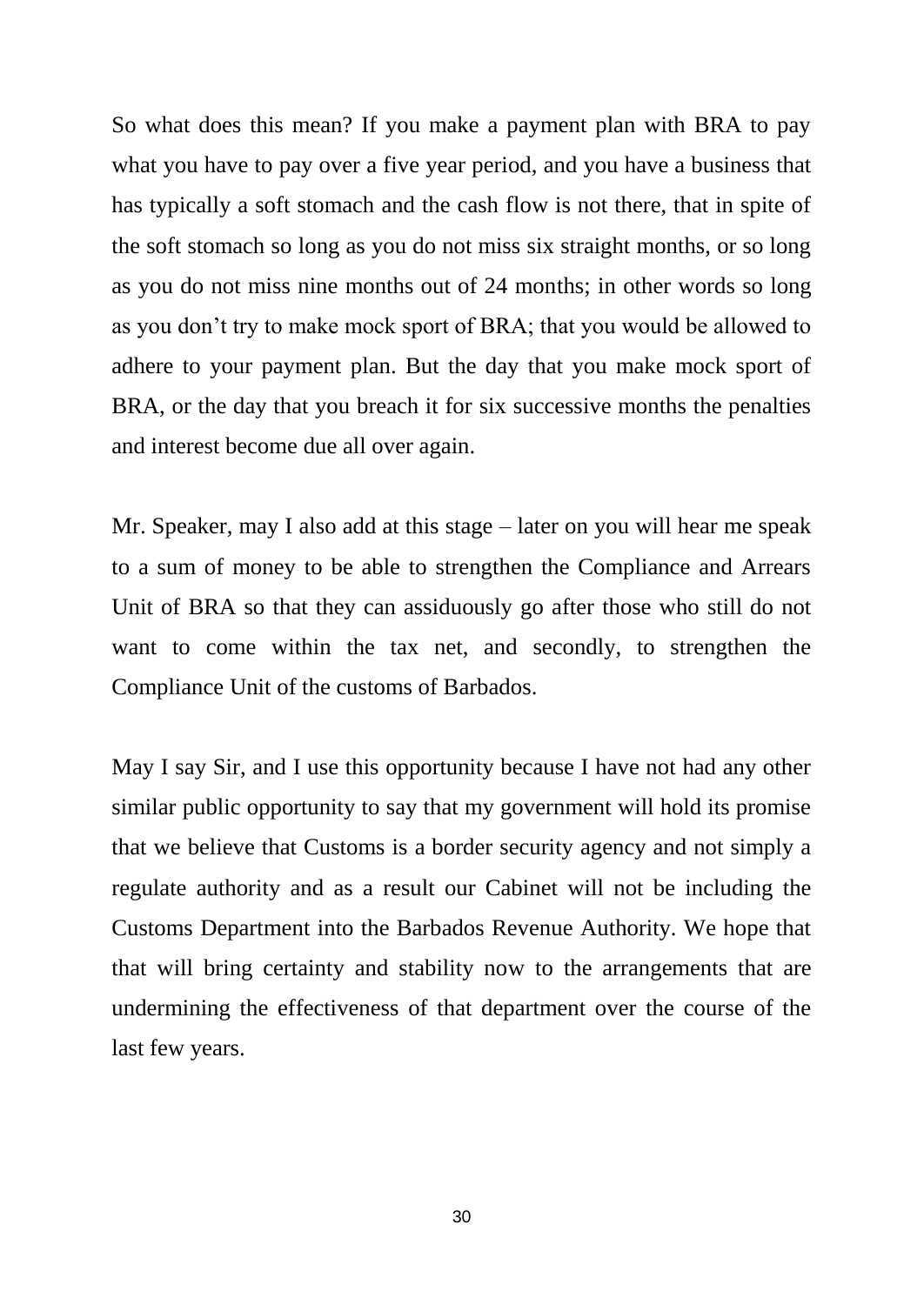# **4. Corporation Tax**

In order to restore parity between income and corporation tax Sir, we will raise the highest corporation tax from 25% to 30%. This will be effective from October 1, 2018 and this will raise \$57 million in a full year.

## **5. VAT**

Mr. Speaker Sir, a large number of Barbadians now engage in online transactions for both goods and services, be it Amazon, EBay or Netflix. They currently do not pay VAT on these transactions.

I am advised that the technology now exists for us to capture these transactions for the purpose of taxation.

I therefore today announce the intention of my Government that effective October 1st, 2018 we intend to make all online transactions for the purchase of goods and services by Barbadian residents subject to the Value Added Tax. If the product is used in Barbados or delivered to Barbados, then local or otherwise it will be taxed. If the product is delivered to Barbados then it will also be taxed. There will be a full explanatory note and full legislation put in place so that all may be aware of how this will affect them in the near future. That is why the effective date of execution is not until October 1, 2018.

# **6. Health Service Contribution**

Given the demographics of the Barbados Population where there is a higher number of elderly persons than persons entering the workforce, and given the significant increase that we all know in the incidence of Chronic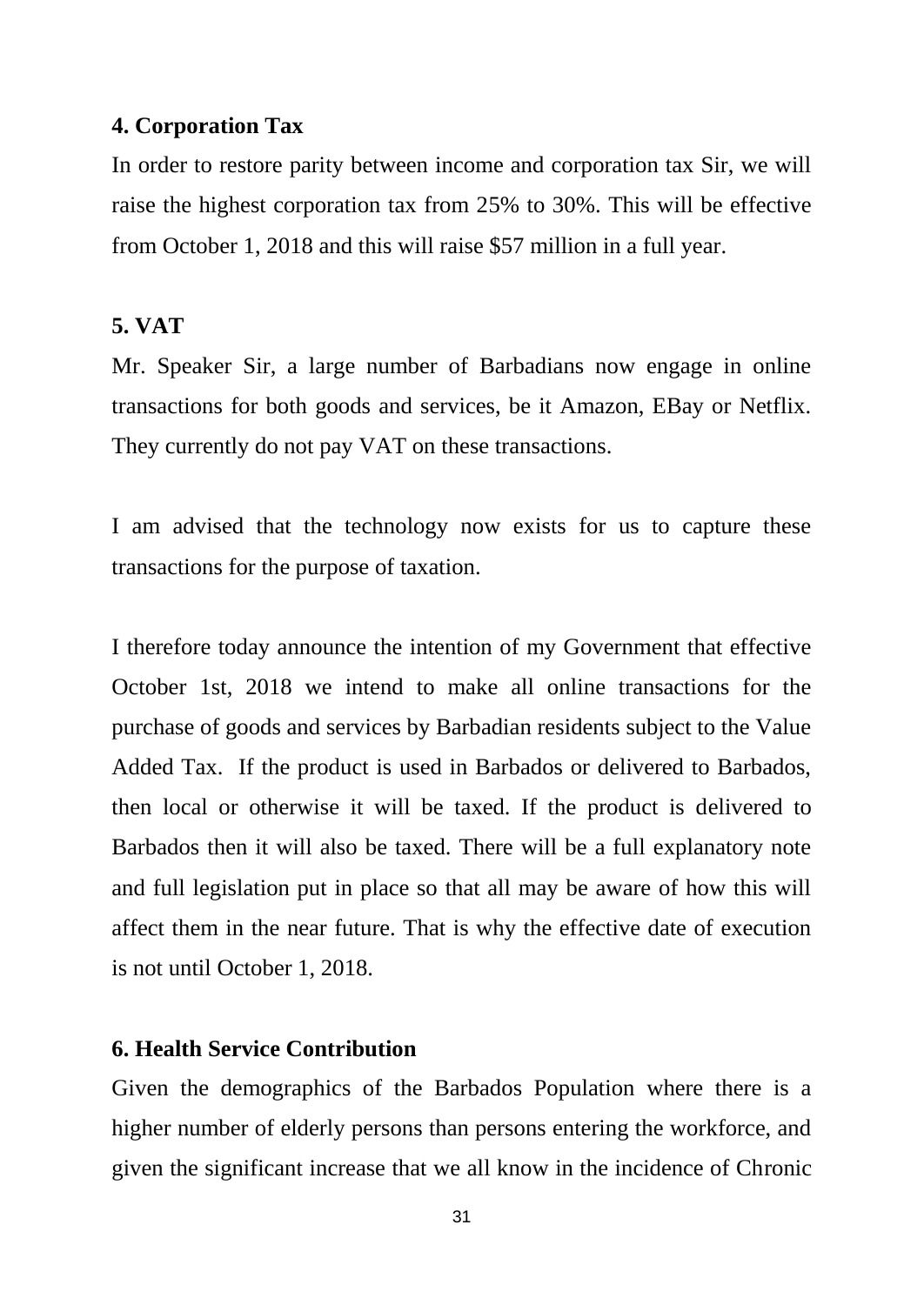Non-communicable diseases, the cost of public health care continues to rise at an unsustainable rate.

We Sir, have to complete the appropriate review of all relevant studies, including those completed by the last government which were not shared with us fully, and which within two weeks we have been unable to do in as appropriate a time despite us working full speed ahead. As a result, we will not be in a position to settle the sustainable long term financing of our healthcare system we believe until Phase 3 of our plan since it requires comprehensive consultation. In the interim, we will Sir, raise a 2.5% Health Service Contribution to be collected by the National Insurance Board, 1.5% of insurable earnings will be paid by employers and 1.0% of insurable earnings will be paid by employees and self-employed persons.

These measures will come into effect on October 1st and is expected to raise \$45 million in a full fiscal year, with \$22.5 million in the balance of this fiscal year. This will meet more than 25% of the Budget of the Queen Elizabeth Hospital, and we will make amendments to the appropriate legislation to ensure that the National Insurance Board may forward the collected funds to the Queen Elizabeth Hospital directly for the purpose for which it has been collected. What a departure from the NSRL.

# **7. Departure Tax**

Mr. Speaker Sir, as it stands today, the Barbados Government pays fully for the collective marketing and product development of our Tourism sector. Individual hotels may do some of their own. The Budget which we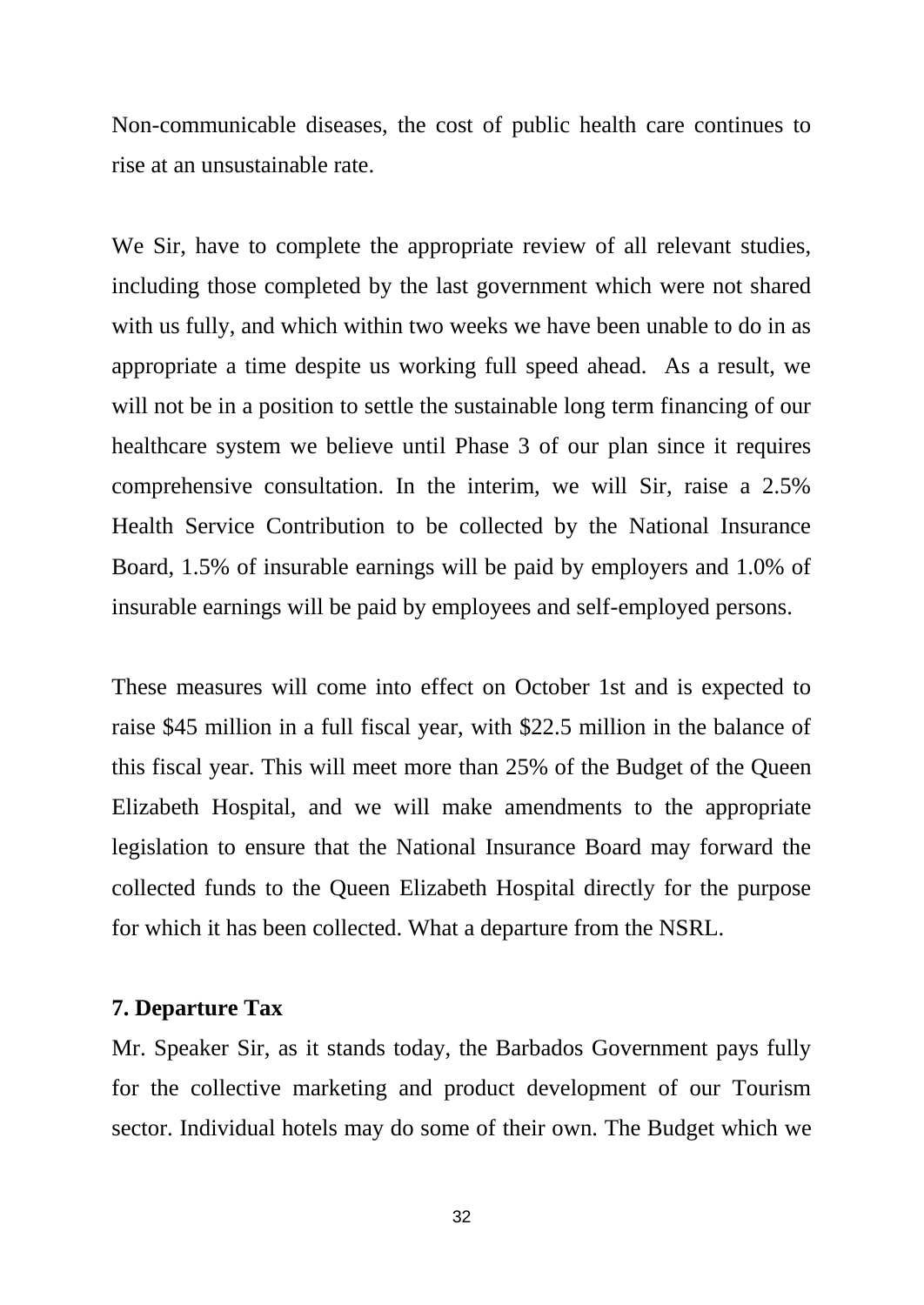apply to these functions for this fiscal year and on average has been \$96 million.

It is our contention that given the maturity of Barbados' Tourism sector, the Barbados Tourism Marketing Inc. and Barbados Tourism Product Authority are ready to transition into a public private partnership. The Government of Barbados will accordingly review the Governance arrangements so as to ensure a transfer of lead responsibility to the private sector for the ownership and management of these entities. It will however, still be a partnership because the Government will retain minority shareholding and a golden share in the interest of ensuring fairness and equity to all players within that sector. It is anticipated that this transition will take place between now and October 1st. In order to facilitate the new governance arrangement, it is intended to isolate the revenue that would be necessary to manage these institutions in the early years.

Accordingly, my Government has decided from October 1st, 2018 to introduce an Airline Travel and Tourism Development fee. The fee that will be paid by passengers flying outside of CARICOM will be US\$70.00, and for those within CARICOM US\$35.00. This fee will be added to the Departure Tax now payable.

It is anticipated that this measure in a full fiscal year will realize \$95 million. \$75 million of this amount will go toward the BTMI and BTPA. We were advised by members of the Social Partnership that this \$75 million can assist in the marketing of Barbados' tourism. Similarly, the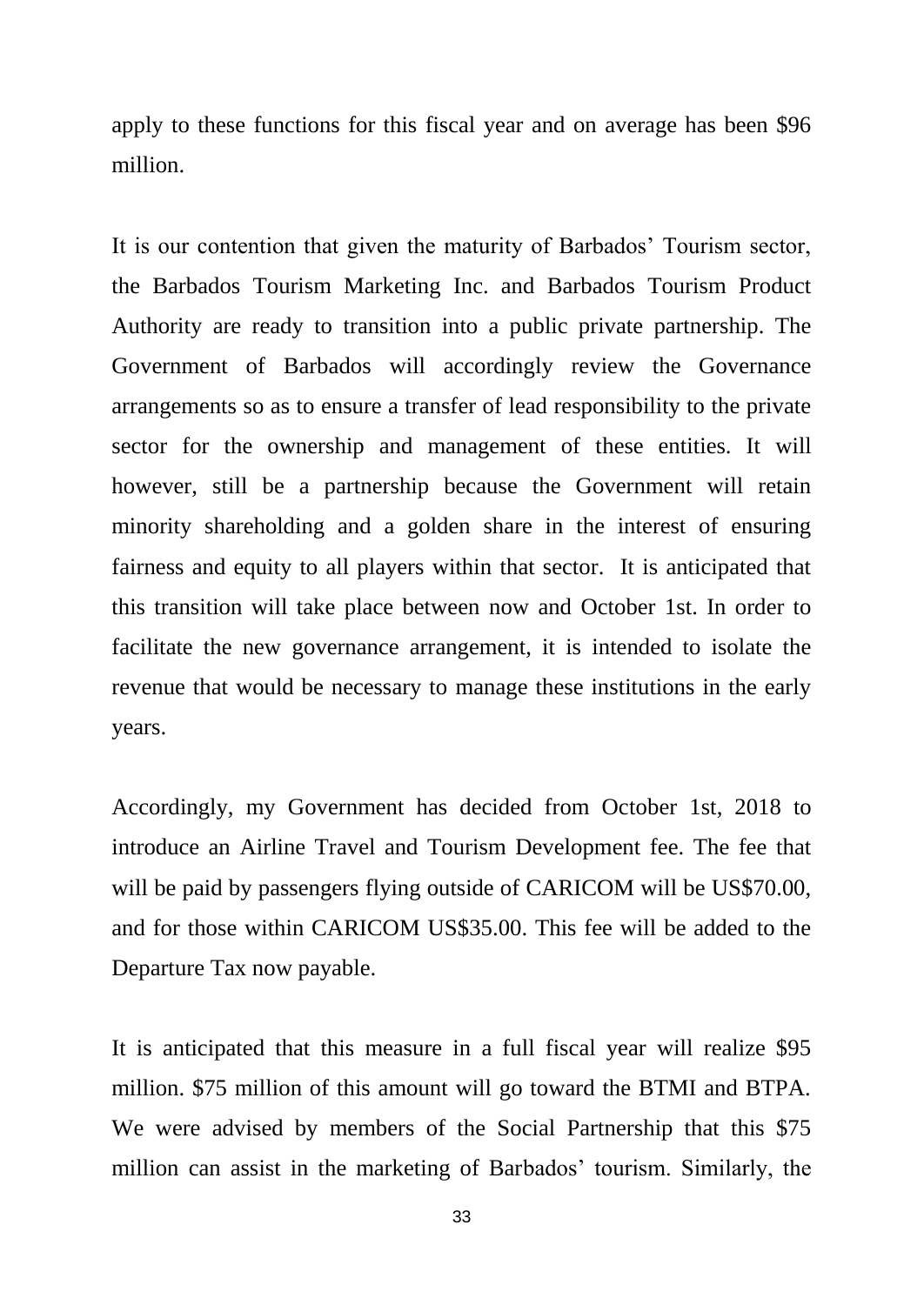remaining \$20 million will go to Central Government towards the further regulation of our tourism product, Civil Aviation and our shareholder responsibilities as a major shareholder in LIAT. For those who may be worried, may I remind persons that in St. Lucia they raised their fee cumulatively at the airport through similar taxes to a combined amount of US\$100, and instead in spite of that they saw not a reduction in travel, but an 11% growth in tourism in that picture. I am also told that there are at least three other Caribbean countries whose Departure Tax and other combined fees are a similar rate.

This airport, airline travel and tourism development fee, is expected that we will work to have this collected and made as part of the income tax and hence the timeline to be able to appropriately sensitise the market and negotiate for its inclusion in the ticket fee rather than separate collection. But if necessary it will be collected at the Grantley Adams International Airport. This would apply to all tickets ticketed after October 1, 2018. This is an important distinction to the travel industry because we recognise that there are already some people who were already ticketed even though they may be travelling after the October 1, 2018. Let us prepare as to how this would be instituted. I want to thank the members of the tourism sector for the consultations and for allowing us to be able to settle on these measures and for them to be able to stand shoulder to shoulder with the people of Barbados as we move to lift this country out.

### **8. Room Rate Levy**

As I indicated earlier Mr. Speaker, three times our population visits our nation every year. Indeed, many of them are like family. I believe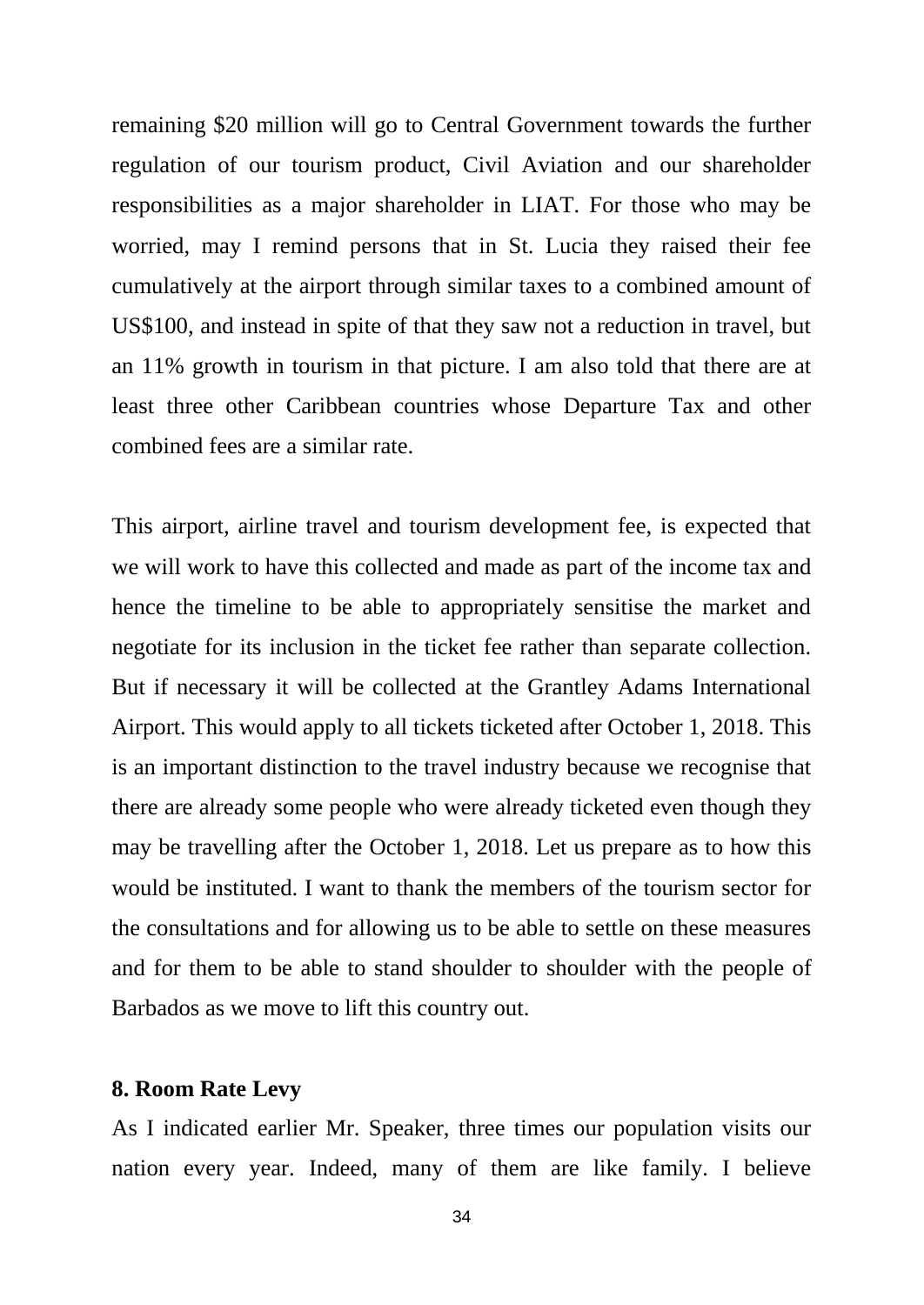Barbados has the highest repeat visitors in the hemisphere and we welcome them.

We are satisfied that many of them are willing to make a small contribution to the cost of maintaining our infrastructure. They too like us do not like to see sewage on the streets. They too like us do not like to see garbage in the road. They too were told that potholes were a transitionary inconvenience at a cocktail reception for repeat visitors.

Mr. Speaker, it is our view that the current rate which hotels charge for VAT at a rate of 7.5% cannot remain. It is my Government's view that the fair share of the burden of adjustment requires a review of this rate, and that we place it at 15% for the accommodation sector. We however accept, from the tourism sector, that to introduce this without a sufficient lead period will cause harm to our hotel sector because of them being locked into contractual arrangements for some time now. In our discussions with the Social Partnership, we have agreed that any such rate adjustment should be applicable only from January 1, 2020. This will provide more than adequate notice for them to plan and adjust their contractual and marketing efforts accordingly. In the interim, Mr. Speaker, my Government will introduce a Room Levy to be applied to our hotel rooms as follows:-

| "B" Class and Apartments | U.S. $$2.50$ per room per night |
|--------------------------|---------------------------------|
| "A" Class                | U.S. \$5.50 per room per night  |
| Luxury                   | U.S. \$10.00 per room per night |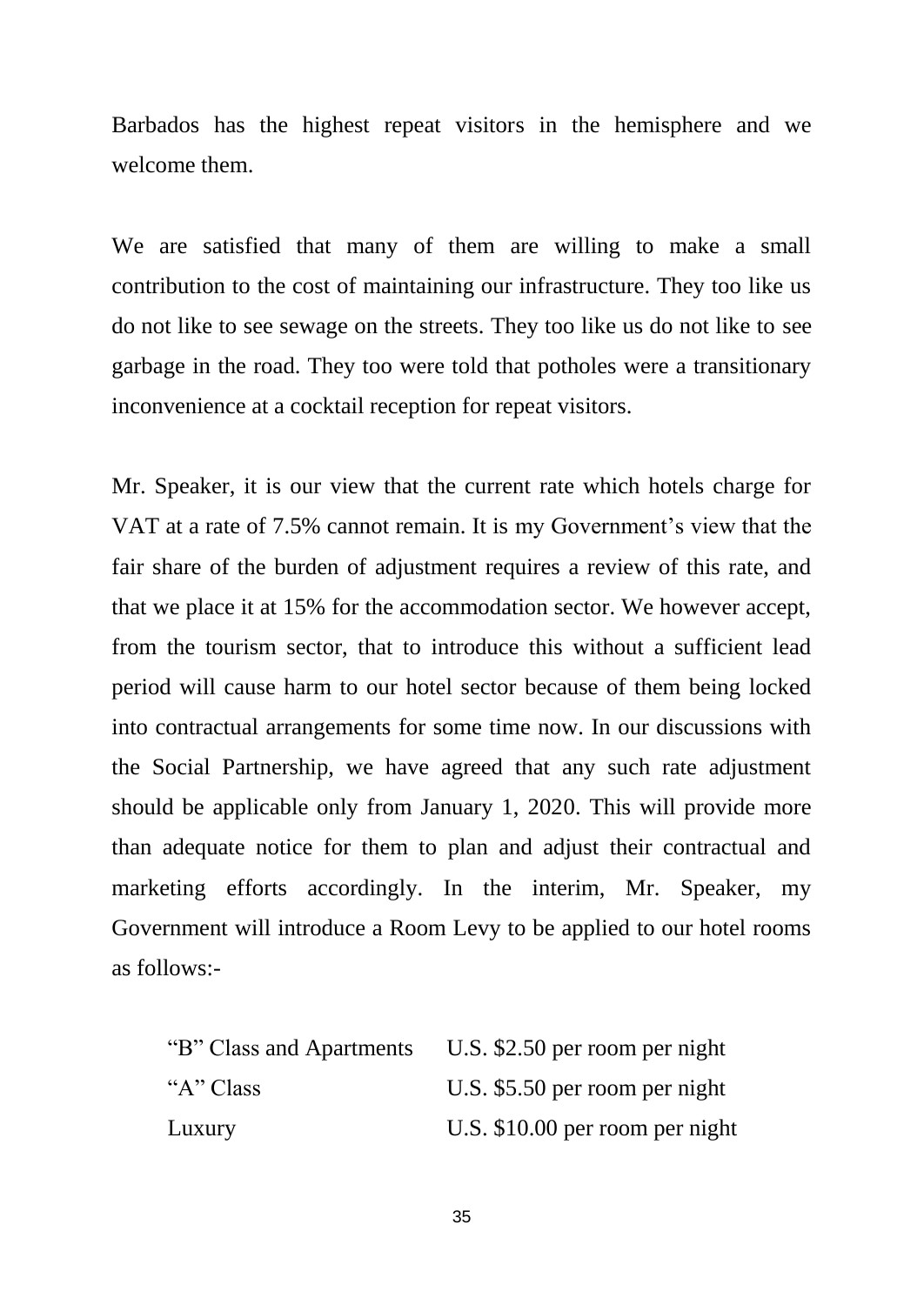Mr. Speaker Sir, we thank them for allowing us to have this modest contribution which however will yield almost \$25 million to the Treasury of Barbados in a full fiscal year. In addition, we will apply a 2.5% Product Levy on all Direct Tourism Services. This will be collected on Government's behalf by the providers of these services. We believe that the appropriate amenities, the Barbados Hotel and Tourism Association will continue to work closely with the Ministry of Tourism to ensure a seamless introduction of this levy from July 1, 2018. The room levy also starts from July 1, 2018.

Mr. Speaker there is one gaping omission in the collection of revenue from our Tourism product. This relates to the shared accommodation sector namely AirBnB, Home Away, and all other types of shared accommodation. While we welcome its contribution to our economy and its ability to lift the earnings of our citizens, we recognise that it also should carry a fair share of the burden. Mr. Speaker Sir, we are aware that the technology now exists for us to collect Barbados taxes on many of these online transactions, but we also have to within the Ministry of Tourism, to speak to many of these in these shared accommodation sectors. Accordingly, we will introduce from October 1, 2018, a 10% shared accommodation levy on all fees charged for the shared accommodation sector. It should be noted that the majority of persons in this sector do not pay VAT on accommodation services, and it is our belief that most providers fall below the threshold for VAT hence we believe this 10% levy is the fairest solution. It is anticipated that these combined measures will raise as follows:-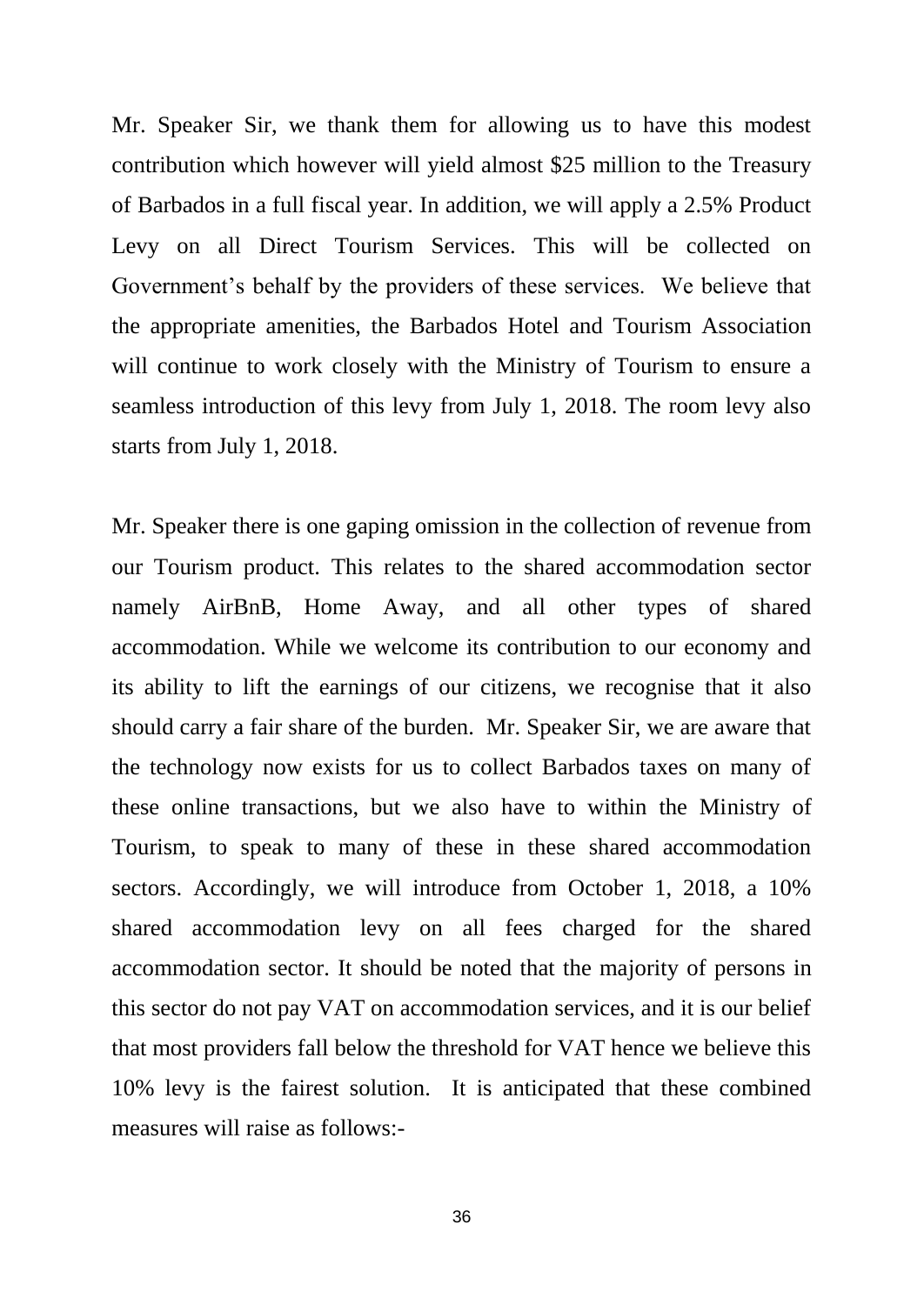Room Rate Levy \$47 million DTS Product Levy \$3.9 million Shared Accommodation Levy \$8 million Bringing a total of \$58.9 million in the tourism sector.

Mr. Speaker, this will allow all of us to share in bringing Barbados back to safety.

Our International Business Sector has been under-threat from active pressure by the OECD and neglect from the previous Government. I will champion and defend the industry Sir because it has played too critical a role in our history. It is the international business sector that has allowed us to come back under the most aggressive forms of tax reform in our history because of the manner in which they contributed to our corporation taxes in the past.

I will support the Private Sector task force's recommendations which we expect to receive by the end of July this year. In return we are working on ways in which the industry may make a greater contribution and financial impact to Barbados as we go through this period of structural adjustment.

Given the uncertainties surrounding this, we would hold any such announcement, but hope to do so before October 1, 2018. However, we are aware that we will have an improved performance in our Corporation Taxes as a result of the redomiciling of many companies from the United Kingdom as a result of Hybrid Mismatch rules. Our investigations suggest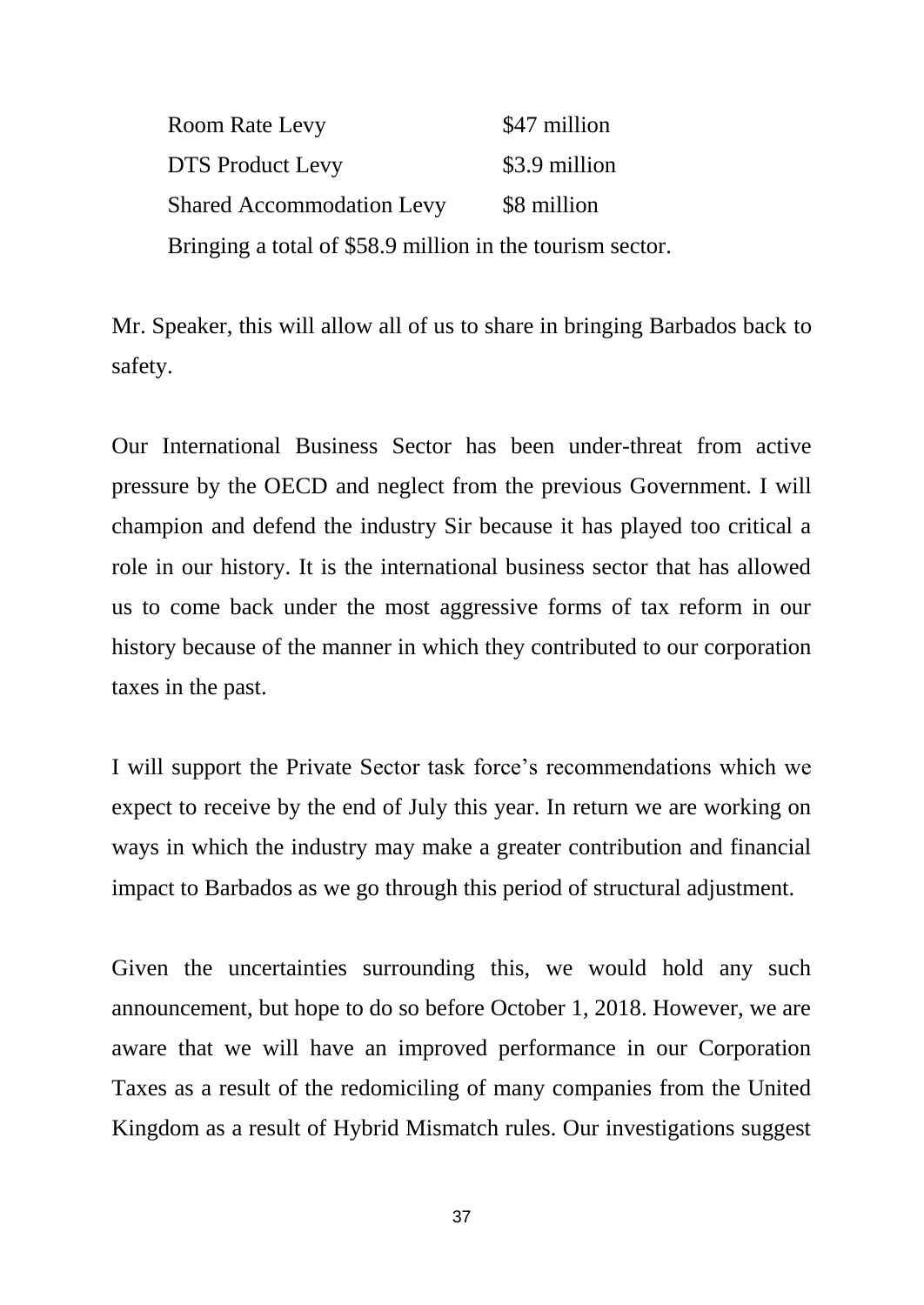that this activity is likely to result in an increased tax revenue over a full year of approximately \$60 million in Corporation Tax.

All Ministries and Statutory Corporations will be required to identify new revenue streams and to review existing fee structures and business models. That is what Phase 2 must bring. It will allow us to enhance our revenue earning capacity with respect to those user fees in those areas where the fees have not been increased for decades.

I will put the country on alert, the Corporate Affairs Registry has been charging the same fees since I became a lawyer in 1988. That is 30 years ago. The Supreme Court has been charging the same fee for decades. There must now be a comprehensive review of user fees across` this country if persons are to help bear their fair share of the burden if we are to save the quality of life and protect us from damage with respect to the value of our dollar.

Combining these revenue measures, including the abolition of the NSRL and road tax, will still raise approximately \$303 million in a full fiscal year. We have more than fully funded the abolition of the NSRL and road tax and done so only partly through taxes on Barbadians.

## **Expenditure Measures**

Mr. Speaker, Sir, I now turn to some expenditure measures, as anticipated in the press statement, that we have Sir, increase expenditures in a few areas.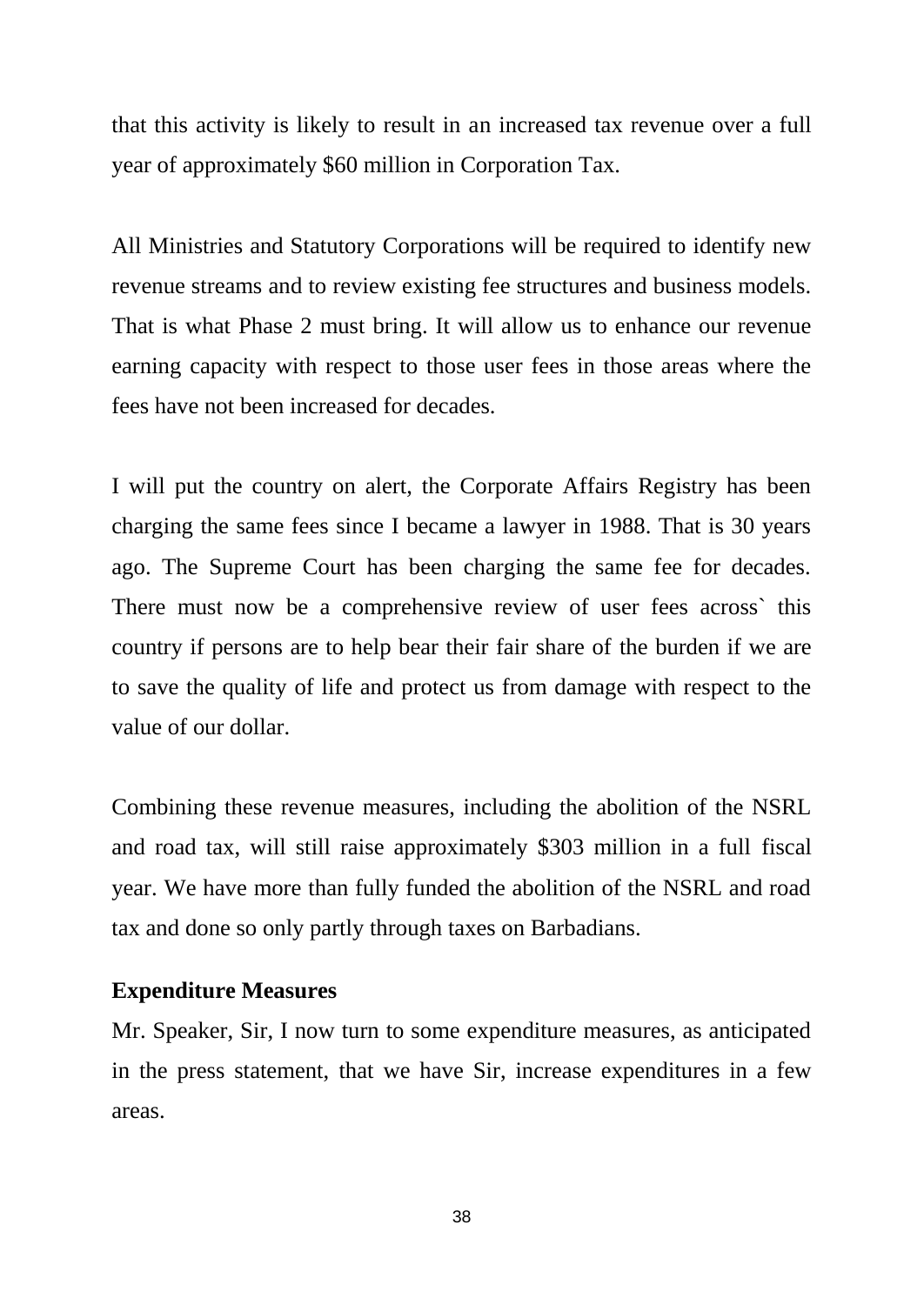Over the past ten years, the workers of Barbados have played a major role in bearing the brunt of the economic challenges currently besetting us. I remember the dates as if they were yesterday, August 13, 2013, when the Government first announced the 19-month fiscal adjustment strategy. I remember December 13, the Friday, when they came here on the same day that they did the new Electricity Act, the Minister of Finance announced that the numbers that he would have to send home were no longer those paltry numbers that he announced August 13.

I have no doubt that the historic mandate that my Government has received has been a result of Barbadians repaying the favour of that great betrayal. Immediately on taking office on the  $25<sup>th</sup>$  of May, I mandated that meetings be held with workers' representatives to consider a new wages and salaries accord for public workers who have not had a wage increase for eight straight years. Prices have gone up in the last decade by almost 50 per cent and the meagre increase that they got between 2008 to 2010 does not even bring them to a proper quarter of what prices have gone up to in this country. Labour representatives and Government have literally worked without rest, as part of the Social Partnership and separately in these negotiations.

Today we can report that together we have agreed on a way forward. Any union demand for settlement regarding previous periods is not in the best interest of Barbados. And I wish that I would have been in a position to make up for those lost years that the previous government put you at peril by not agreeing to any form of wage increase between 2010 and 2018. However, I can deal with where I am today. And I have agreed to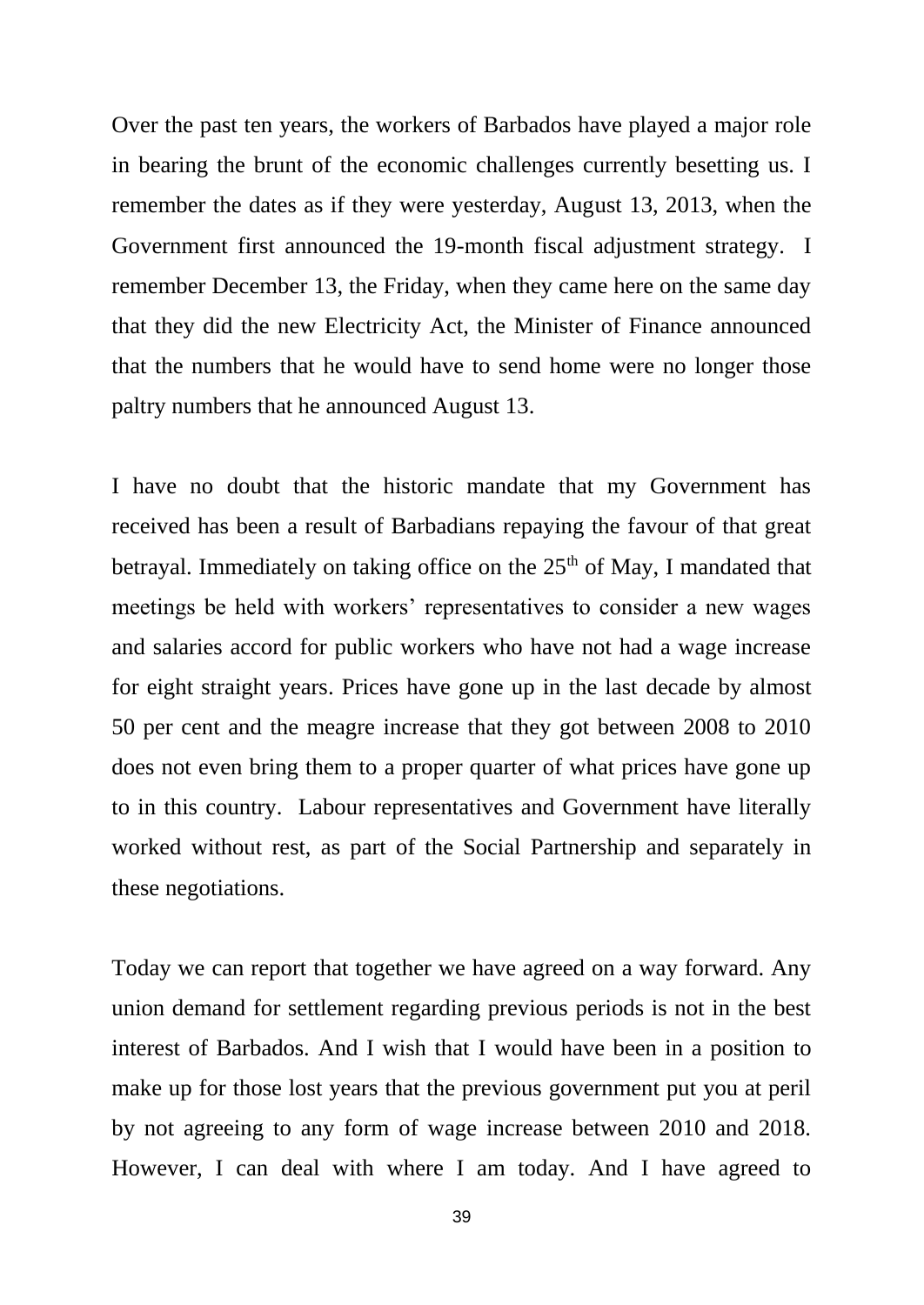recommend to my Cabinet who has agreed this morning that the agreement reached between the Ministry of Civil Service and the Public Service Unions of Barbados of **five percent, across the board, for an increase in wages and salaries shall become applicable for the period April 1, 2018 to March 31, 2019**.

The cost of this agreement will be \$60 million on a recurring basis. This cost applies not just to central Government but also to statutory boards. It will cost the Government \$60 million. This is by far the biggest single expenditure that my Government will undertake in the next year. It represents our commitment to labour.

It is an appreciation of their unflinching commitment to working through the challenges that our country faces together and I want to salute their maturity and I say simply that those who would seek to make a mockery of their patriotism would do well to go back and check themselves again because this is what is in the best interest of the country, recognising that if we have to set off on a long journey, you have to give people breakfast, especially if they have not eaten for eight years.

As promised in our Manifesto, we today now, confirm that we will raise the minimum non-contributory pension from \$155 to \$225 per week as of July. Protection of our pensioners will cost the sum \$18 million. The relativities will be maintained for minimum contributory pensions and survivor benefits and invalidity benefits within NIS. The NIS will treat to this expenditure separately.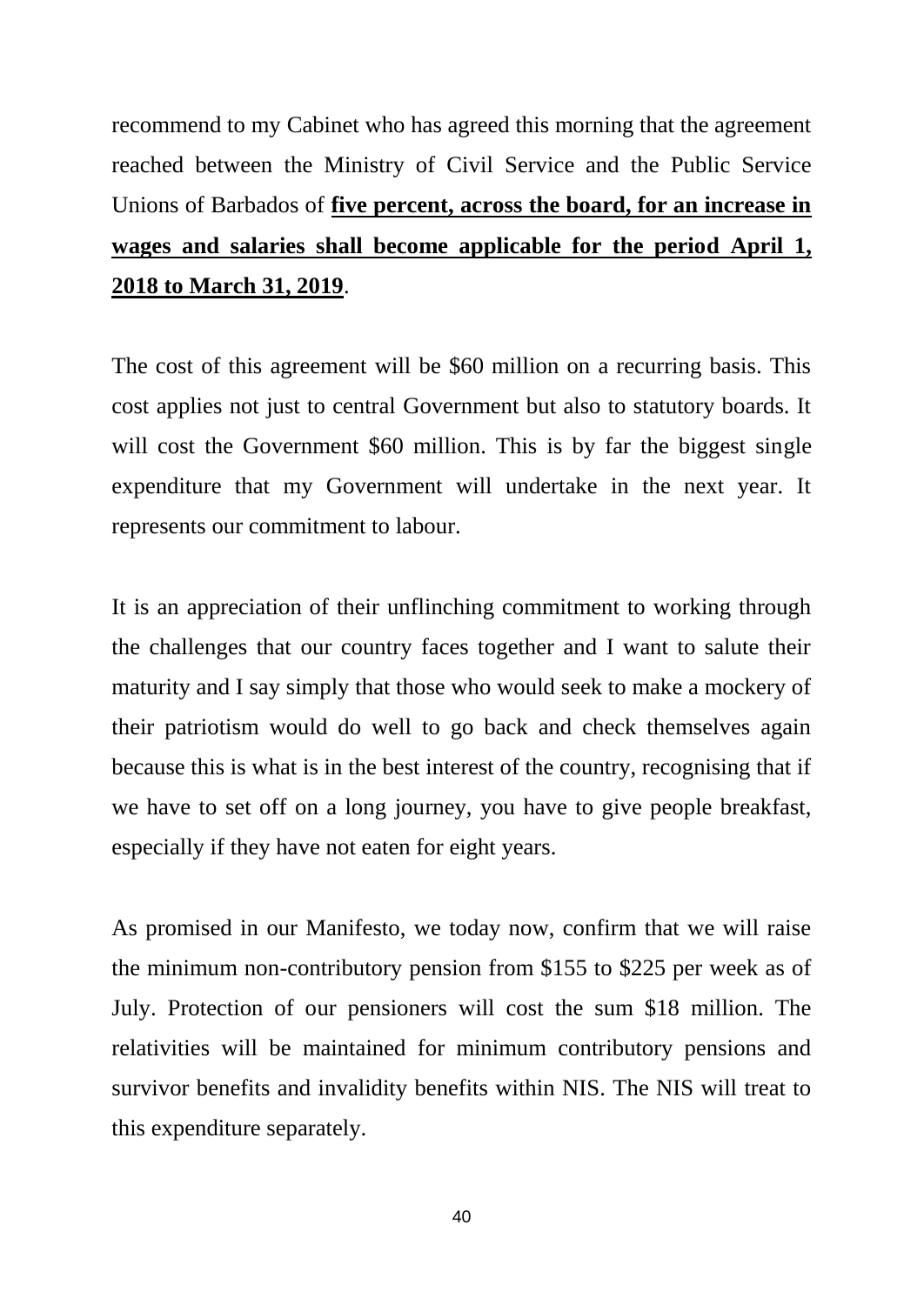We know that the measures announced today will impact all. Some people will need extra support and as such, I announce today a temporary increase in our welfare and poverty alleviation votes to the tune of \$5 million to capture and support all who may fall through the cracks. This is a small amount, but we have to start somewhere and we hope in conjunction with civil society and our churches that we can provide the safety net for our people.

I said on the  $14<sup>th</sup>$  of August 2013, I promised this country that the party which I lead would not leave our young people behind. We will undertake undergraduate tuition fees for those attending the University of the West Indies with effect from the next semester. We will also put in place, Sir, a regime that follows the regime we adhered to in 1995 with respect to post graduate qualification; that those receiving upper second class honours or higher or those wanting to do a course of study that is a national development priority we will pay for them at post graduate level. We will cap them for the period of time of their study plus one year but in return Sir, we now today say to them, that this commitment to you is being given at a time of great difficulty for your country and we will require of you a minimum of 100 hours in approved service to your country by a schedule that will be settled in conjunction with the Social Partnership as to the areas of activity that our students will be required to give back to Barbados.

We believe this will help us to maintain the social capital of our country and some clear ideas that I will put on the table for the consideration of the Social Partnership in its broader construction, when we establish the Social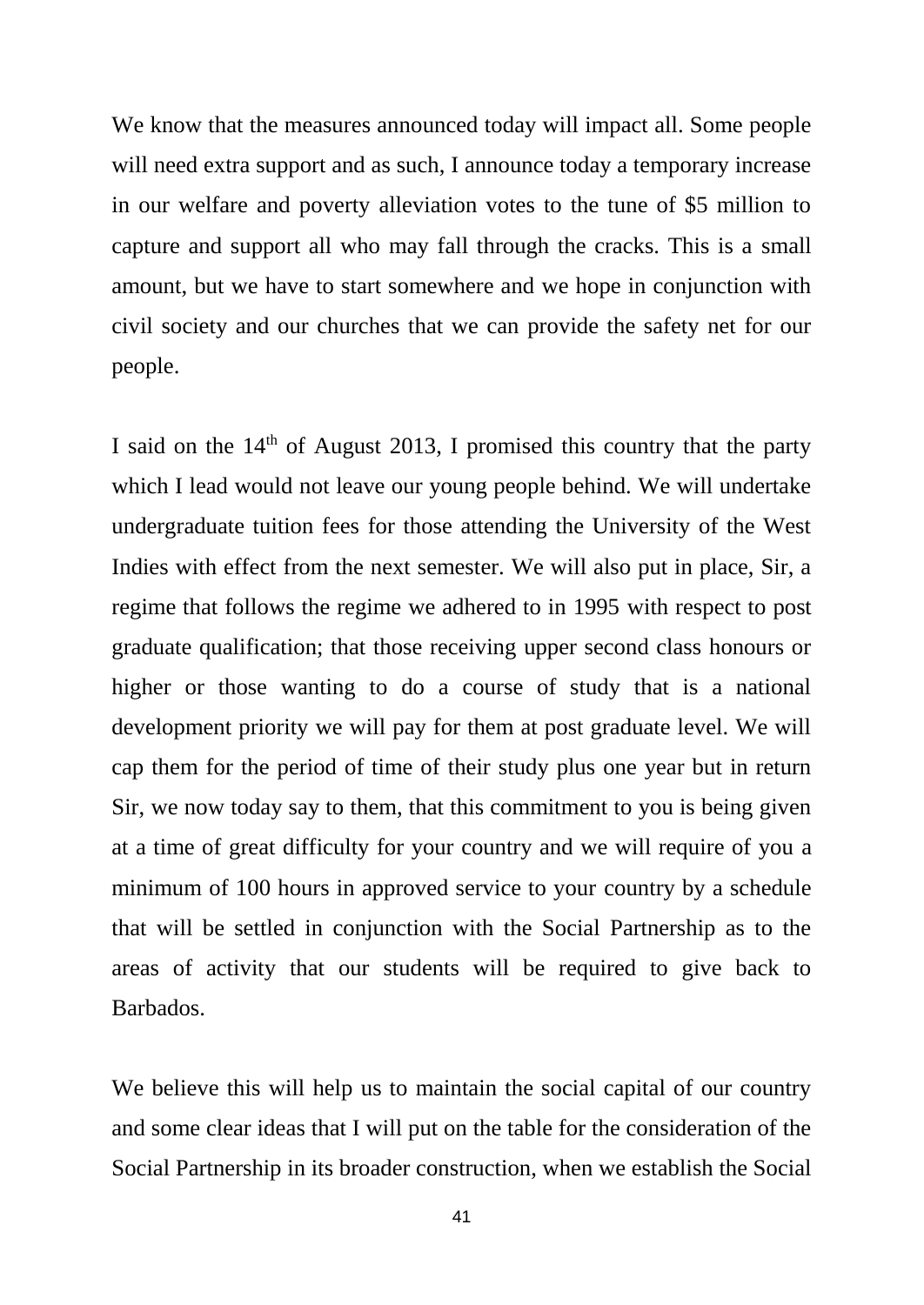Justice Committee, as has been the mission reputed to the Hon. Minister of Labour, the member for St. Peter. It will be, for example, mentoring many of our young children in primary schools, ensuring that they participate in traditional activities like Guides, Boys' Scouts, cricket, football, road tennis. Too many of our young people are left loitering on the corners of communities without structured activity to engage them. We must reverse this from our landscape.

Again, in keeping with our Manifesto, we are committed to introducing a Trust Loan programme where we will offer up to \$5,000 loans, on the first loan, to those entrepreneurs without collateral on presentation of a viable, basic expenditure plan. I have asked the Honourable Minister of Commerce, the Member for St. George South, to ensure that in the design of this programme, that which is intrinsically Barbadian and that which has kept many a Barbadian family above the water for the last 150 years, be included in the design of this programme. We believe in our people and if we can write off tax concessions for people every year, to the tune of hundreds of millions of dollars, then the Government of Barbados will find \$10 million every year to put for ordinary Barbadians who are marginalised by their financial situation.

Our children are the nation's lifeblood and we must take steps to improve their safety at school, on school buses and at bus stops. This includes the hiring of school safety officers, social workers, and guidance counselors. Given financial pressures, we cannot do this across all 21 schools to start, I wish we could, but our fiscal realities do not allow for it. We will start initially in seven schools. In addition, we will introduce a new designation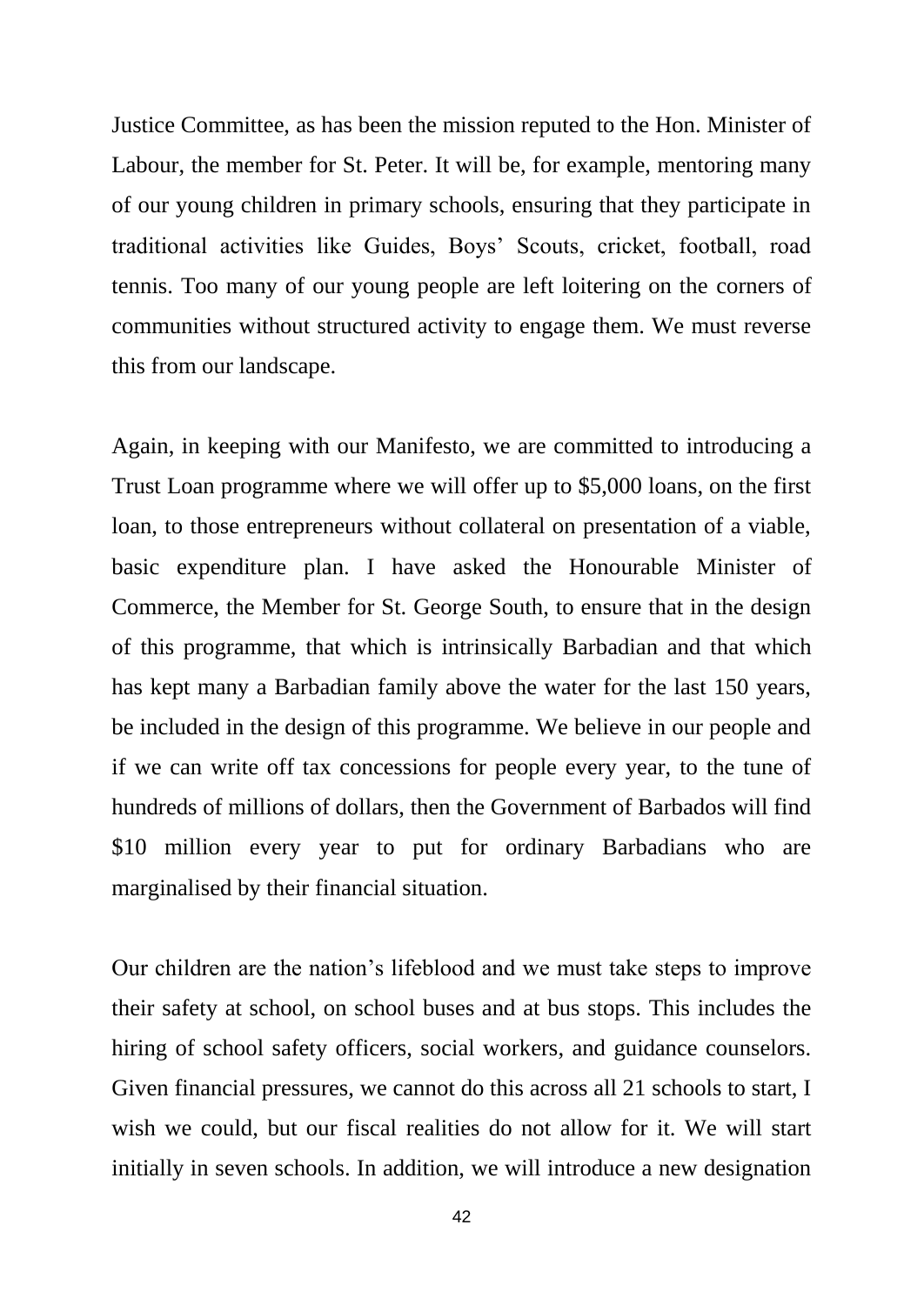of Master Teachers so that we may allow our best teachers to remain in teaching and to be compensated in so doing. The same applies to our nurses. We will create senior specialist nurses to ensure that our best nurses do not have to be promoted into administration to be paid well. These small but vital initiatives in education and among teaching and nursing professionals will cost approximately \$6 million.

The pressure on our Accident and Emergency Department of the Queen Elizabeth Hospital is tremendous. Patients have to lie in corridors awaiting attention for inordinate lengths of time. We will give \$11 million to the Accident and Emergency Department for expansion, both physically in terms of additional constructive areas for triage and waiting areas; and secondly, for the equipment necessary to be able properly accommodate those who depend purely on that department because they have no other option and cannot afford private medical care. They too are people and they must be treated with dignity. Once that lounge is finished, it must go out for public tender for somebody to manage it properly as a hospitality lounge so that the loved ones of our patients have the best possible care and ambiance while waiting in these nervous times to find out what is wrong with their family.

Similarly, we now announce Sir, the extended opening hours of 2 polyclinics, on a 24-hour basis. The time of opening will depend on the completion of the additional staff that has to be deployed. But that will cost the taxpayer approximately \$3 million a year and this will apply to the Randall Phillips Polyclinic and the Sir Winston Scott Polyclinic. This will take pressure off of Accident and Emergency.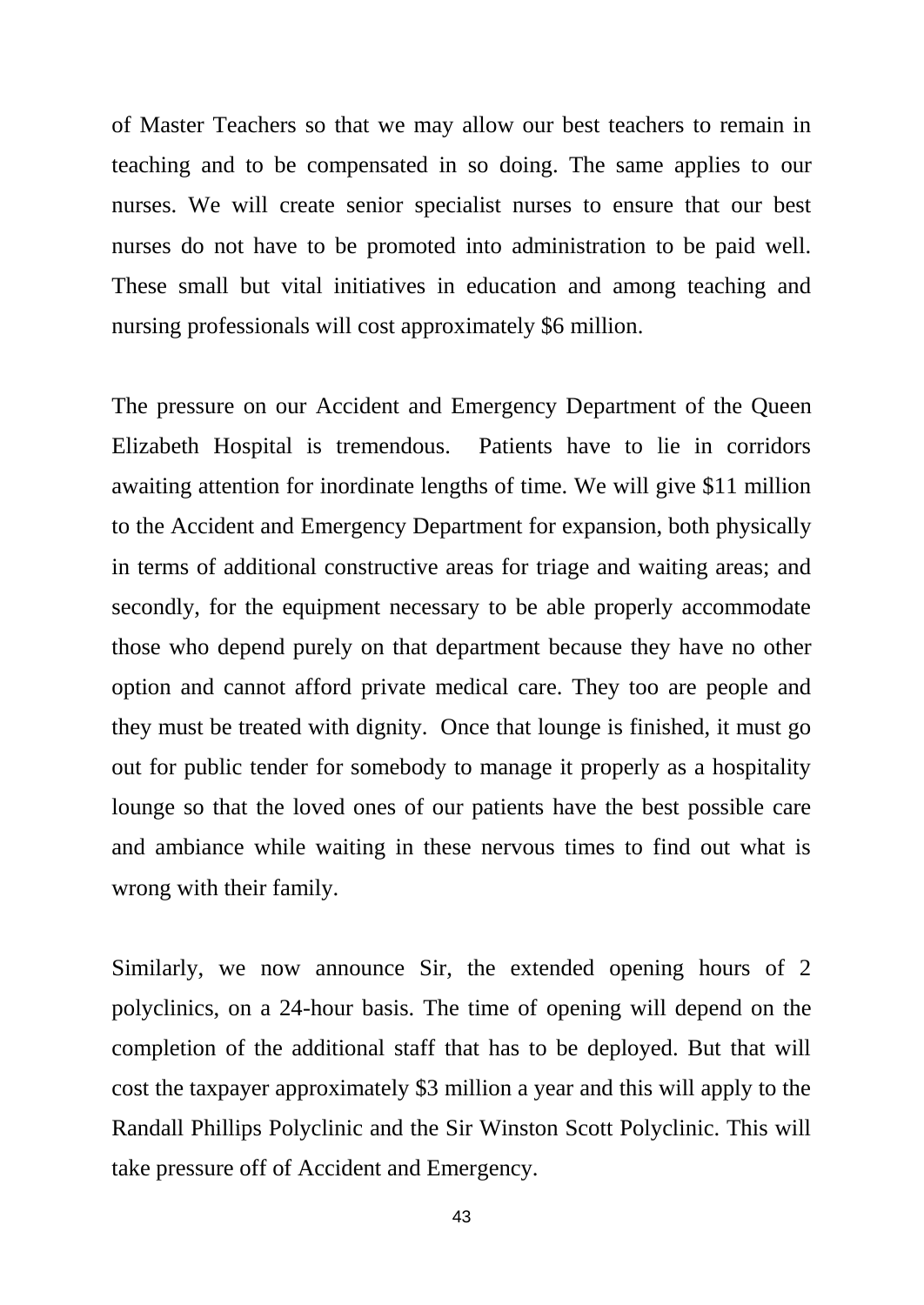Barbados has a backlog of 10,000 criminal cases. How does a country this size, have a backlog of 10,000 criminal cases? It is absurd. We believe that to even admit that it can continue is to make a mockery of ourselves and therefore accordingly Sir, the Attorney General has made a case, and I have accepted his case, that a society which prides itself on fairness and efficiency must move swiftly now to deal with this situation. We will therefore appoint three temporary judges to move to eliminate this backlog. This measure will cost \$700,000 to the Treasury per year.

With respect to our sugar farmers, Sir, the irony is, if ever there was a chance for the sugar industry to have a bright future, it is actually now and therefore our Government is committed to meeting with the people in the sugar cane industry, recognising that if Barbados is to have an ecologically sound landscape and if we are to preserve our rural society, we need to resolve the future of the sugar cane industry as a matter of urgency. I have every confidence in my Minister of Agriculture, the Honorable Member for St. Philip South, to bring us to safety there too. In the circumstances however, it has been brought to my attention that the Government of Barbados owes the sugar farmers \$14.5 million. Time spent in agriculture cannot be put off because every season has its own rhythms and if we do not make money available to the farmers, we may find ourselves moving out of production and I am told that when a field comes out of production it takes five to seven years to be brought back into production.

In addition, we cannot seriously move towards a state of food security if we are not prepared to allow for a rotation between our crops and our cane crop or any other grass crop that will help balance the nutrients in our soil.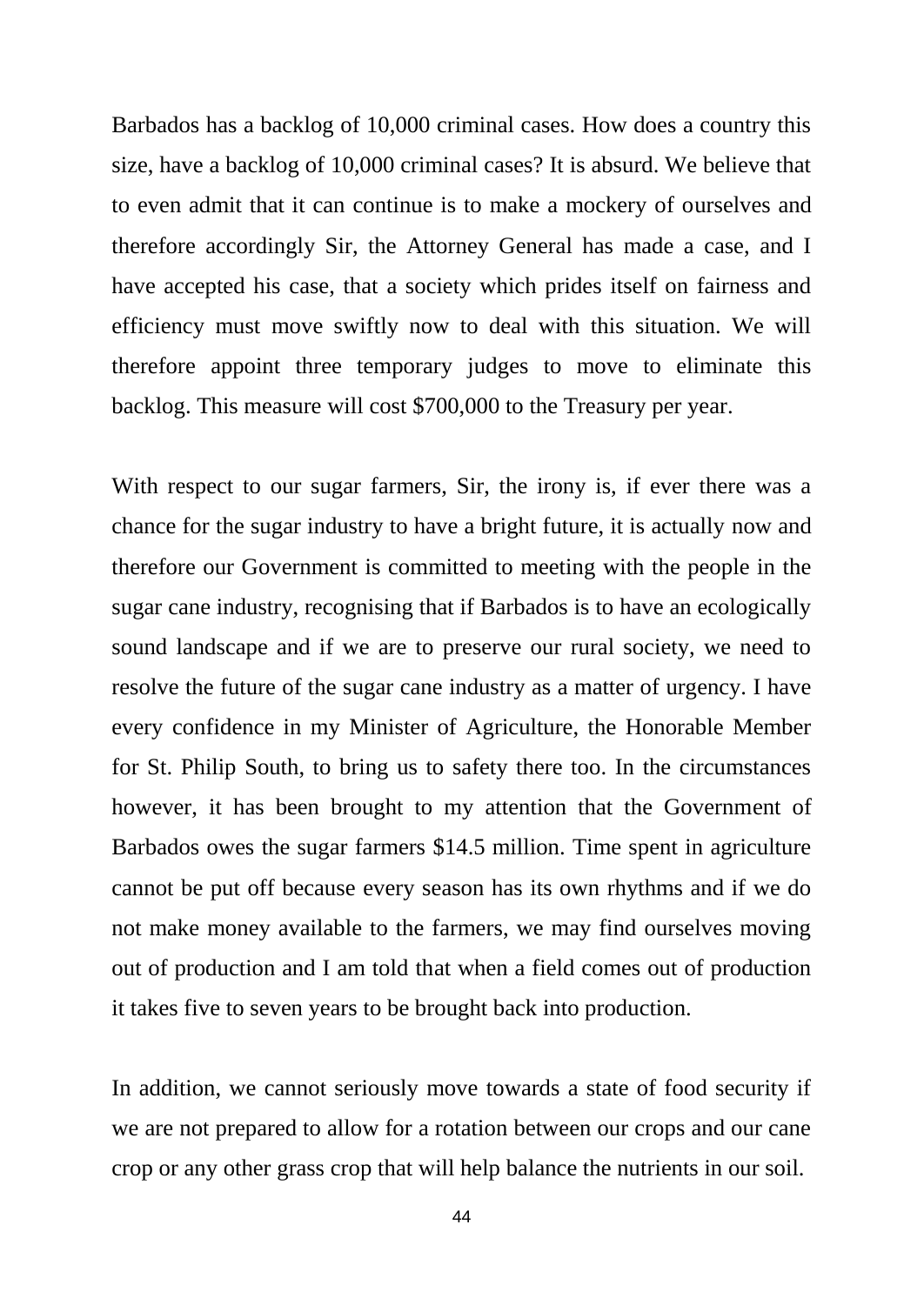According, my Government will seek to settle this matter over the next three years, of the indebtedness of \$14.5 million but we will immediately provide in this financial year, as partial settlement, a sum of \$5 million to be able to allow the sugar cane farmers to make sure that we can sustain this industry.

I have already indicated that BTMI and BTPA will be moving from the budget to save us \$96 million I have told you that the deadline is October 1 st .

With respect to the Sanitation Services Authority, which I mentioned earlier, this too will be removed from the budget but not by becoming a public-private entity, it will remain a Public Statutory Corporation. There will, however, be a new Garbage and Sewage Contribution (GSC) to be levied through the Barbados Water Authority (BWA) bills as of August 1st. This will be buttressed by an agreement between the Sanitation Services Authority and the Attorney General has advised me that we may want to support this by legislation as well.

Households will pay the equivalent of one dollar and fifty cents per day for this garbage and sewage contribution. Of that, one dollar and fifty cents, one dollar and twenty-five cents will go to the SSA for the offsetting of its expenditure in garbage collection and twenty-five cents will be retained by the BWA towards the maintenance of our sewerage systems.

In the case of Commercial Entities, their contribution will be 50% of their water bill with half of that amount going to the SSA towards garbage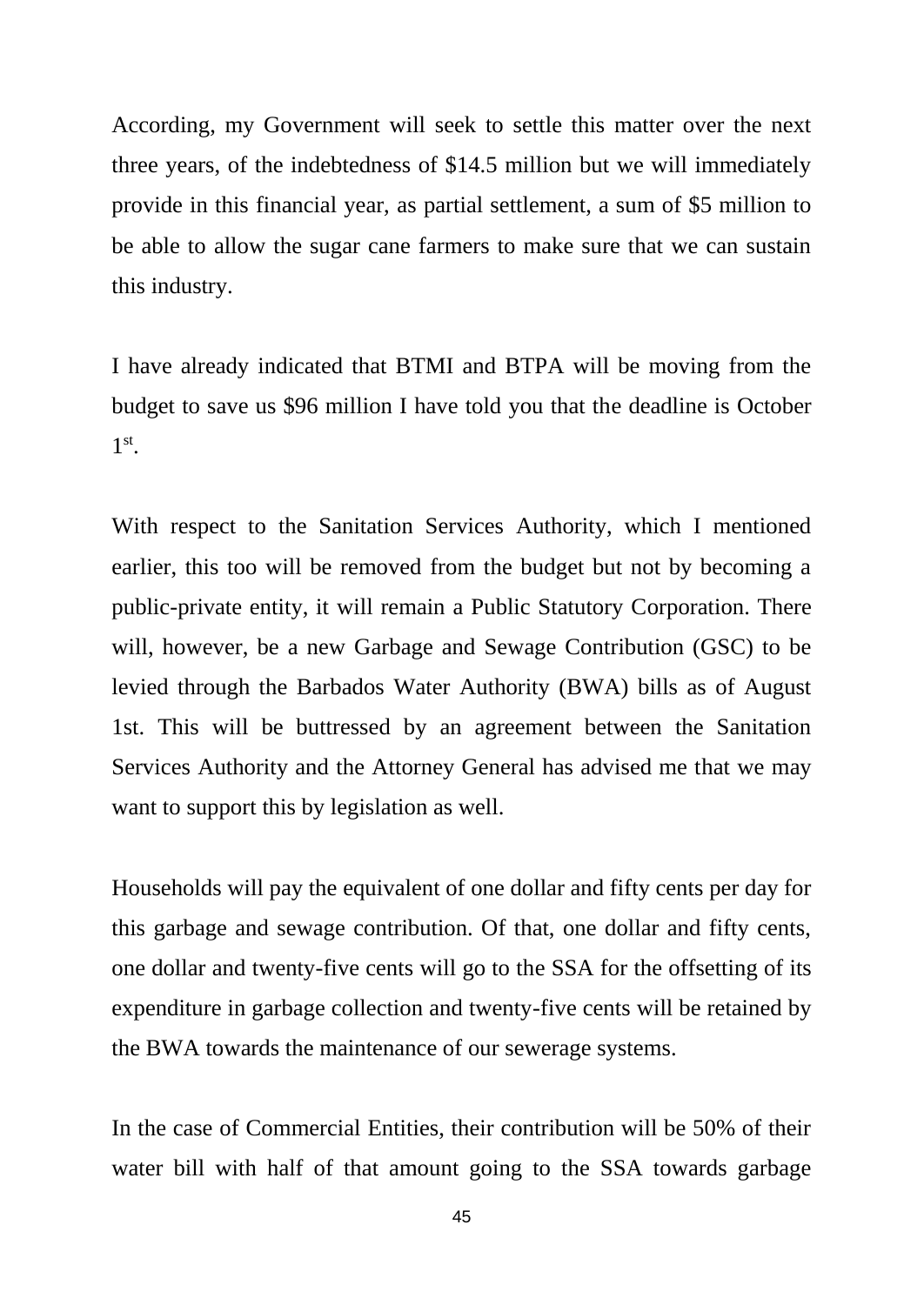collection, and the other half remaining with the BWA to offset the operational costs of the sewerage systems.

It is our view that it is unfair for one group of people in this country to pay sewerage fees, as has been happening for years on the South Coast and in Bridgetown; they pay sewerage collection fees. The commercial businesses in Bridgetown and the South Coast pay a sewage connection fee of two thirds of their water bill and residents pay one third of their water bill.

This country is not isolated, such that only those on the South Coast or those in Bridgetown suffer from the collapse of our sewerage system. All Barbadians suffer from the collapse of our sewerage system. All Barbadians suffer when our public health is threatened by the failure to collect garbage and by mosquito borne diseases that may develop.

I know well what it is like to have Chikungunya, it is the worst thing that has happened to me and every time I get tired the pains come back, even though I had Chikungunya five years ago. We have seen a decline in the travel of certain demographics within our tourism sector in the last three years because of the incidence of Zika and its related consequences to women of child-bearing age. This is not a joke either for Barbadians or is it a joke for those who visit our country.

We feel, Mr. Speaker, that it is necessary for us to review the sewage fee paid by the customers – residential and commercial – within the South Coast and Bridgetown and after review, we will determine for the country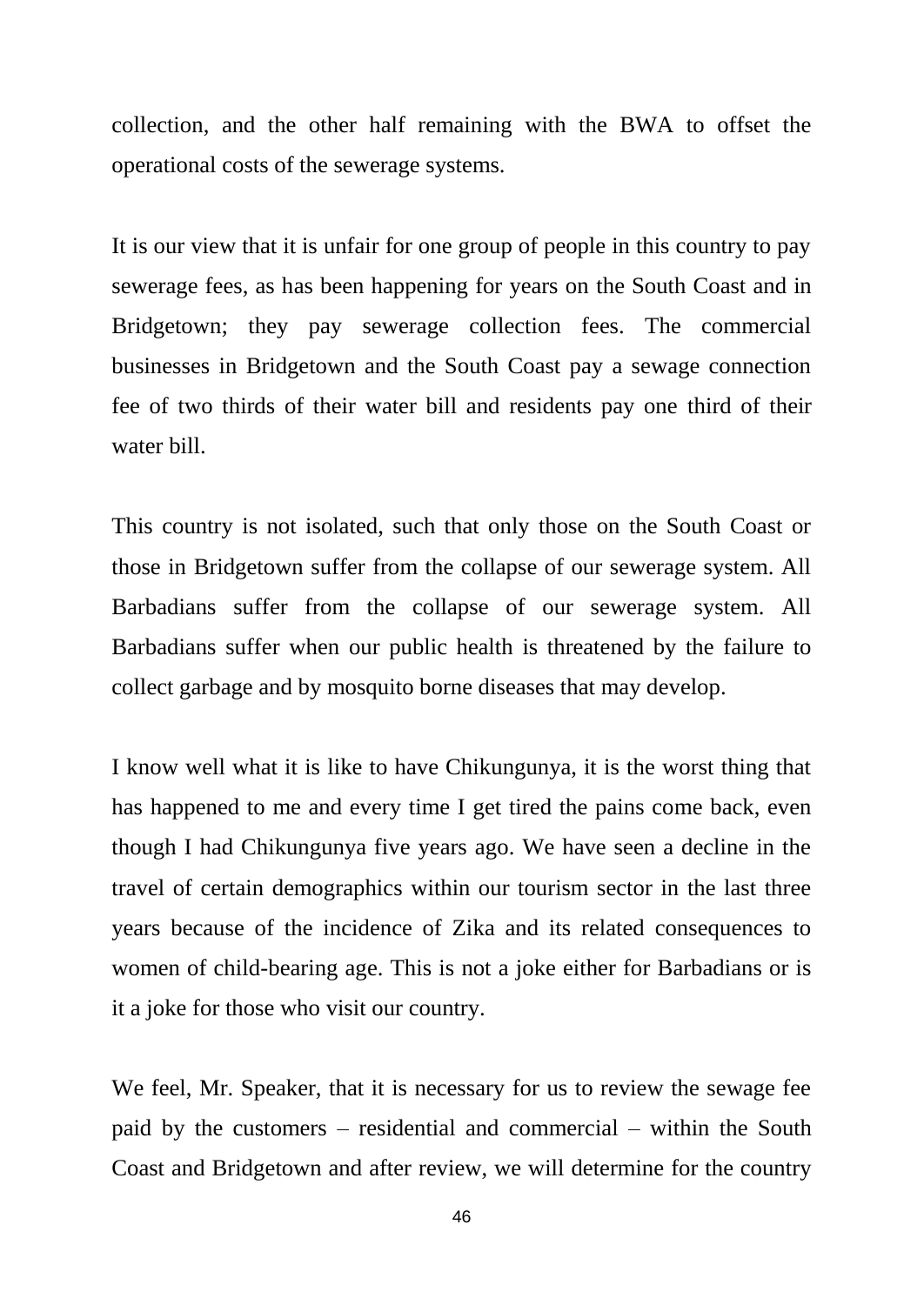what is best. But in the context of the new fees I have just announced, it is my own personal position that they ought to go, but in the absence of appropriate consultation with the Social Partnership, I am not prepared to announce it here today.

These collections will lead to a budget savings of \$65 million, which is what the Sanitation Services Authority needs for a full year to operate. Because of this we have the confidence that our Sanitation Services Authority can move forward with the clear understanding that the measures that I will soon announce, will allow them to play their proper role in the maintenance of a clean Barbados.

I mentioned earlier Sir that we will allocate \$2 million to strengthen the revenue collection capacity within Customs and within the Barbados Revenue Authority and the Compliance Unit. If we want to enhance our revenue, we need to make sure that somebody comes to work every day to get the job done.

Those who have a greater capacity are paying more across all of our measures. But everyone has a role to play, everyone is called to the rescue.

In respect of the garbage and sewage contribution, all pensioners living alone will pay 50 per cent of the fee; seventy-five cents a day instead of one dollar and fifty cents per day. You now begin to see Sir why the minimum non-contributory pension was placed where it was placed, in order to ensure that even after the payment of this fee, that they are capable of living a dignified existence in this country. None of these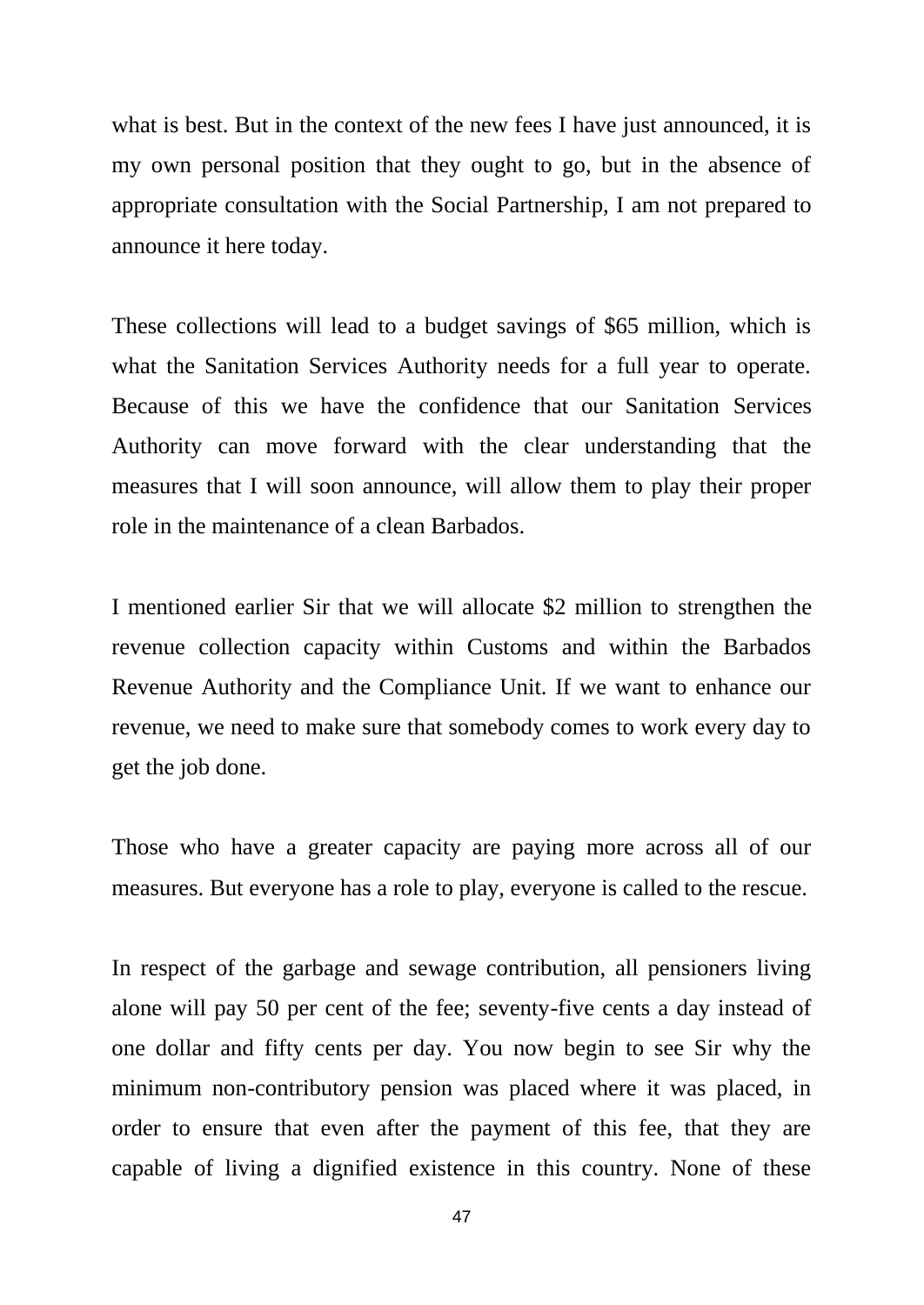measures are by accident because we understood what mission laid ahead of us even before we were given the benefit of the mandate by the people of Barbados.

Similarly, all families that are indigent and fall below the poverty line will be assessed by the Welfare Department as to whether they too will be entitle to a 50 per cent rebate of the Garbage and Sewage Contribution. This is a fair Government, Mr. Speaker.

In sum, even after we deliver on our Manifesto Promises to Mission Critical matters, some of which I just described to you to ease the burden of those Barbadians who are vulnerable, those who have had no wage increases for 8 years or those who need to be empowered, there is still a reduction in our recurrent expenditure of approximately \$23 million given the user fees that will see the relevant statutory corporations removed from the financing out of the Consolidated Fund.

We have tried to be creative in the way we fix our country's problems, without sacrificing our people on the frontline of adjustments.

Our current revenue and expenditure measures will reduce the deficit by \$183 million over the next twelve months. Our primary surplus will rise from an estimated 4.0% to 6.0%; and along with our debt restructuring, we hope this will bring us to a fiscal surplus.

Mr. Speaker, Sir, we have reduced the economic impact of these measures in two ways. First, we have broadened the tax base so that approximately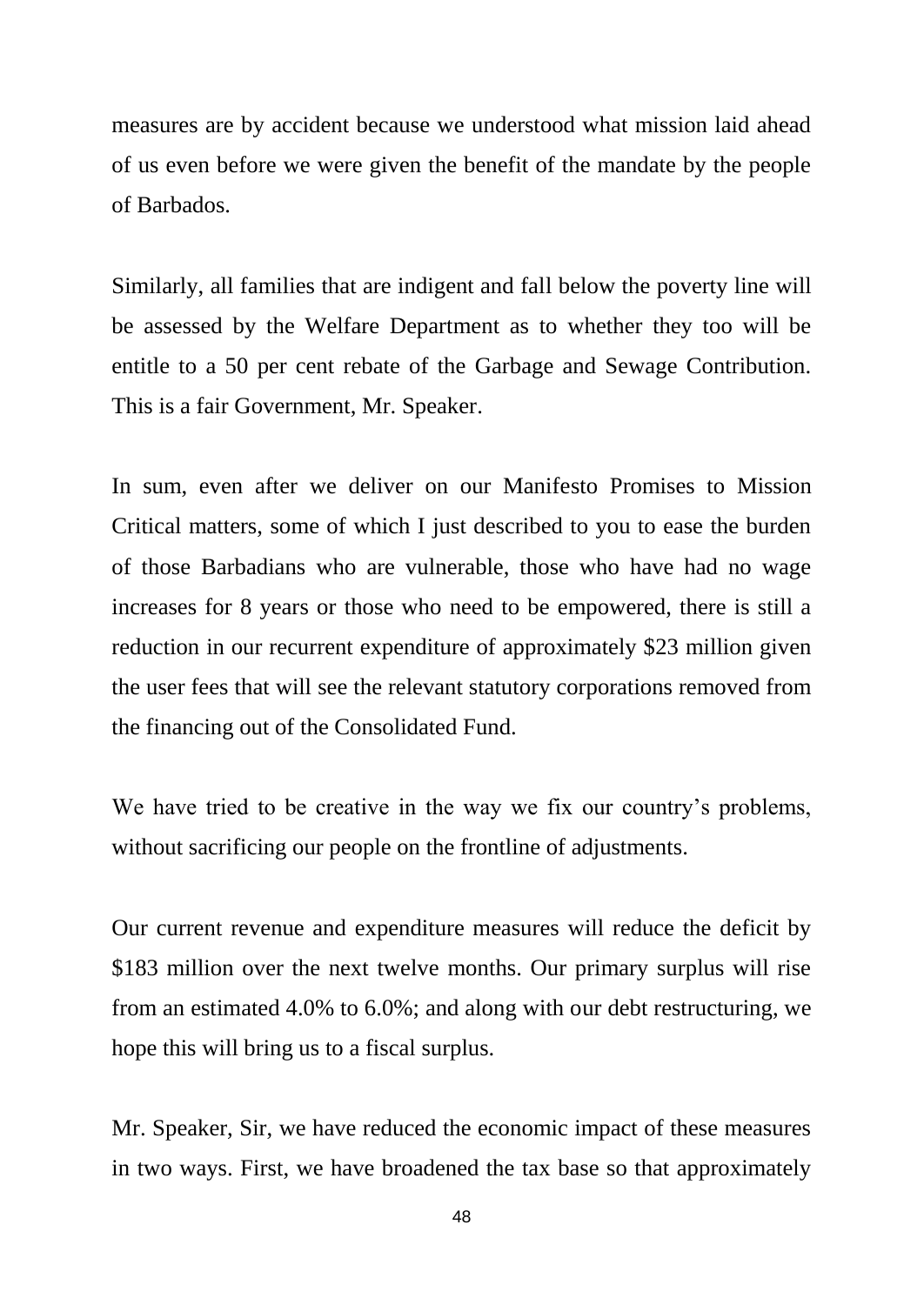\$200 million of the revenue increases come from taxes on non-residents, through the airline development and tourism development duty fee. Higher taxes will eventually come from IBCs, and room and product development levies. This is not costless as higher taxes may impact our competitiveness, and we are conscious of this and will work with them to reduce that. But we do not believe that these sectors compete on price alone but on quality. If Barbados cannot solve its sewage problem, all sectors are affected with respect to their competitiveness. If we have infrastructure that cannot be fixed, we will affect the competitiveness of these sectors. That is why we feel the need to spend funds on our infrastructure because by so doing we will safeguard our responsibility for quality, that has been so endangered by the last government's neglect of the sewage and, in more recent times, sargassum crises and failure to treat with public workers.

As a result, Sir, we now have a \$131.5 million capital expenditure program that is led by investment; in first and foremost fixing the South Coast and Bridgetown sewerage plants. The immediate remedial work for the South Coast Sewerage Project has been estimated at \$15 million and for the Bridgetown Plant at \$12 million.

Both are on the way. When I leave here today, Sir, we go to see results on certain tests that are being done on the South Coast and I have a ministerial subcommittee that meets three times a week, under the leadership of the Honourable Member for Christ Church East, the Minister for Environment and equally Sir, there has already been significant work done at the Bridgetown Plant in the last week, pursuant to Cabinet's mandate, that was given week before last.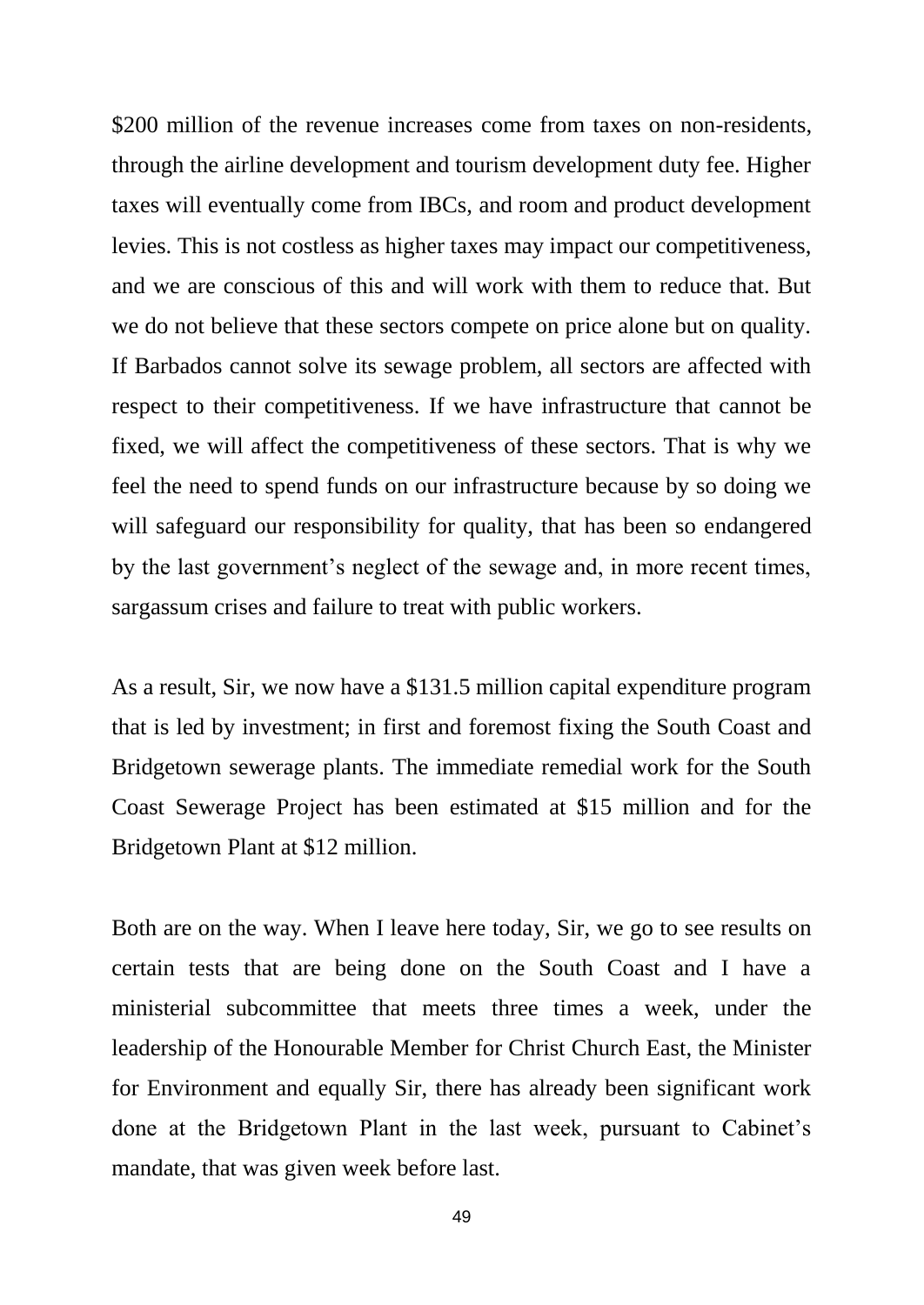In addition, Sir, I am grateful to announce to the country that the Vice President of the Canadian Crown Corporation has flown into the country and myself and the Minister of Foreign Affairs and the Minister of Environment will be meeting with them and our primary interest is the discussion of the long term renewal of the South Coast Sewerage Plant and any further upgrades for Bridgetown. Barbados cannot be left hostage to the unfortunate and unreliable workings of an aged plant that has brought us to this sorry point.

We also critically need to repair and buy new garbage trucks, public buses and purchase equipment for the Ministry of Public Works. Barbados starts each day with about 15 garbage trucks and the SSA has advised that it ends each day with about 7 or 8. We need a minimum of 35 garbage trucks to service Barbados on a daily basis. This situation is untenable. We will seek immediately to acquire 15 second hand trucks within the next six to eight months, out of Europe. The timeline for the delivery of the new trucks is 8 months, we cannot continue with this situation for 8 months. The last Government committed to the purchase of 7 vehicles in April and they will not be delivered until November of this year. Seven vehicles will not come close to closing the gap and the spectacle of open back trucks carrying garbage is not consistent with the Barbados that we Bajans know and want or for those who visit our shores know or want.

Accordingly, they will also be given an amount to complete the purchase of a D9 tractor and a compactor for just under \$3 million, bringing the total that the SSA will be given to \$15 million to pursue these urgent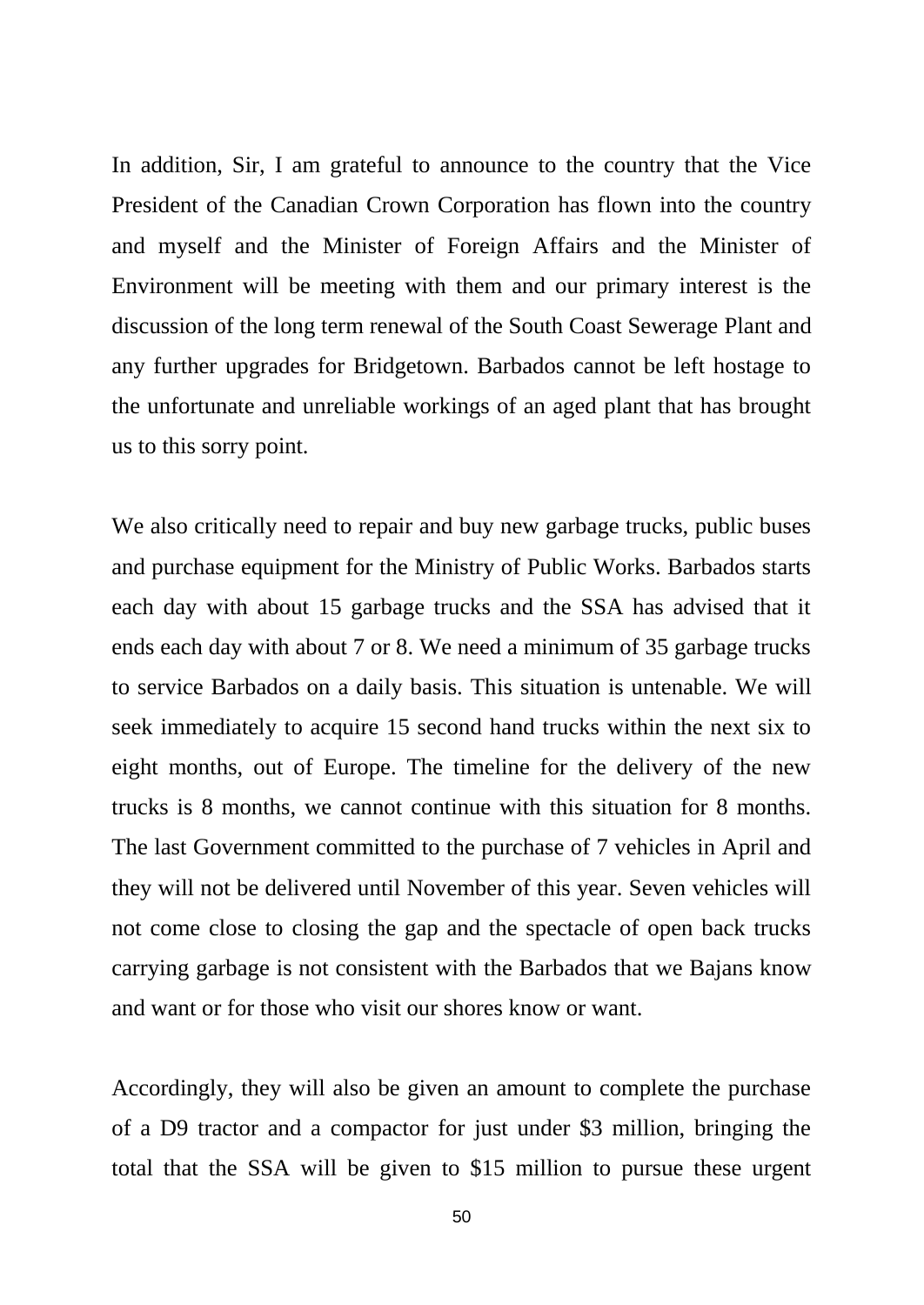acquisitions. This acquisition of the tractor is absolutely critical because the SSA has been paying the princely sum of approximately \$33,000 a week for the rental of these two pieces of equipment for over four and a half years. A period of time that would have allowed them to buy at least three of those two pieces of equipment. It is scandalous, to say the least.

I do not need to remind Barbadians that there are not enough buses on the road. The discussion we are having today is not for a \$5 bus fare as some would want the country to believe but the need to give Barbadians a regular and reliable bus service in this country. While we cannot renew the entire fleet at once, because the number of available buses have dropped to an unacceptably low level, my Government has allocated the sum of \$25 million in capital expenditure today for the purchase and repair of buses.

It is anticipated that the Member for Christ Church West will ensure that all new buses to be acquired should either be electric or use clean energy and also accommodate those who are differently able in our society. We simply cannot be planning out a new Barbados based on modalities that run counter to our aim to protect those who are most vulnerable and not to be able to accord with our opportunity to have a fossil fuel free economy by 2030.

We anticipate that the Minister will keep Barbadians updated on progress with respect to this matter. Sir, the same Minister has the unfortunate legacy now that he has inherited, that almost two thirds of the 600 workers at MTW have not been able to do much when the day come for a very long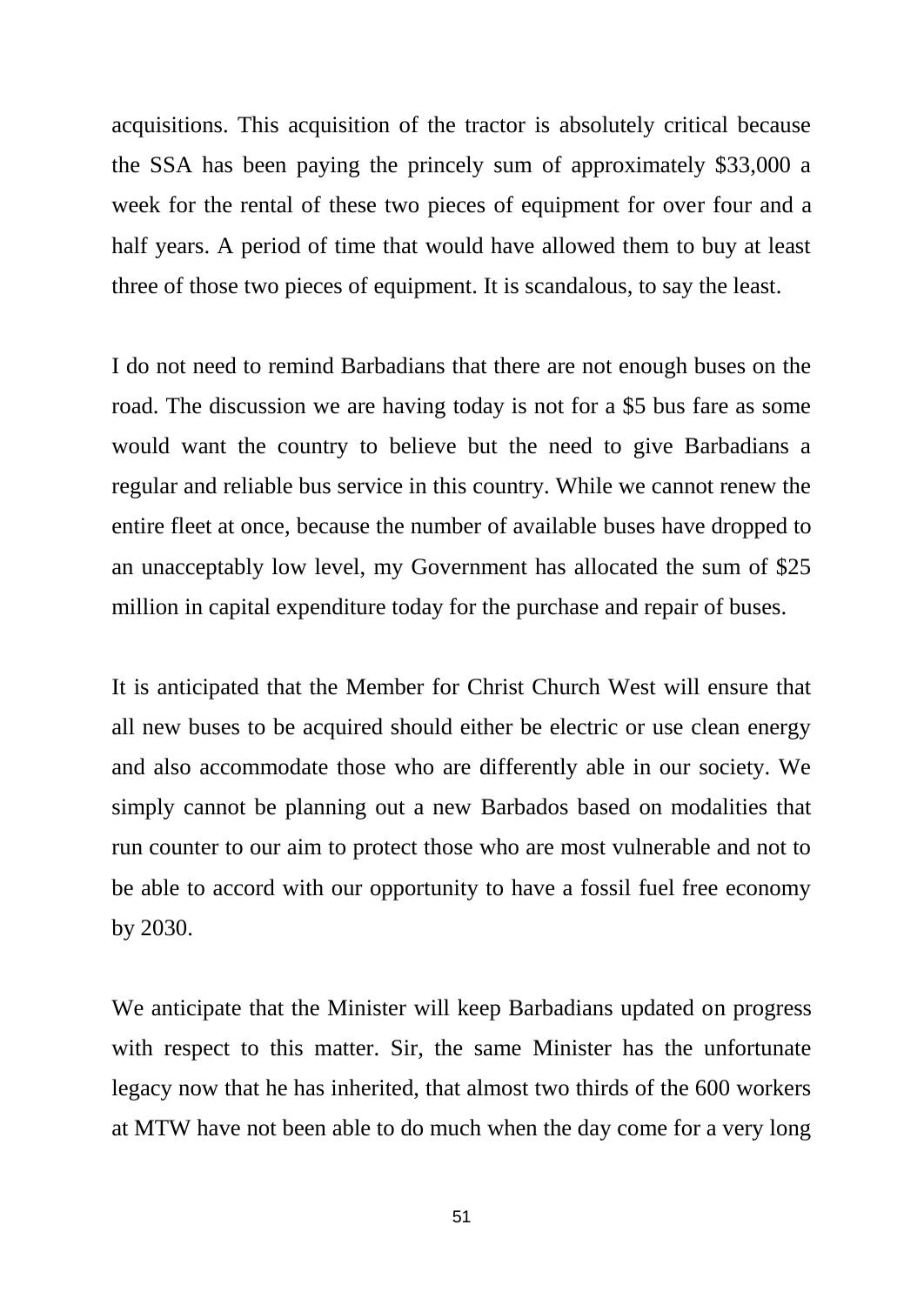time and it is because, through no fault of their own, there has been no functioning equipment at the Ministry of Public Works.

How does a country that reached where Barbados reach, be reduced to these levels? How does it? For the simple sum of \$10 million we can get those workers at the Ministry of Public Works back to work and we can start to deal with the fact that they can, with additional sums which I will announce for the development of roads in conjunction with private contractors, in direction of the Ministry of Public Works and the Ministry of Beautification, debush and beautify the country, deal with drainage, sidewalks and all of the other things that affect ordinary Barbadian community and those who ply the highways of this country. Ten million dollars is all that is required to get the equipment needs of the Ministry of Public Works and to deploy their workers fully.

Barbadians have been complaining about the poor state of the roads in the country and the increased cost of purchasing tyres and shocks for their vehicles. We all know that the potholes are not a transitory inconvenience but permanent holes in your pockets. Therefore, my Government will embark, in addition to the amounts already voted for road repairs to the IDB and CAF, will embark on an additional essential road repair and debushing program that will cost \$25 million. This will be in conjunction with the equipment that we just spoke about.

There are still approximately 5,000 pit toilets in Barbados. Nobody has a pit toilet by choice in this country. My Government therefore believes that as we come to the third decade of the  $21<sup>st</sup>$  Century, it is imperative that we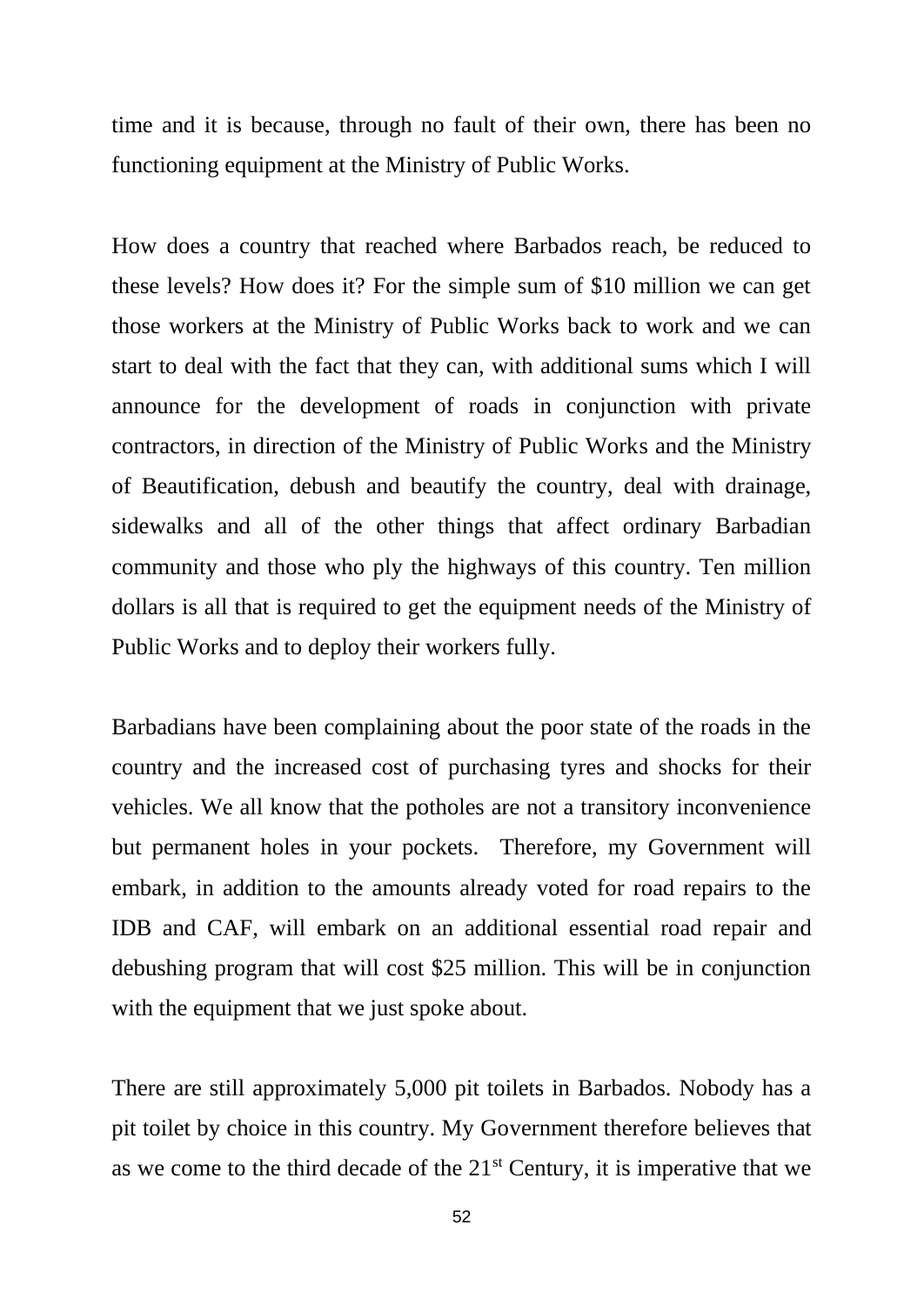commence a programme to eradicate this scourge from our landscape over the next 7 seven years; if it is our lot to be given beyond the period of time of five years because that is how long we feel it will take. \$10 million in this budgetary proposal will only get us going. But the truth is, that the Ministry of Economic Affairs, under the Minister, the Honourable Member for St. Michael South Central, has been commandeered to help find appropriate concessional loans to undertake this activity because Barbadians deserve better and must receive priority of place from its Government on those basic essential matters that define who we are as a human being. I cannot contemplate what it must be like for an elderly person to go outside in the middle of the night when it is raining, purely because nature calls upon them.

Our aim is to make ourselves more climate resilient in this hurricane season as well and beyond. We have to make sure that we are ready for it and we need to make sure that the Minister of Home Affairs can appropriately get the country ready for any eventuality given what transpired in the region last year. This will cost the country a further \$5 million and it will range from the repairs to urgent buildings, water tanks for some schools because the Honourable Minister of Education, the Member for St. Michael South East, has already had to close a number of schools in the two weeks that she has been a Minster, because of the absence of water tanks. God forbid what would happen if there is an emergency in this island far less. So that sum will be \$5 million.

In addition, you would have heard me speak to bring down the temporary backlog of cases. But when we appoint three temporary judges they need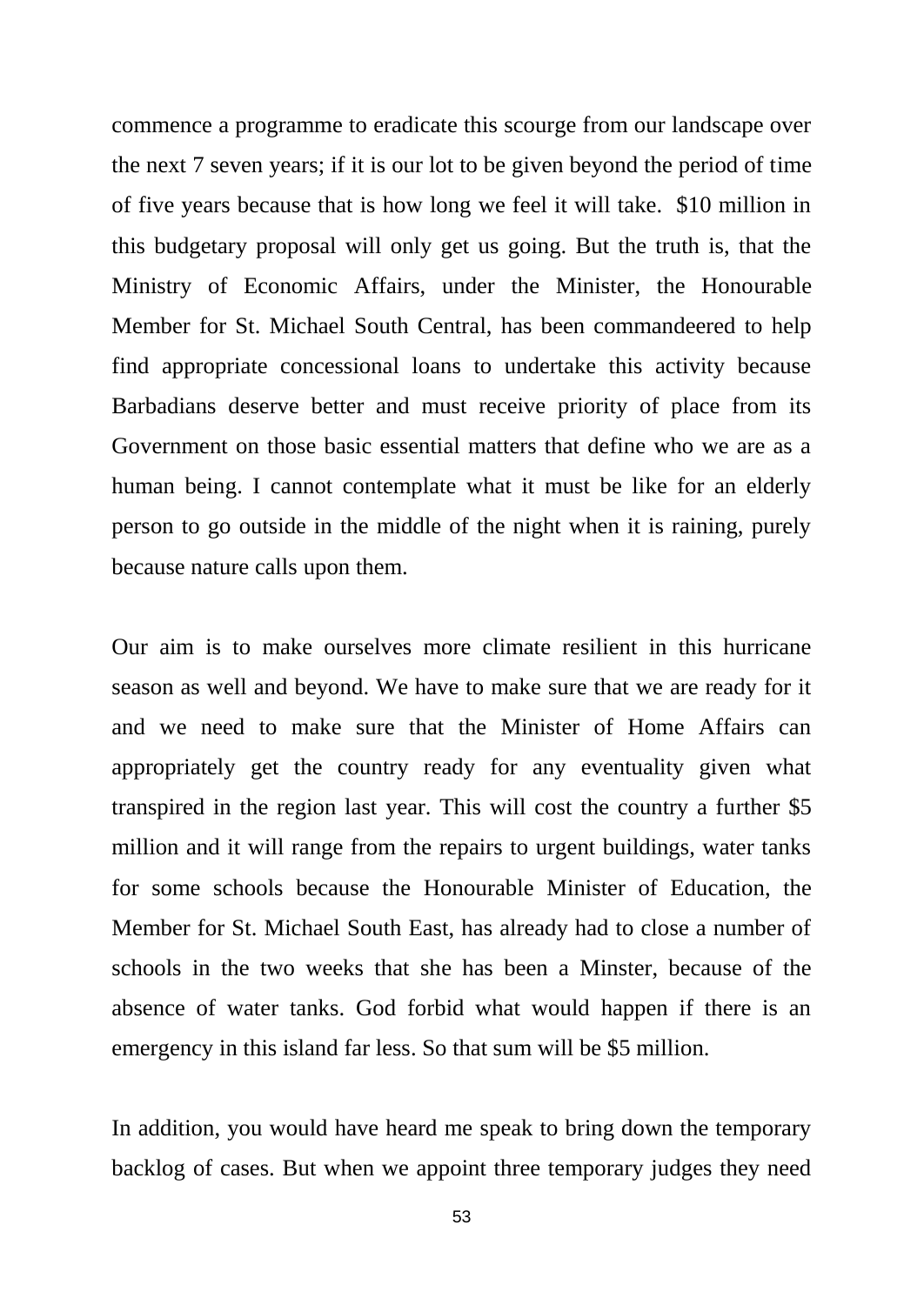somewhere to go and not at high rental rates because the Supreme Court building has not been properly maintained. My Government will allocate the \$2.5 million that we are advised is required to remedy this unacceptable situation such that residents of Barbados can once again fully access our justice system.

Mr. Speaker, there is no clearer sign of the neglect of the people by the previous DLP administration than its refusal to address the problems associated with faulty electrical wiring in a number of NHC Housing Units across the country. Pronouncements were made as to the delivery of title deeds even though many still have not yet received the same, but whether you live in Haynesville, Silver Hill or Wotton, the fear of losing one's possessions or worse one's life is the dreaded reality of everyday life for thousands of Barbadians in these housing areas. This Government will start to address these issues by first allocating \$2 million for urgent electrical upgrades to ease the fears of all Barbadians.

Amidst all of the gloom that is around us we must never lose sight of our ambitions of where we want to go. Our aspirations must never be tempered as a result of poor decisions. We must transform Barbados such that our people, particularly our young people, can engage the world with confidence. Therefore, even now we will embark on making our capital city a Smart Bridgetown, by investing in an initiative to provide free WiFi for all those living and doing business within the Greater Bridgetown area. \$2 million will be allocated to start this project. We believe that this will be a precursor, I hope to what we will have the honour of announcing as a Smart Barbados.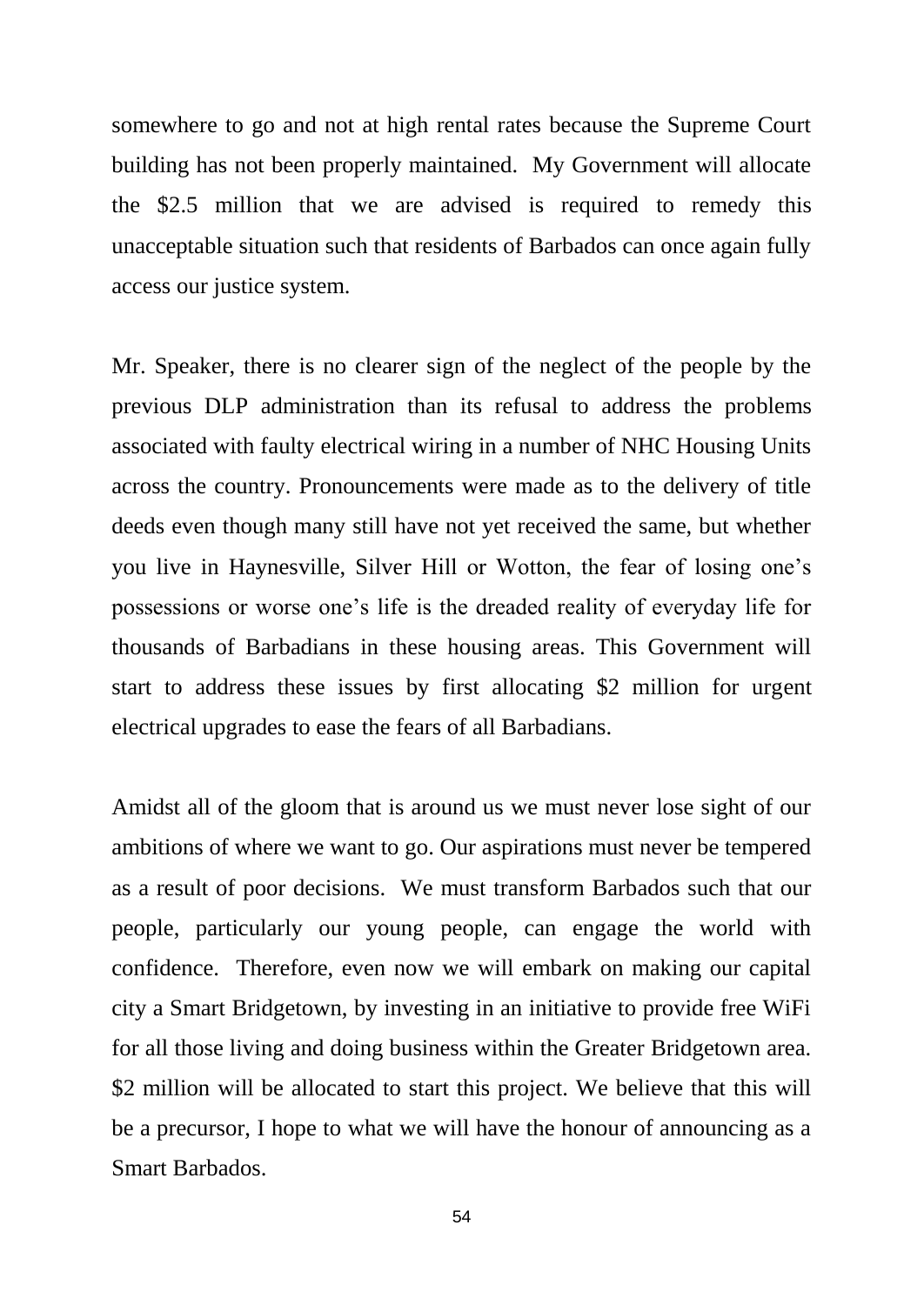The overall fiscal position will improve considerably compared to the preadministration budget. Total revenue for the fiscal year 2018/19 is estimated at \$3,280 million or 32% of GDP. Recurrent expenditure is estimated at \$3,020 million or 29.4% of GDP, remember Sir I said a net reduction of expenditure of \$23 million on a recurring basis; while capital expenditure is estimated at \$400 million or 3.9% of GDP. This gives us an overall fiscal deficit of \$140 million or 1.4% of GDP now.

Let me point out, Sir, that this does not yet include any savings that we may achieve from the debt restructuring exercise that is currently underway. And less we forget, we still carry \$1.8 billion in arrears that we must now seek to move to and settle to get ourselves out of this hole.

When interest savings from the debt restructuring is also added, we are likely to have no funding requirement report for next year but we await the outcome of those discussions. We need to get out of this hole and we need to see a future and we need to do so in a shared way. I hope that all listening to us today will realise that everybody is being asked to carry a piece of burden with the exception of the international business sector who has committed that it will carry its piece in the very near future, once its report is in.

Mr. Speaker, Sir, the Barbados Economic Recovery and Transformation plan is carefully balanced. The expenditures in our public infrastructure should not be seen as a cost but as an investment to secure a higher GDP and we are grateful to the language of the International Monetary Fund in its wrap up report as it relates to the need for us to deal with typical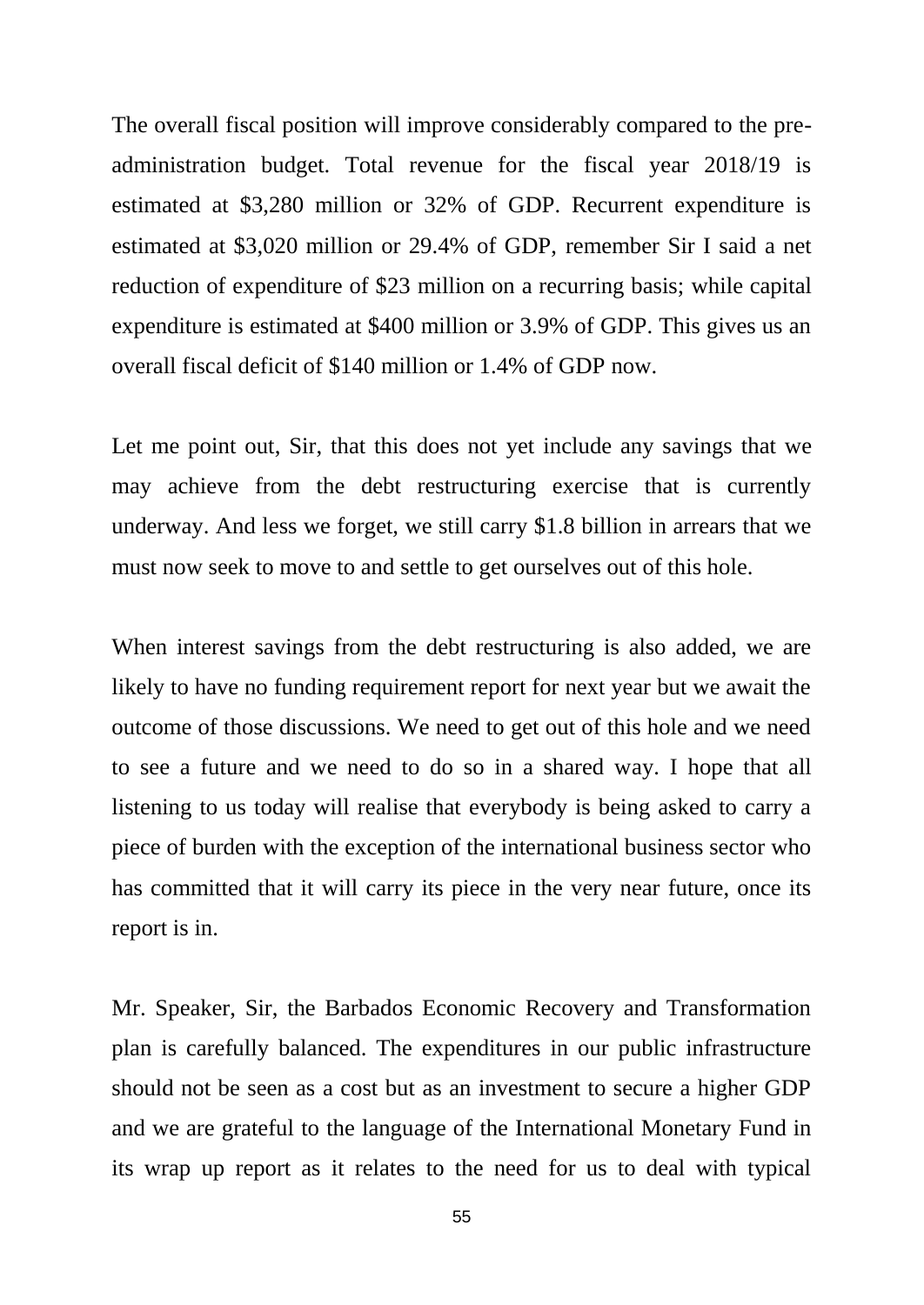infrastructural issues. We cannot have a country going forward with no garbage trucks, bush, sewage on the streets, no buses, a Supreme Court not functioning with people being able to work in it, schools shutting down on a regular basis every week. A horror story.

Mr. Speaker, Sir, the reduction of the fiscal deficit in a full fiscal year by \$183 million, raising the primary surplus from 4% to almost 6%.

When we add the results of debt restructuring, Sir, we believe that we can still reduce our debt to sustainable levels in 5 years. Yet it protects the most vulnerable in society. We do not want to come back to this place. We have also, Sir, held to our campaign promises. It brings us to fiscal balance from this year, but it does not extinguish growth. Growth is supported through shifting the balance of revenue increases to the overseas sector and a fundamental re-orientation of our economic policy away from tax and spend, to providing the space to transform our economy into a Green economy.

Mr. Speaker, Sir, my team and I have shepherded this plan. But it is the people's plan.

I repeat it is the people's plan. It is a plan that emerged from deep discussions at a Social Partnership reborn and revitalised, I hope and I commit to them to continue engagement twice a month for the period of structural adjustment over the course of the next three years. It is a plan of broad solidarity. It is a plan that profits from something uniquely Barbadian that restores our pride and industry. It is a fearless plan. I want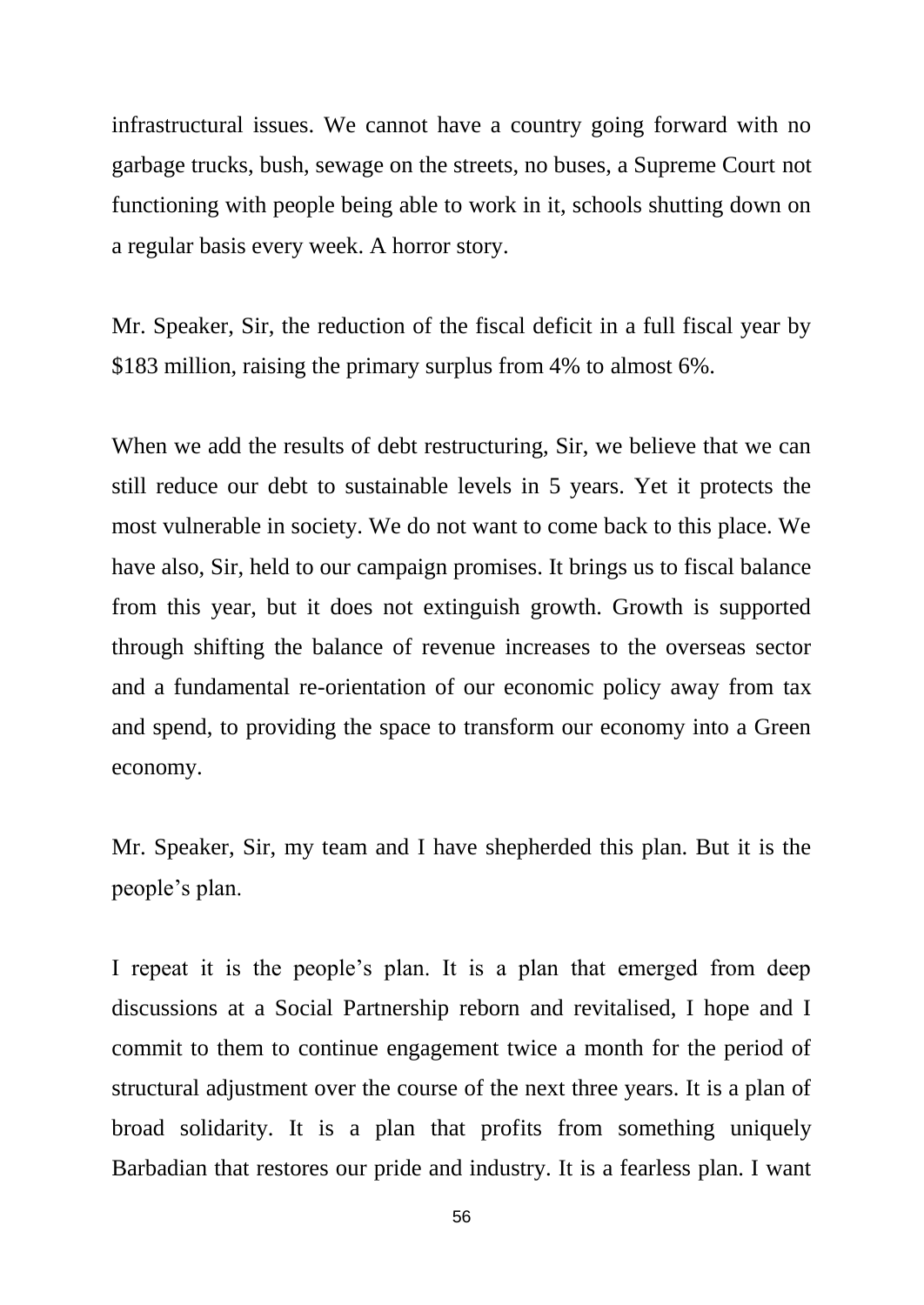to thank the members of the Social Partnership for their love of country for their commitment and their selflessness. I am humbled to lead this country at this defining moment when despite our trials Barbadians can still find the will and strength to pull together in this our greatest hour of need.

My Government is aware that these measures will impact on all Barbadians and those who visit or do business here. But let us not forget that it is the social compact that we are seeking to safeguard by asking you to share in the sacrifice in this adjustment. Mr. Speaker, we will take care of our people's children, we will take care of the emergencies and the basic healthcare needs of our people's families. We will take care of the roads, the gullies and the beaches. We will work with you to move the sargassum. We will work with you to protect your safety, to protect your public health. But Mr. Speaker, we can't do it all alone, we really can't. We need help and we need all Barbadians and all who want to be Barbadian by choice or want to associate with this country by choice, we need all aboard. All Aboard - For Love of Country just as our grandparents and great grandparents faced great trials and tribulations and rose above them; so too shall we because we will do it together

# **Conclusion**

Mr. Speaker, in the next 48 hours, the world will watch to see how our compatriots respond to this call to national duty.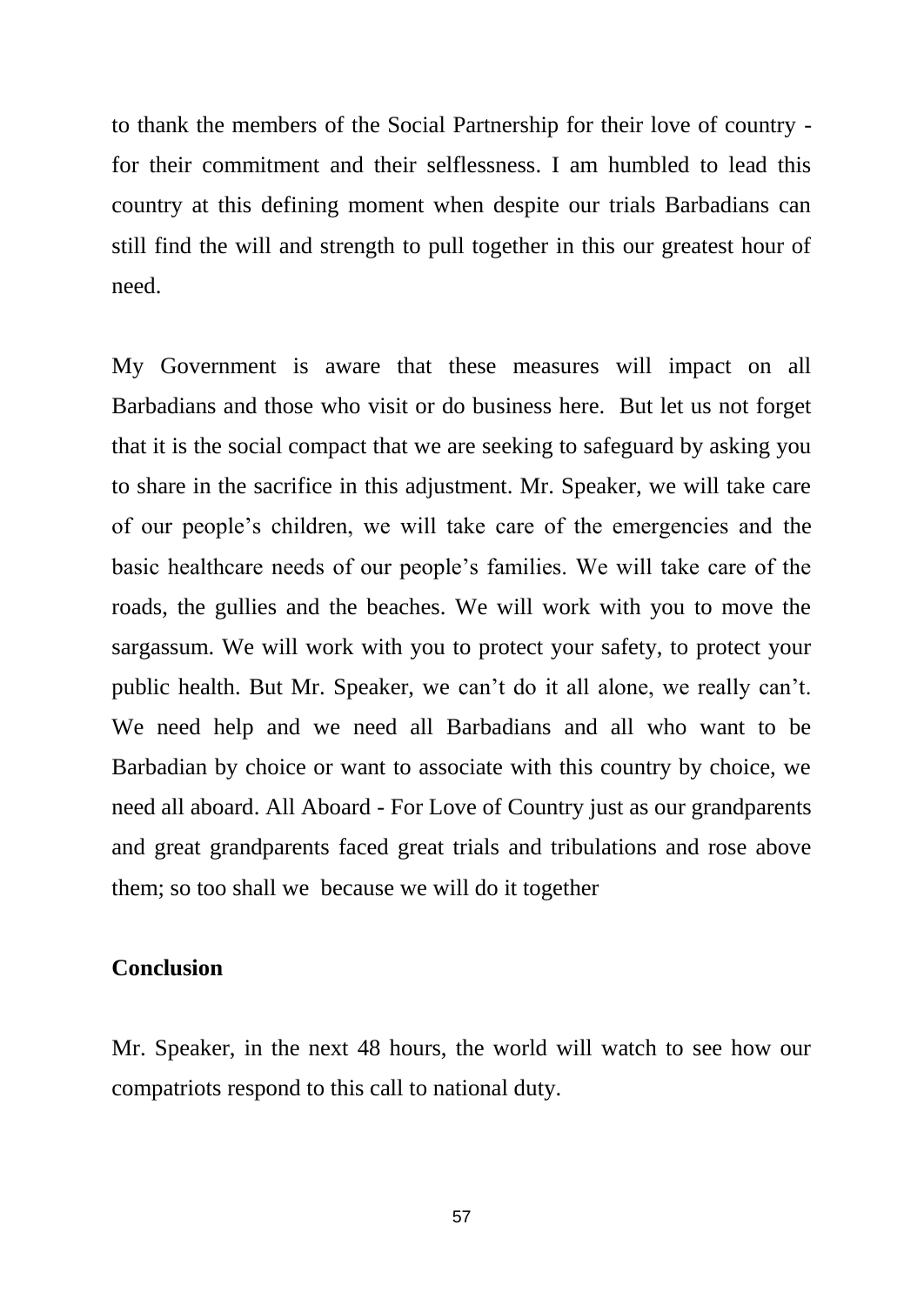Our brothers and sisters in the islands of the Eastern and the wider Caribbean are rooting for us. They too would like to see a restoration of the Barbados brand. Because recovery in Barbados, brings new opportunities, vigour and vitality to the wider Caribbean.

I shook my head a few days ago, when it was suggested that only persons resident in Barbados felt and experienced the pain and shame of the last 10 years. Mr. Speaker, I am here to say to them, through you, Sir, that the entire world felt and experienced the shame of a decaying Barbados brand.

You don't have to be a Barbadian to love Barbados. The naval strings of some of our greatest patriots were not buried here. But Barbados is the land they loved. And like us, they shook their heads in total bewilderment by what became of this beautiful country, especially under the last dispensation.

Wherever you went in the region and around the world in the last eight years, the constant refrain was 'but what's happening to beautiful Barbados?'

I am here to say to all and sundry this morning that the bleeding has stopped. The patient is now in intensive care, but Sir, the prognosis for recovery is very good.

The conclusion I drew from the results of May 24th, is that no longer shall Barbadians remain passive observers to the decay of their fair land. No

58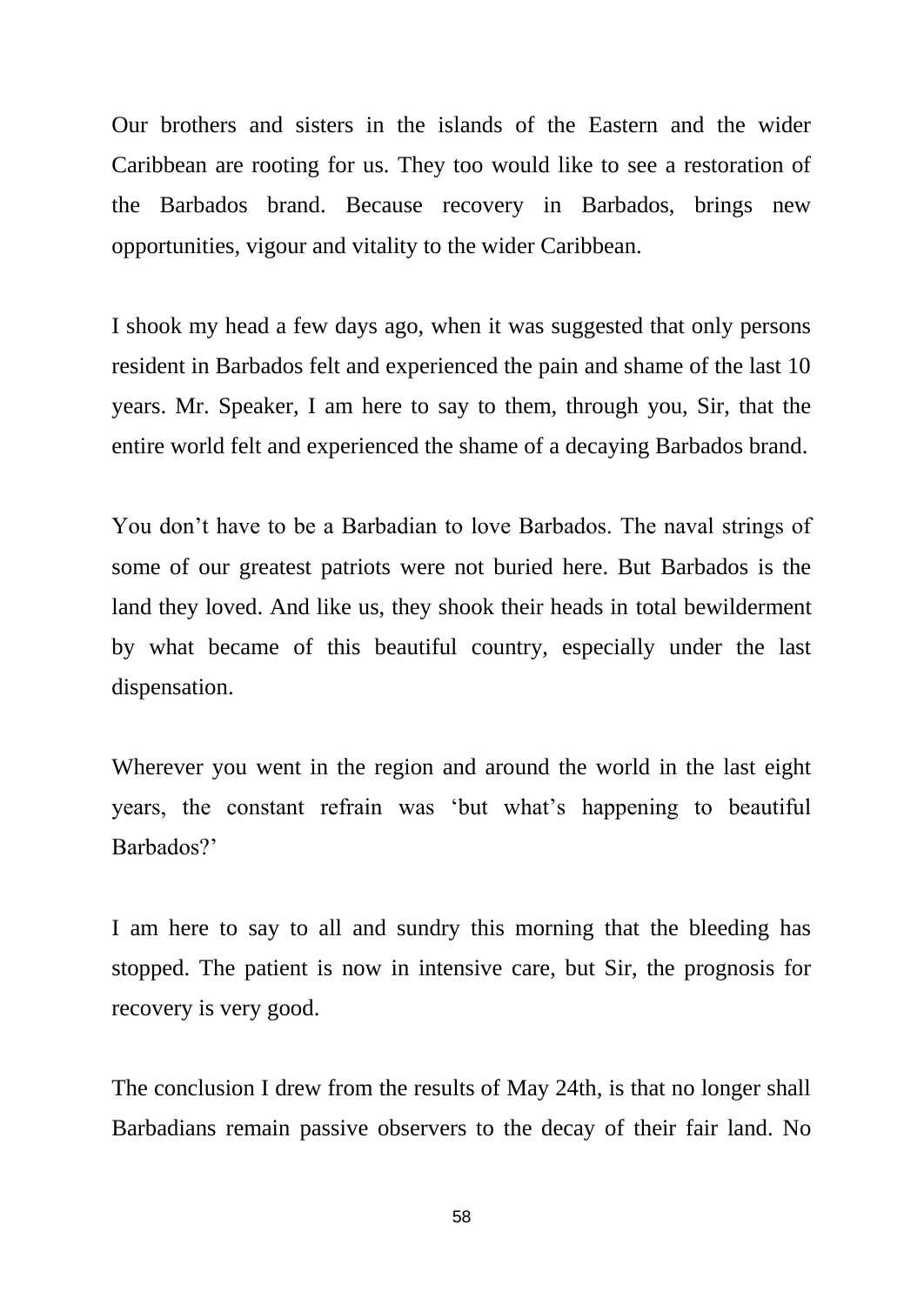longer shall we take comfort in the fact that what's happening here is happening elsewhere.

As of May 24th, Mr. Speaker, we have set minimum standards. The Barbados brand may be broken, and together, we shall fix it. As proud Barbadians, it behooves us all to stand and be counted, in this, our country's hour of greatest need.

I say the time for finger pointing is behind us, after today. The jury returned its verdict on May 24th and the accused was duly convicted. It is now time for each and every one of us to roll up our shirt sleeves, bend our backs and put our hands to the wheel. Barbados has got to be rescued and it has got to be rescued with Barbadians leading the charge.

That is why I have sent a clear message in this presentation this morning, that each and every Barbadian shall play their part in the rescue, recovery and rebuild exercise. We have set up an e-mail for persons wanting to share their ideas with this Government because we do not believe that we are omnipotent or omniscient. We do not believe that we are all powerful or that we know everything. The address is [ideas4barbados@barbados.gov.bb.](mailto:ideas4barbados@barbados.gov.bb) And I shall ensure that this is circulated through the Government Information Service and through social media.

Everyone who loves Barbados and who cares about this fair land and wishes it well, will be called upon to play some small part in its rescue and recovery. That is why we have invited visitors to the island to contribute to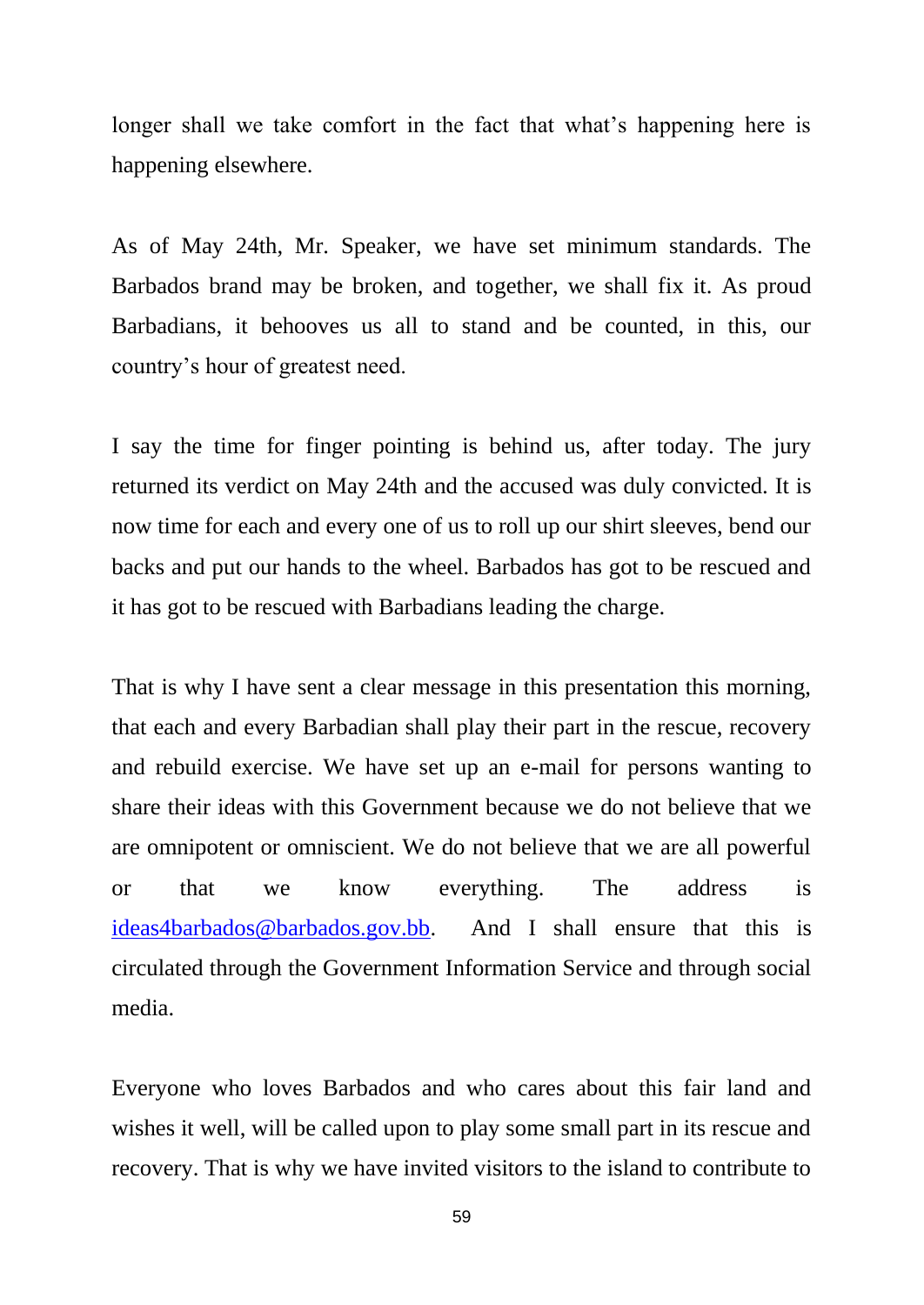the rebuilding exercise. That is why we have asked our international creditors to hold strain for a little while. That is why we have involved persons at the highest level of International Financial Institutions to walk the mile with us. That is why I want today to call upon Barbadians living in every corner of this earth to stand and proclaim, with confidence, in the language used by the Member for St. Philip West when he returned in 1994 'Barbados is back'.

We turned the vehicle around on May 24. Today, to use another analogy, we placed it in the service bay and we have done the diagnostics. Pretty bad prognosis, but salvageable nevertheless. Fuel up, move forward, move from reverse mode to four wheel drive. We are embarking as we said.. We ask today simply that people contribute based on their means. If you work for a little, you contribute a little. If you drive a small, fuel efficient car, you pay less than the person with the eight cylinder big ride.

With this package, you can pace yourself. If things get a little tight, and you can't afford to buy the gasoline, you can choose to carpool but you couldn't choose not to not to eat with NSRL choking you.

Mr. Speaker, our seniors worked hard to build this land, and it's said that we could not accommodate them this time round. I asked you to vote for ma and watch ma, we brought them to the top today. I tell you there must be a basic minimum below which this country is not allowed to fall.

I am optimistic about our future, because once again we can aim to produce a graduate in each household after today. Tuition fees have been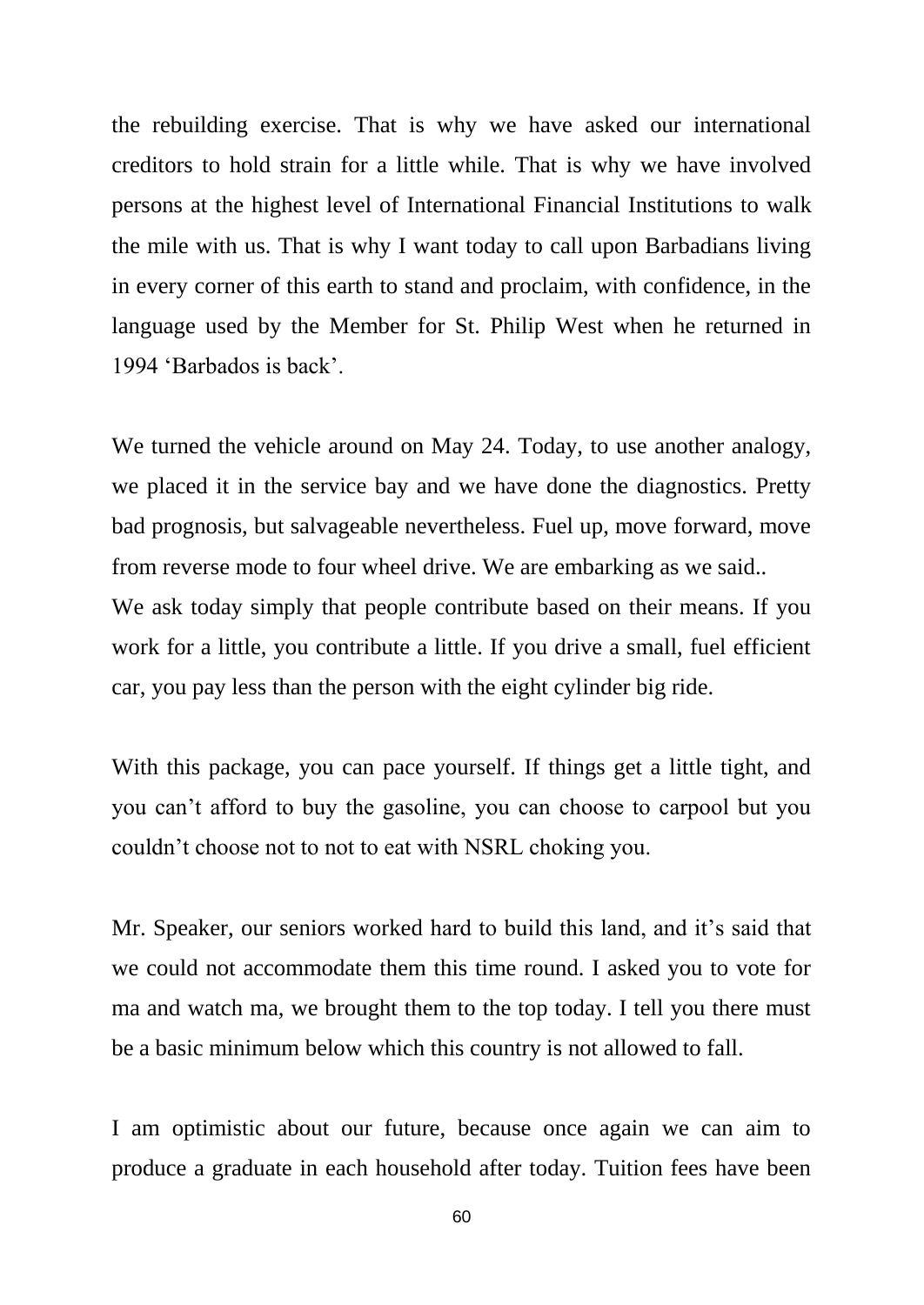removed from the backs of those who could not afford it. To that we now add an entrepreneur in each home.

Yes, there is sacrifice but we cannot promise to serve an omelette down the road, if we refuse at this time, to crack some eggs.

The sacrifices I am asking Barbadians to make in this series of measures are considered by our Social Partners to be reasonable, for the most part, and by international observers, as highly responsible. They send the message that Barbados needs to be sending, if it is to be taken seriously, as wanting to emerge from the abyss of depression and desolation.

Flat on the mat is not where we belong, Sir, not my fellow countrymen. Flat on the mat is not where our founding fathers willed for us to be. I draw strength today from the title of Nelson Mandela's signature works, Long Walk to Freedom. Yes, it will be long, and yes, it will be winding, but if we all put our hands to the plough, we can and shall make it back to the Promised Land.

Our country needs us, my fellow countrymen and women. This beautiful country has been good to us. It is now time for us to rally to the cause.

Many years ago, the late Dame Olga Lopes Seale sang lustily to our children and people across Barbados... "*Let's join hands and show how much we love Barbados, Let's join hands and show how much we care. Young and old may work with one another for the freedom which we hold so dear. Let us raise our voices in thanksgiving for the many blessings*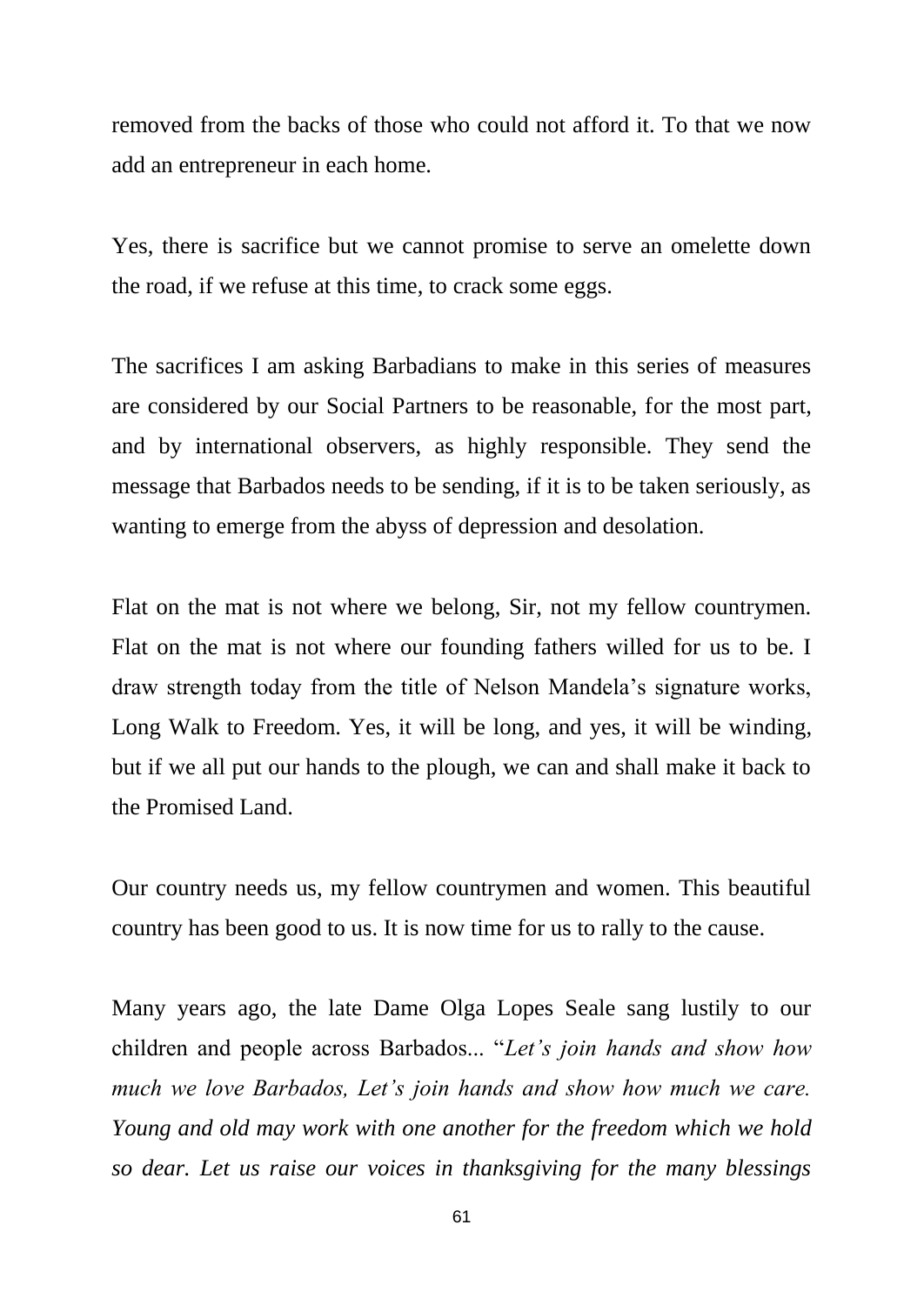*which have come our way. Let's join hands and thank the Lord for living on this Independence Day*".

Today may not be Independence Day but today we fight for economic independence and our choices. Many hands make light work. Let's join hands and show how much we love Barbados.

Let us stand today for Barbados for a brighter Barbados tomorrow, punching above its weight.

Above all Mr. Speaker, I leave you with the words All Aboard for Love of Country.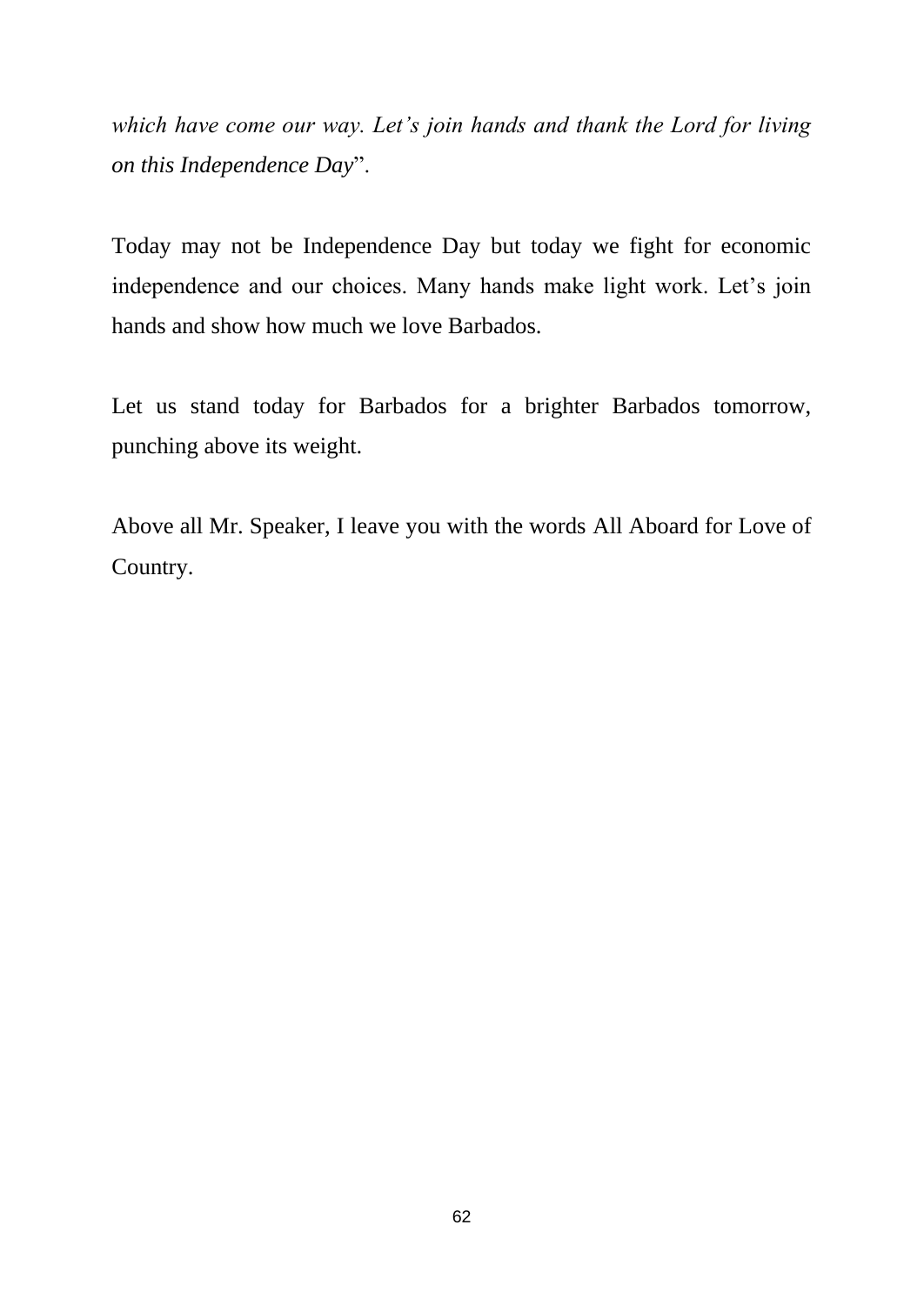### **FISCAL MEASURES & IMPACT**

- i. Effective July 1, 2018 the National Social Responsibility Levy (NSRL) will be repealed. The Fair Trading Commission will be asked to monitor developments to ensure that retailers reduce their prices appropriately;
- ii. Effective July 1, 2018 the road tax will be abolished and replaced with a Fuel Tax. The Fuel Tax will be levied at a rate of 40 cents per litre of petrol and diesel and 5 cents per litre on kerosene effective July 1, 2018;
- iii. Effective July 1, 2018 the annual registration fee for commercial vehicles will be reduced by 50%. Also, with effect from July 1, 2018 there will be a fee of \$400 charge on the transfer/sale of a private vehicle and \$1,000 on the purchase of a new or second hand commercial vehicle;
- iv. Effective July 1, 2018 in an effort to improve the progressive nature of our tax system to share the burden fairly, we will introduce a **new** higher rate band of 40% on that part of income greater than \$75,000. The fiscal year costs will yield \$41M while the remainder of this year will yield \$31M;
- v. Government is prepared to waive all interest and penalties payable on Income Tax, Land Tax, Corporation Tax, Value Added Tax owed to the Barbados Revenue Authority for the tax years 2000 to 2017 on condition that:
	- applicants have made arrangements with the Barbados Revenue Authority (BRA) between July 1, 2018 to December 31, 2018 to facilitate an agreed payment plan which will include a compliance clause; and
	- failure to meet the conditions set out in the payment plan will result in all interest and penalties becoming payable to the Crown immediately.
- vi. Effective October 1:2018 government will introduce a Health Service Contribution at a rate of 2.5% with 1.5% of incomes being paid by employers and 1.0% by employees. This measure will raise \$45M in a full year;
- vii. Effective October 1, 2018 the highest percentage of corporation tax will increase from 25% to 30%. This will raise \$57M in a full year;
- viii. On-line transactions undertaken by Barbadian residents will be subject to Value Added Tax effective October 1st, 2018;
- viii. Effective October 1, 2018 an Airline Travel and Tourism Development tax paid by passengers flying outside of CARICOM of USD\$70. Passengers flying within CARICOM will pay US \$35. The revenue gain from this measure is \$95M, with \$75M going to BTMI and BTPI and the remaining \$20 million to central Government;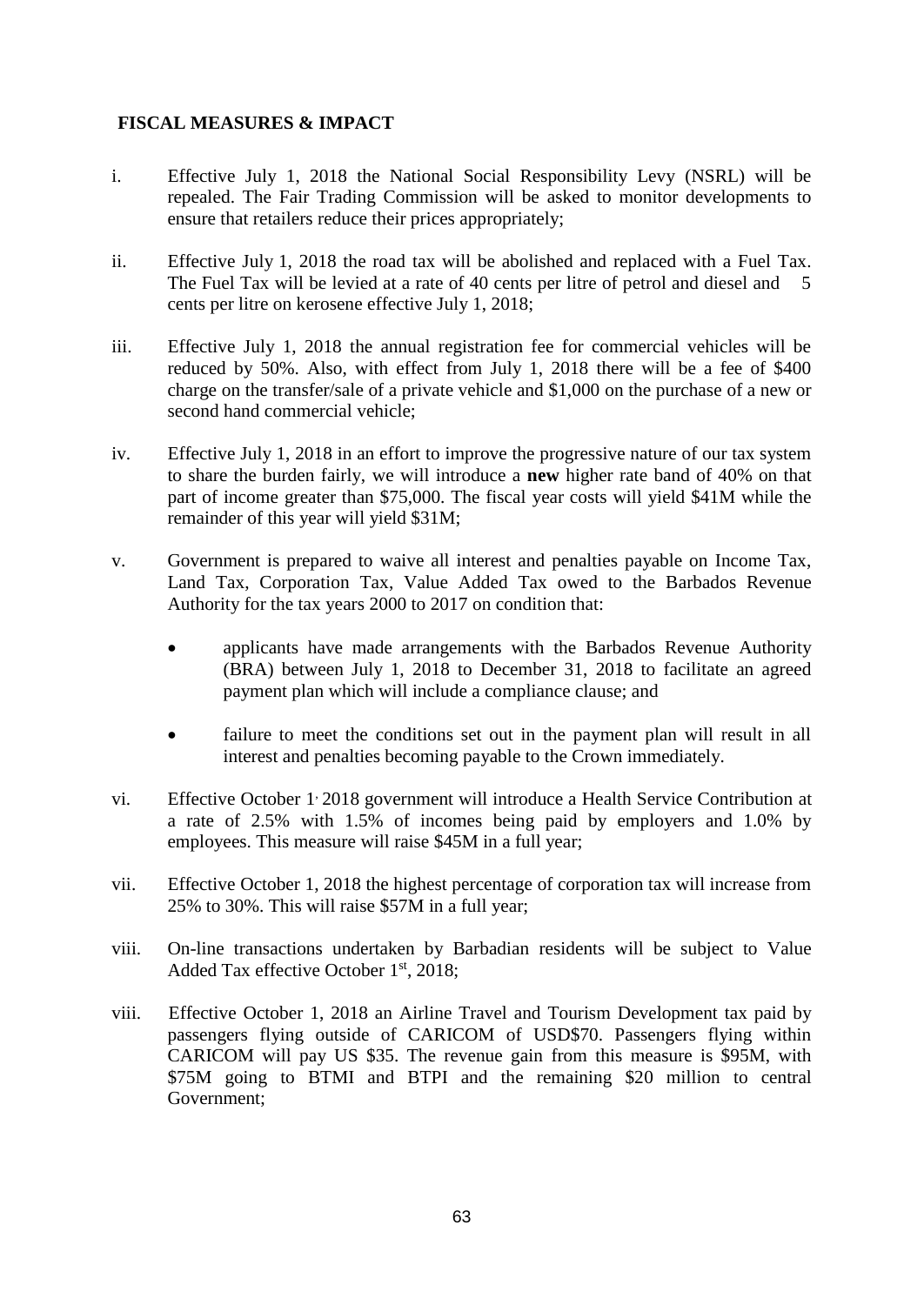- ix. Effective July 1, 2018 government will introduce a Room Levy on hotel rooms. The rates will now be US\$2.50 for the B Class and apartments, US\$5.50 for the A Class and US\$10.00 for the luxury hotels per room per night;
- x. Effective July 1, 2018 the levy will be 2.5% Product Development Levy on Direct Tourism Services;
- xi. Effective August 1, 2018 there will be a 10% tax on all shared economy such Airbnb, Homeaway, Expedia etc;
- xii. Government has reached an agreement with the Unions to allow for a zero percent increase in wages and salaries for the period April 1, 2014 to March 31, 2018 and a five percent, across the board, increase in wages and salaries for the period April 1, 2018 to March 31, 2019;
- xiii. Government will from July 1, 2018 raise the minimum non-contributory pension from \$155 to \$225 per week at an annual cost of \$20M. For the nine months beginning July 1, 2018 this would cost the treasury \$13.5M and a full fiscal year \$18M.
- xiv. There will be a temporary increase to the Welfare Department and our poverty alleviation initiatives to the tune of \$5M per annum until poverty rates fall back;
- xv. The undergraduate tuition fees for those persons attending the University of the West Indies will be abolished. This will cost the treasury an additional \$22M annually.
- xvi. A Trust Loan Programme will be introduced within 3 months to offer up to \$5,000 loans to those entrepreneurs without collateral on presentation of a viable, basic expenditure plan. The interest rate will be the same as earned on Barbados government securities. (This Trust Loan Programme will cost \$10M in a full year and will be established as soon as possible.);
- xvii. Safety Officers and additional Social Workers and Guidance Counsellors for 7 secondary schools will be hired for the next school year; A system, of Master Teachers and Senior Specialist Nurses will be established at a cost of \$6M;
- xviii. The opening hours will be extended to 24 hours for two (2) Polyclinics:
	- Randal Phillips; and
	- Sir Winston Scott

This will be at a cost of \$3 million.

- xix. Three temporary Judges with be assigned to the Supreme Court in order to eliminate the backlog of cases at a cost of \$700,000;
- xx. Sugar Farmers will be provided with a partial settlement in 2018-19 costing approximately \$5M;
- xxi. Government will remove the costs of the Barbados Tourism Marketing Inc. and Barbados Tourism Product Authority from its budget by entering into a Public-Private Partnership between government and this sector. The BTMI will be funded through the proceeds from the Airline Travel and Tourism Development tax which the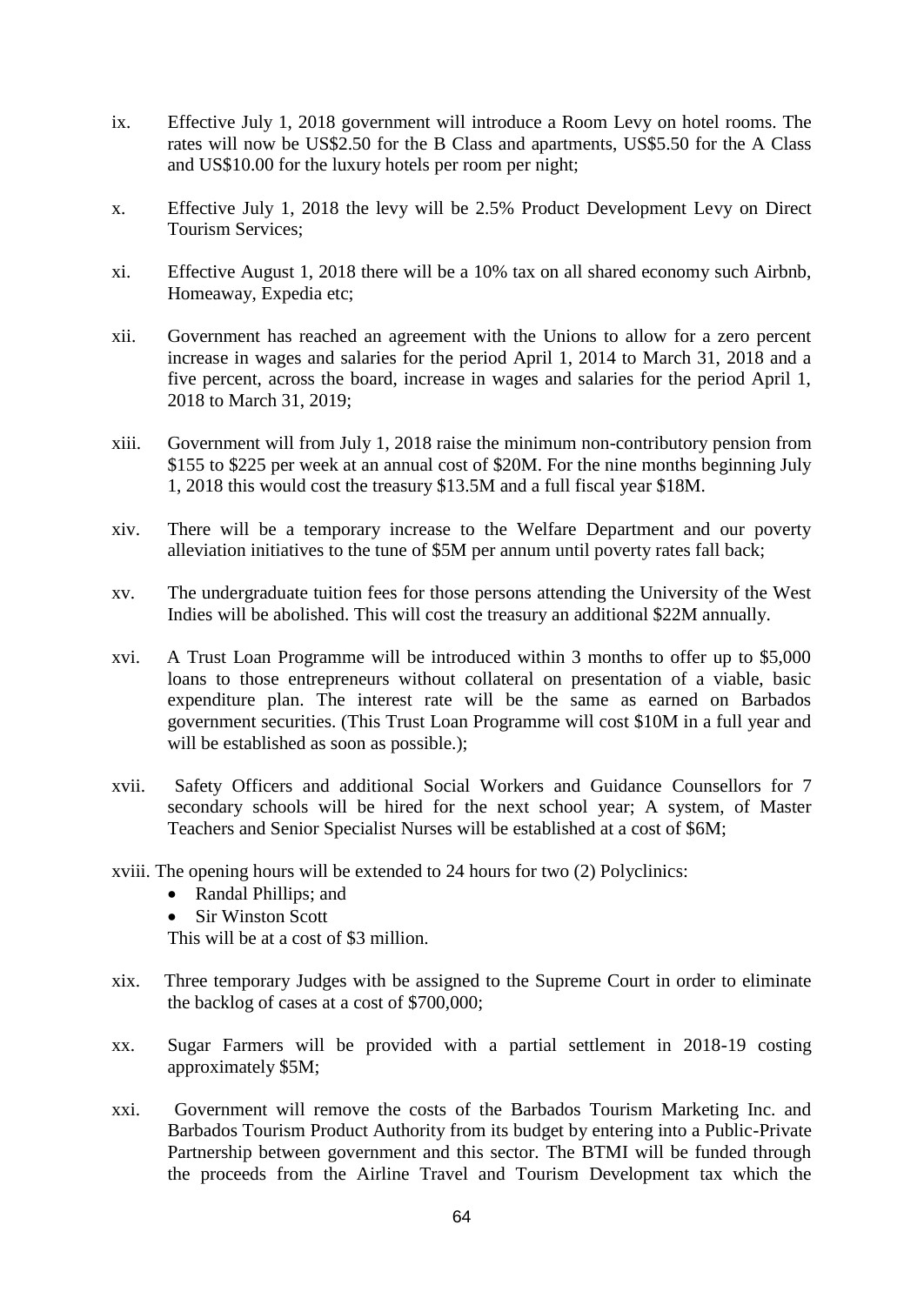Government will collect and handover to the BTMI/BTPI. The BTMI will now be led and managed by the private sector;

- xxii. From August 1, 2018 Government will also remove the expenditure of the Sanitation Service Authority from the budget by funding it through a new Garbage and Sewage Contribution (GSC) to be levied through Barbados Water Authority bills. The GSC for households will be \$1.50 per household per day. Commercial premises will pay a Garbage and Sewage Contribution that will be set at 50% of their existing water bills, with 25% going to SSA and 25% remaining at BWA; we will review the existing sewerage and connection fee being charged to South Coast and Bridgetown Sewerage Plants.
- xxiii. Fix the South Coast and Bridgetown sewage problem with an allocated budget of \$27M;
- xxiv. \$20M to purchase new buses for the Transport Board and \$5M for repairs;
- xxv. \$15M to purchase garbage trucks and tractors for the Sanitation Service Authority;
- xxvi. \$10M to purchase equipment for the Ministry of Transport, Works & Maintenance;
- xxvii. Introduce an essential road repair and debushing programme that will cost \$25M;
- xxviii. Commence a programme to eliminate pit toilets and at a cost of \$10M;
- xxix. Aim to make Barbados more climate resilient ahead of the most dangerous months of the hurricane season including the establishment of a rapid roof replacement programme. This will cost a further \$5M;
- xxx. Expand the Accident & Emergency Department of the Queen Elizabeth Hospital at a cost of approximately \$10M;
- xxxi. A \$2M investment in Smart Bridgetown;
- xxxii. \$2.5M to fix the Supreme Court;
- xxxiii. The sum of \$2M will be provided to strengthen revenue collection at the Customs Department, strengthen the Compliance Unit and revenue collection at the Barbados Revenue Authority, create an Arrears Unit and to cover payments of experts;
- xxxiv. Given the change in the OECD regulations with regard to the residency of corporations, it is expected that a number of companies will now fall into the tax net as a result of the anti-hybrid mismatch rules and thus now make a contribution to corporation tax. This is expected to yield \$60M; and
- xxxv. Government will allocate \$2M for the electrical upgrade of National Housing Corporation (NHC) housing units.